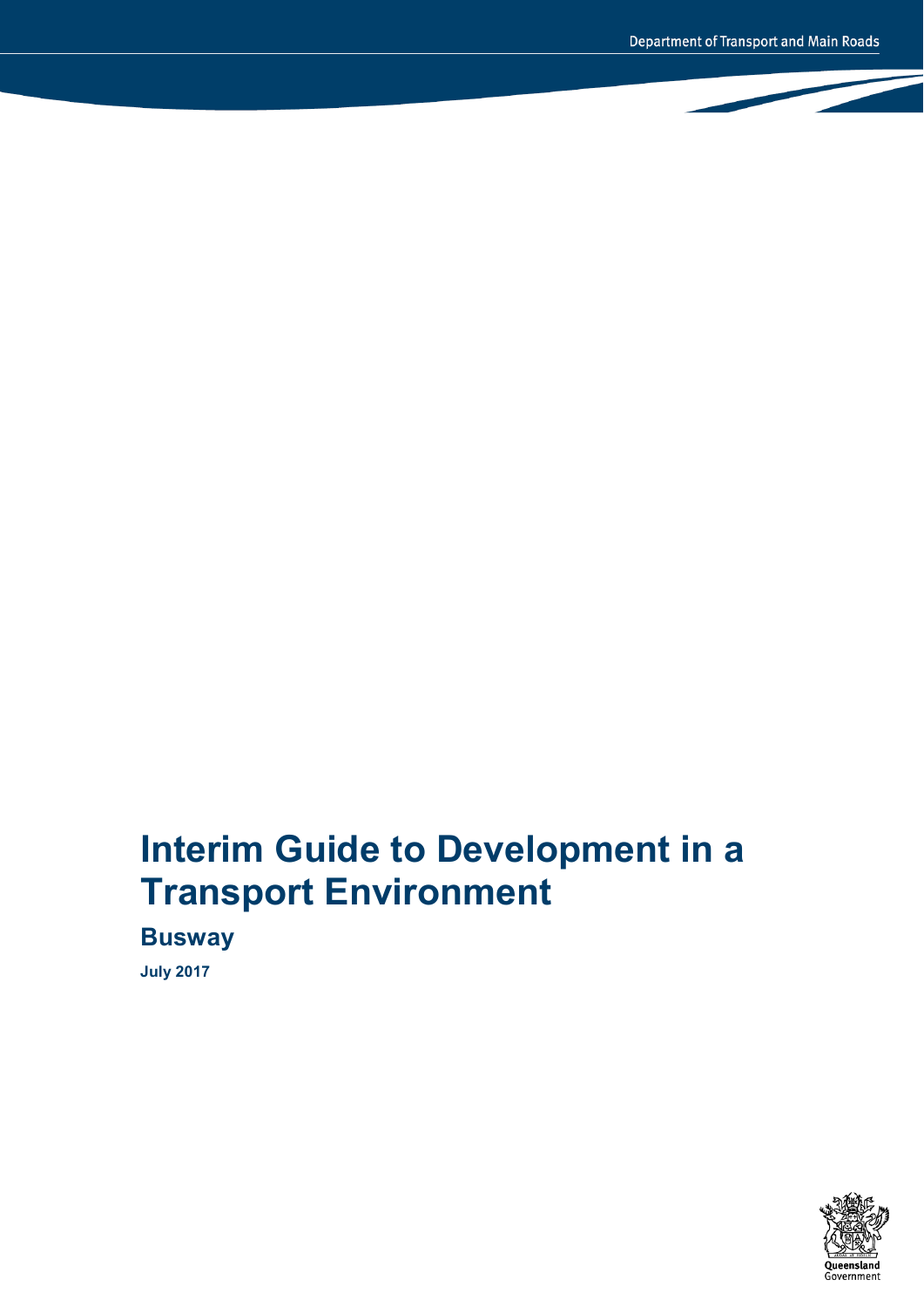# **Creative Commons information**

© State of Queensland (Department of Transport and Main Roads) 2017



<http://creativecommons.org.licences/by/4.0/>

This work is licensed under a Creative Commons Attribution 4.0 Licence. You are free to copy, communicate and adapt the work, as long as you attribute the authors.

The Queensland Government supports and encourages the dissemination and exchange of information. However, copyright protects this publication. The State of Queensland has no objection to this material being reproduced, made available online or electronically but only if its recognised as the owner of the copyright and this material remains unaltered.



The Queensland Government is committed to providing accessible services to Queenslanders of all cultural and linguistic backgrounds. If you have difficulty understanding this publication and need a translator, please call the Translating and Interpreting Service (TIS National) on 13 14 50 and ask them to telephone the Queensland Department of Transport and Main Roads on 13 74 68.

Disclaimer: While every care has been taken in preparing this publication, the State of Queensland accepts no responsibility for decisions or actions taken as a result of any data, information, statement or advice, expressed or implied, contained within. To the best of our knowledge, the content was correct at the time of publishing.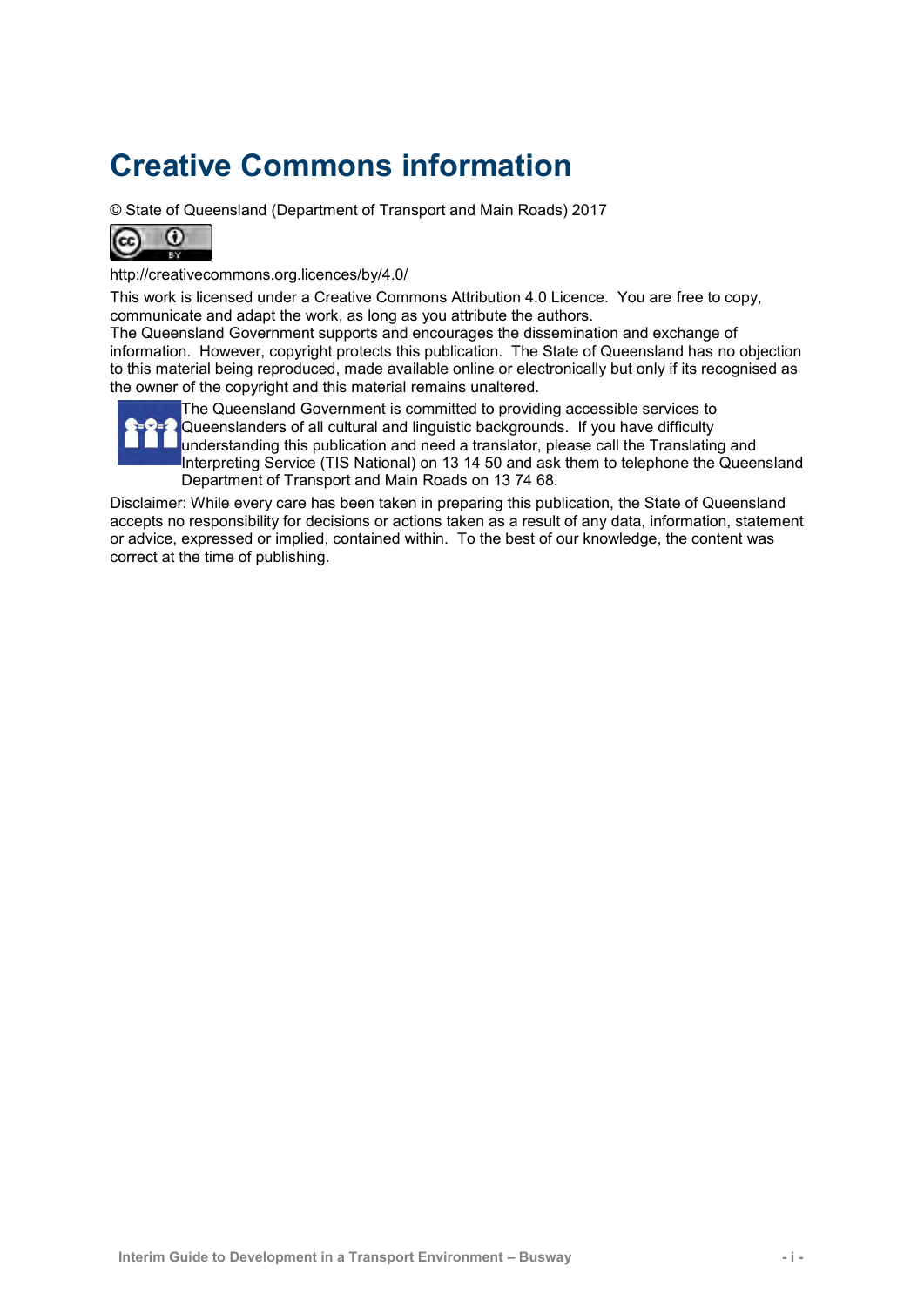## **Contents**

|      | <b>Part A - Context and Purpose</b>                              | 1              |
|------|------------------------------------------------------------------|----------------|
| 1.   | <b>Introduction</b>                                              | $\mathbf{2}$   |
| 1.1  | How to use this guide                                            | $\overline{2}$ |
| 1.2  | Development process                                              | 3              |
| 1.3  | Roles and responsibilities                                       | 4              |
| 1.4  | What is the busway environment?                                  | 5              |
|      | Part B - Development adjacent to a busway corridor               | 7              |
| 2.   | Relationship between SDAP and the Busway Guide                   | 8              |
| 3.   | Guidance for assessable development                              | 9              |
| 3.1  | <b>Buildings and structures</b>                                  | 9              |
| 3.2  | Filling, excavation and retaining structures                     | 11             |
| 3.3  | Stormwater and drainage                                          | 16             |
| 3.4  | Unauthorised access to a busway corridor                         | 17             |
| 3.5  | Access to Public Passenger Transport Infrastructure and Services | 19             |
| 3.6  | Future busway corridors and planned upgrades                     | 20             |
| 3.7  | <b>Noise</b>                                                     | 21             |
| 3.8  | Vibration                                                        | 24             |
| 3.9  | Air and light                                                    | 24             |
|      | Part C - Advice for works within a busway corridor               | 26             |
| 4.   | Overview                                                         | 27             |
| 5.   | <b>Busway land</b>                                               | 27             |
| 5.1  | Busway land ownership                                            | 28             |
| 5.2  | Owner's consent                                                  | 28             |
| 5.3  | Development of airspace                                          | 28             |
| 5.4  | Private treaty dealings                                          | 28             |
| 5.5  | Building management statement                                    | 28             |
| 5.6  | Easements                                                        | 28             |
| 5.7  | Indemnities, insurances and securities                           | 29             |
| 5.8  | Native title                                                     | 29             |
| 5.9  | Temporary access                                                 | 29             |
| 6.   | Interfering with busway transport infrastructure                 | 29             |
| 6.1  | Approval to carry out works                                      | 29             |
| 6.2  | Construction management plan and work method statements          | 30             |
| 6.3  | Safety requirements for works in a busway corridor               | 30             |
| 6.4  | Safety management plan                                           | 31             |
| 6.5  | Design risk assessment                                           | 31             |
| 6.6  | Site supervision requirements                                    | 31             |
| 6.7  | Rectification of works                                           | 32             |
| 6.8  | Operational impacts (delay of service)                           | 32             |
| 6.9  | Trespassing on a busway                                          | 32             |
| 6.10 | Transport Interface agreements                                   | 32             |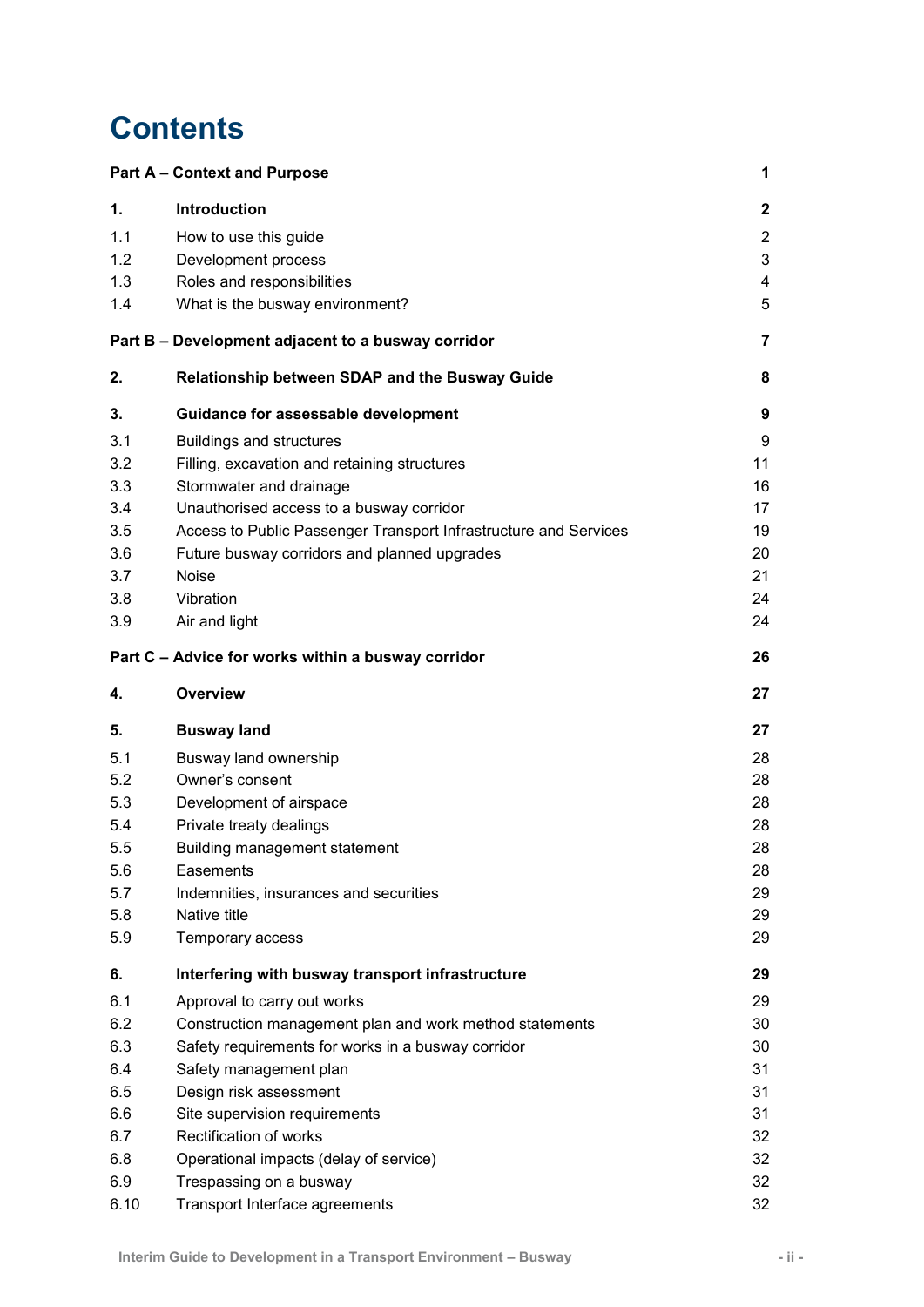| 7.                                                       | Design aspects of development over a busway corridor                 | 32 |  |  |
|----------------------------------------------------------|----------------------------------------------------------------------|----|--|--|
| 7.1                                                      | Ventilation and light                                                |    |  |  |
| 7.2                                                      | Urban design                                                         |    |  |  |
| 7.3                                                      | New or Altered Assets                                                | 33 |  |  |
| 8.                                                       | <b>Public utility provider agreements</b>                            | 33 |  |  |
| 8.1                                                      | Public Utility Plant on busway land                                  | 33 |  |  |
| 8.2                                                      | Public utility provider consultation with busway authority           | 34 |  |  |
| 8.3                                                      | Compliance and remedy actions for public utility providers           |    |  |  |
| 8.4                                                      | Requirement for public utility providers to alter PUP                | 34 |  |  |
| 8.5                                                      | Liability for damage                                                 | 34 |  |  |
|                                                          | <b>Part D - Supporting information</b>                               | 35 |  |  |
|                                                          | Appendix 1: Geotechnical assessment                                  | 36 |  |  |
|                                                          | <b>Appendix 2: Earthworks drawings</b>                               | 36 |  |  |
|                                                          | Appendix 3: Structural engineering drawings for retaining structures | 37 |  |  |
|                                                          | Appendix 4: Basic stormwater information                             | 37 |  |  |
|                                                          | Appendix 5: Stormwater management plan                               | 38 |  |  |
|                                                          | <b>Appendix 6: Noise Assessment</b>                                  | 39 |  |  |
| Noise assessment report Part A – review of noise impacts |                                                                      | 40 |  |  |
|                                                          | Noise assessment report Part B - noise attenuation measures          | 41 |  |  |
|                                                          | <b>Appendix 7: Construction Management Plans</b>                     | 42 |  |  |
|                                                          | <b>Glossary of terms</b>                                             | 44 |  |  |
| <b>Reference list</b>                                    |                                                                      | 48 |  |  |
| <b>Contact details</b>                                   |                                                                      |    |  |  |

# **Table of Figures**

| Figure 1        | Explanation of content of parts B and C                           | 2  |
|-----------------|-------------------------------------------------------------------|----|
| Figure 2        | Typical process flowchart for development in a busway environment | -3 |
| <b>Figure 3</b> | <b>Extent of the busway environment</b>                           | 5  |
| Figure 4        | Extent of the busway environment in a tunnel                      | 6  |

## **Table of Tables**

|  | Table 1 Relationship between sections of SDAP and the Busway Guide |  |
|--|--------------------------------------------------------------------|--|
|--|--------------------------------------------------------------------|--|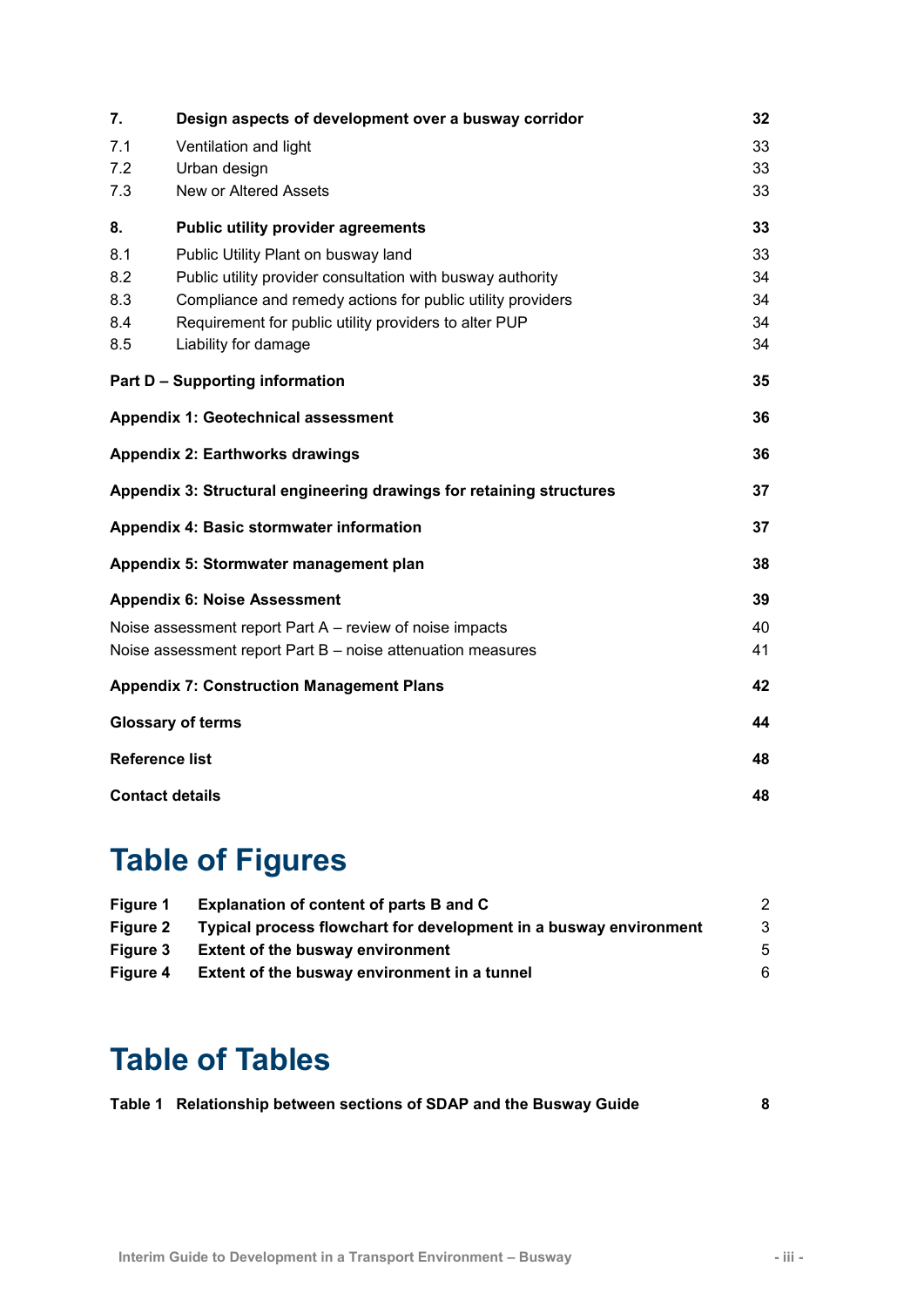# <span id="page-4-0"></span>**Part A – Context and purpose**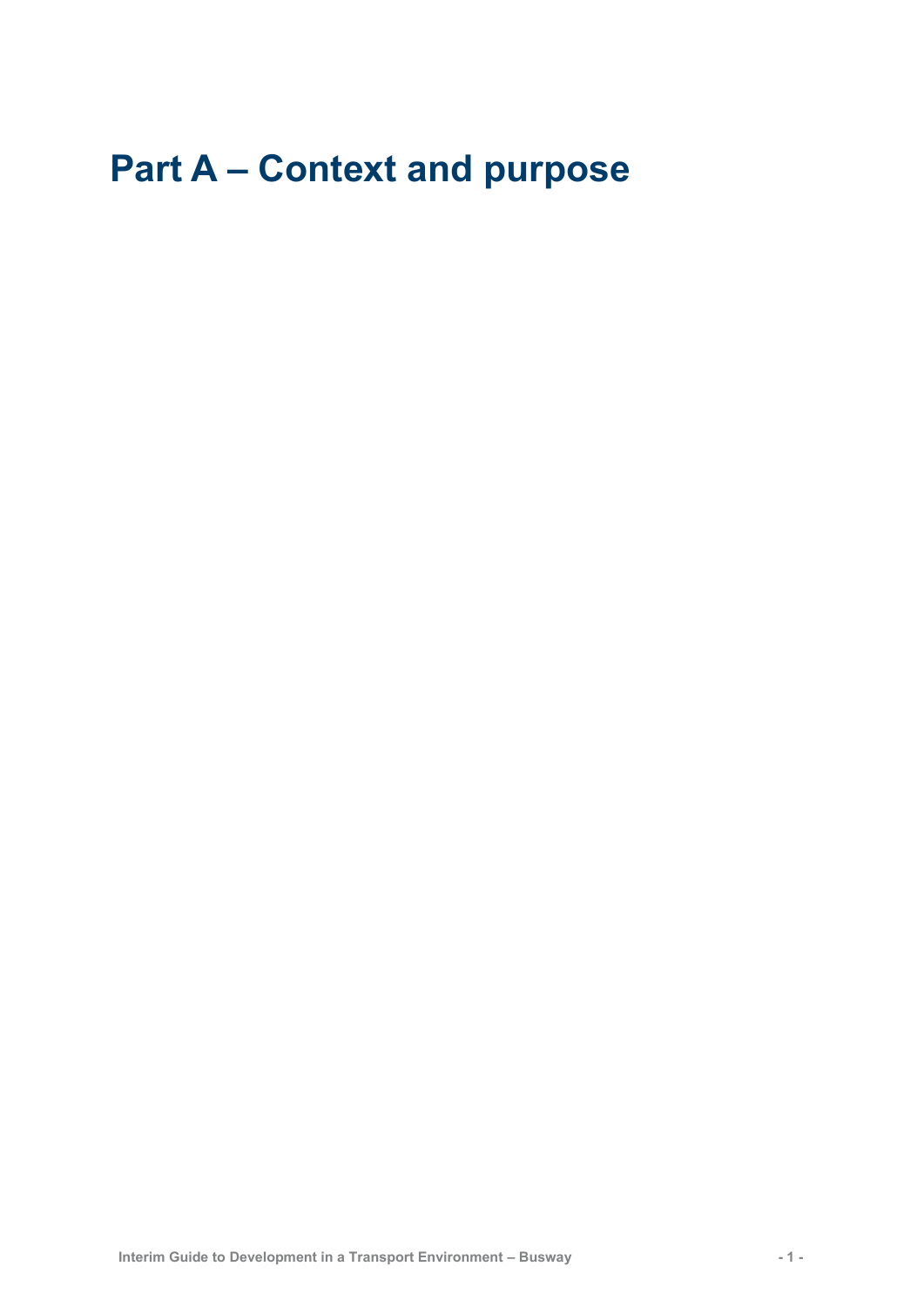## <span id="page-5-0"></span>**1. Introduction**

The Guide *to Development in a Transport Environment: Busway* (the Busway Guide) provides important information for those involved in development, works or activities in the vicinity of busways in Queensland. It is intended for use as a technical reference document.

The Busway Guide provides specific technical guidance on how to achieve compliance with the provisions in the *State Development Assessment Provisions* (SDAP) in relation to managing impacts of development on the safety and operational efficiency of busways.

<span id="page-5-1"></span>The Busway Guide also provides useful information in relation to the operational constraints and requirements when undertaking works or activities within the busway environment.

### **1.1 How to use this guide**

The Busway Guide is structured in four parts:

- **A:** provides the context for development in a busway environment.
- **B:** is relevant to development proposed on land adjacent to a busway corridor*.* It outlines the key issues which need to be considered when proposing development near a busway corridor and provides information for proponents about how development applications can demonstrate compliance with SDAP.
- **C:** is relevant to development, works or activities proposed in a busway corridor. It outlines the approvals, processes and technical requirements which must be satisfied to comply with the legislation governing activities, works, and public utility plants (PUP) in a busway corridor.
- **D:** provides supplementary information to support the Busway Guide.

Figure 1 describes the differences between Parts B and C of the Busway Guide.



\* Generally within 25m of busway corridors or land identified as a future busway corridor. Applicants should consult the Planning Regulation referral triggers to determine whether their development is triggered for state assessment.

<span id="page-5-2"></span>**Figure 1 Explanation of content of parts B and C**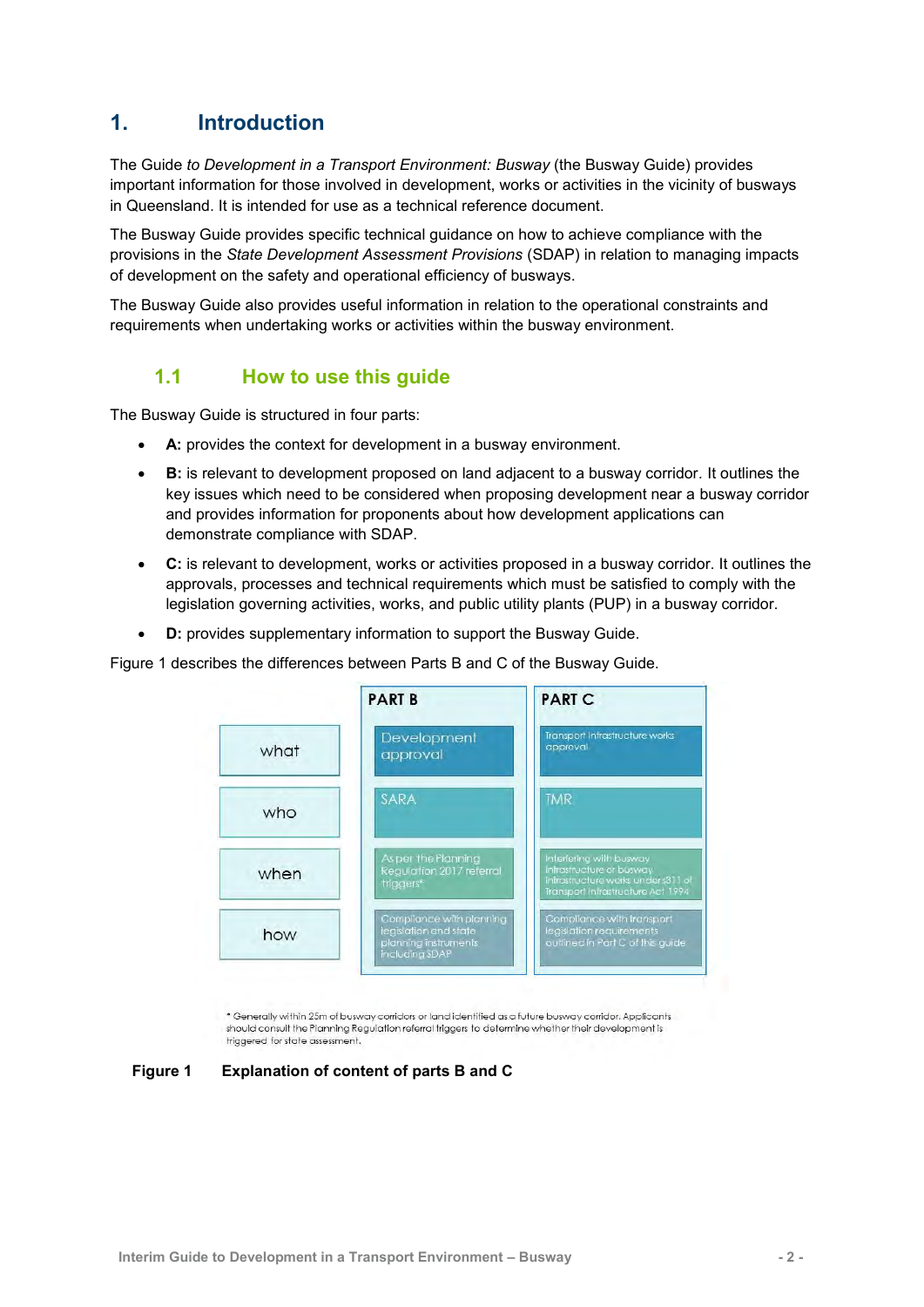## **1.2 Development process**

<span id="page-6-0"></span>The *Planning Act 2016* provides the legislative framework for planning and development assessment. Development that may impact on the safety or efficient operation of state transport infrastructure, state transport corridors or future state transport corridors is triggered under the Planning Regulation 2017 and referred to the State Assessment and Referral Agency (SARA) for assessment.

SARA, in consultation with the Department of Transport and Main Roads (TMR), will assess a triggered application against planning legislation and state planning instruments including SDAP.

SDAP is structured in a performance based code format, whereby applicants can address assessment criteria to demonstrate that a development appropriately manages any impacts on a matter of state interest, and/or protects a development from impacts of matters of state interest. *State code 3: Development in a busway environment* includes the assessment criteria for applications triggered because of their proximity to a busway corridor. The code seeks to protect busways, future busways, and other infrastructure in a busway environment from the adverse impacts of development. In addition, the code seeks to protect the safety of people using, and living and working near busways.

The development process is dependent on the circumstances of the development itself. However, in order to provide basic guidance, the following flow chart (see Figure 2) outlines typical steps in the process for applications for development in a busway environment.



<span id="page-6-1"></span>**Figure 2 Typical process flowchart for development in a busway environment**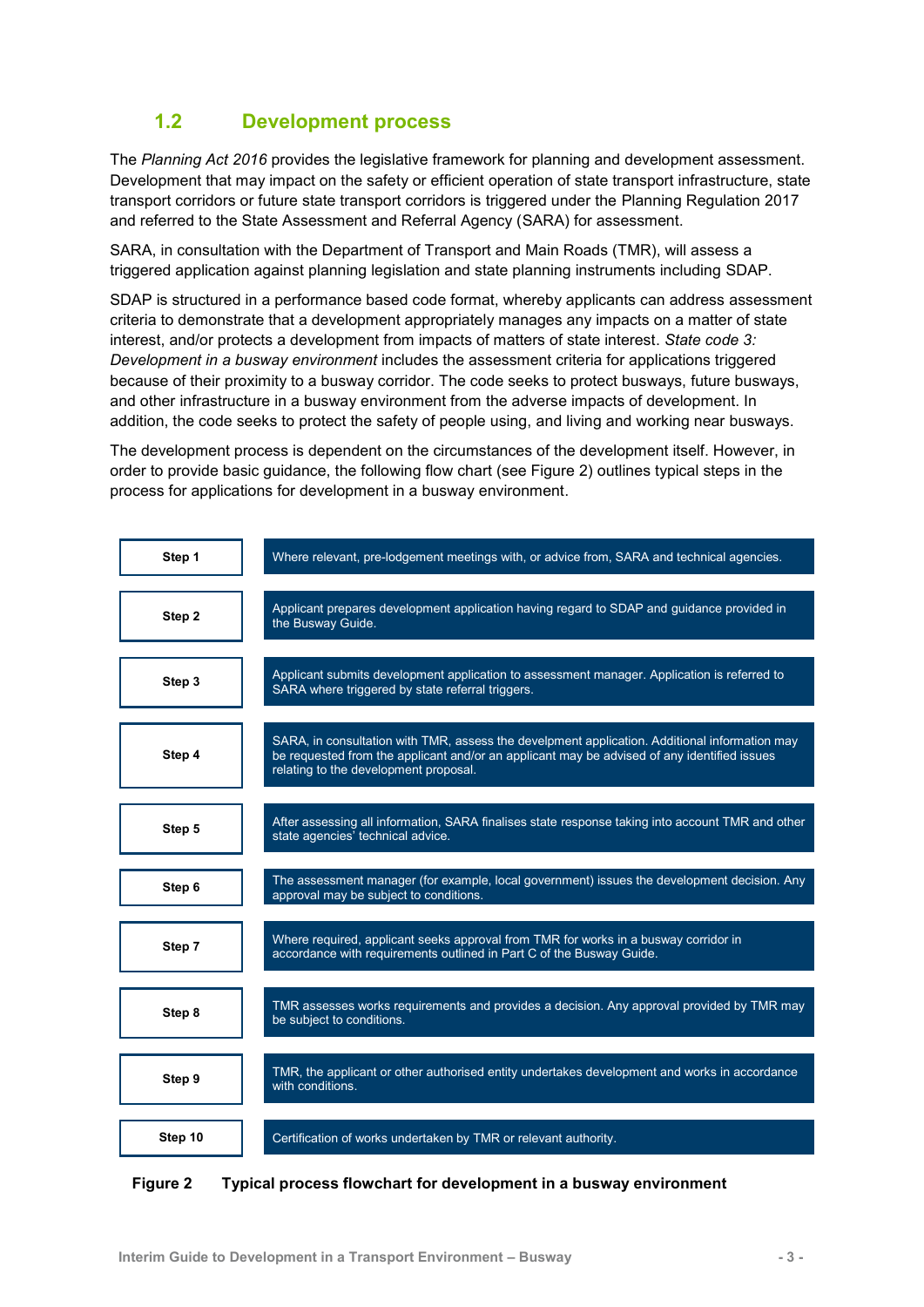As noted in [Part C: Advice for works within a busway corridor,](#page-29-0) where any works interferes with busway transport infrastructure, TMR may seek to enter into an agreement with the applicant for these works. In these situations, discussions should occur as early as possible with TMR. Ideally these matters should be raised during pre-lodgement discussions (step 1) or during formulation of a proposal.

## <span id="page-7-0"></span>**1.3 Roles and responsibilities**

#### **Department of Transport and Main Roads**

TMR is the Queensland Government department responsible for busway and busway transport infrastructure. In this regard, TMR's role is to protect the safety and operational efficiency of busways.

TMR administers the *Transport Infrastructure Act 1994* and the *Transport Operations (Passenger Transport) Act 1994,* the governing legislation for the management and operation of state transport infrastructure, including busways. TMR also administers the *Transport Planning and Coordination Act 1994*, which seeks to achieve transport effectiveness and efficiency through strategic planning and management of transport resources.

### **Department of Infrastructure, Local Government and Planning**

The Department of Infrastructure, Local Government and Planning (DILGP) is the Queensland Government department responsible for regulating planning and development. The chief executive of DILGP is responsible for administering the Planning Act and for assessing development applications in relation to state interests, as outlined in the Planning Regulation.

#### **State Assessment and Referral Agency**

SARA is an agency within DILGP. It is responsible for coordinating the assessment of development applications for state agencies in relation to matters of state interest. SARA provides a single agency lodgement, assessment and decision point for development applications where the State has a jurisdiction.

SARA assesses relevant development applications against SDAP and seeks technical advice from state agencies, such as TMR for development applications that are of relevance. Typically, where an application involves development in a busway environment, SARA will consult with TMR in relation to technical matters before finalising the assessment. As part of the process, TMR may also consult with other stakeholders to seek their input.

#### **Local government**

Local governments are responsible for land use planning and the built environment in accordance with local government planning schemes.

Brisbane City Council also has a role in the co-management and operation of busways in the Brisbane City local government area, through the provision of bus services and management of traffic incidents, including incidents on busways.

#### **Economic Development Queensland**

Operating under *the Economic Development Act 2012*, Economic Development Queensland (EDQ) is a specialist land use planning and property development agency within DILGP. They are responsible for engaging with state and local government, the development industry and the public to identify, plan, facilitate and deliver property development and infrastructure projects.

EDQ's responsibilities include the assessment of development applications located within priority development areas (PDA). EDQ will assess all development on land within the boundary of the PDA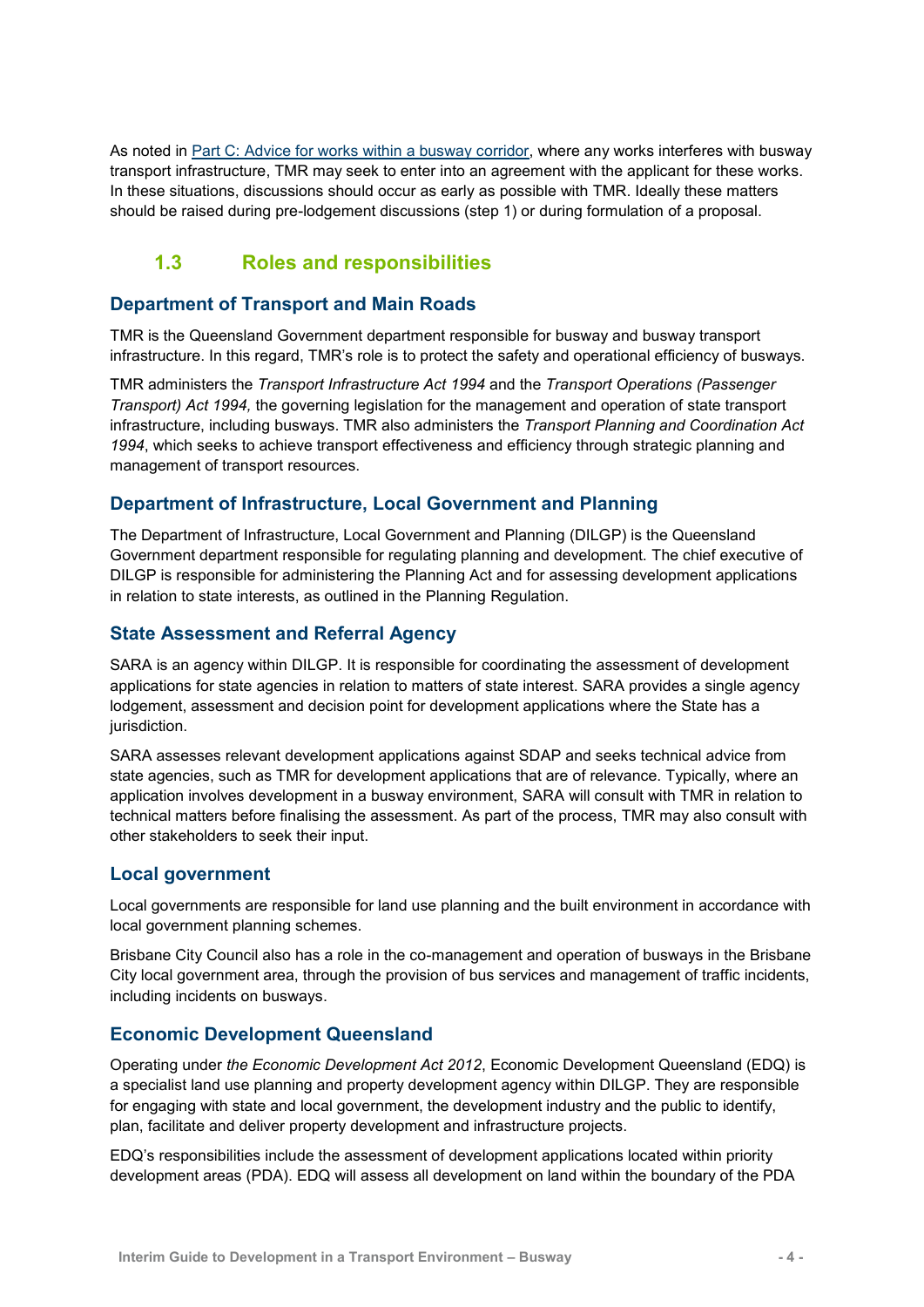<span id="page-8-0"></span>against a supporting PDA development scheme. In addition, EDQ will likely consider the development considerations in Part B of this Guide.

### **1.4 What is the busway environment?**

#### **The busway environment**

The busway environment comprises the following:

- the busway corridor, including the land on which busway transport infrastructure or busway transport infrastructure works are situated, the land below the infrastructure works and the airspace above.
- the area adjacent to the busway corridor in which development can affect busway transport infrastructure and busway transport infrastructure works.

Definitions of *busway corridor, busway transport infrastructure* and *busway transport infrastructure works* are contained in the glossary of the Busway Guide. The extent of the busway environment is illustrated in Figure 3.

The area adjacent to the busway corridor should be determined with reference to the relevant state referral triggers as per the Planning Regulation 2017. In the majority of referrals, this area will be land within 25 metres of a state transport corridor, as illustrated in Figure 3. A state transport corridor includes land identified as a busway corridor.

DILGP provides [online mapping](http://www.dilgp.qld.gov.au/about-planning/da-mapping-system.html) which includes layers depicting the busway environment, that is, busway corridors and land within 25 metres of a busway corridor.



<span id="page-8-1"></span>**Figure 3 Extent of the busway environment**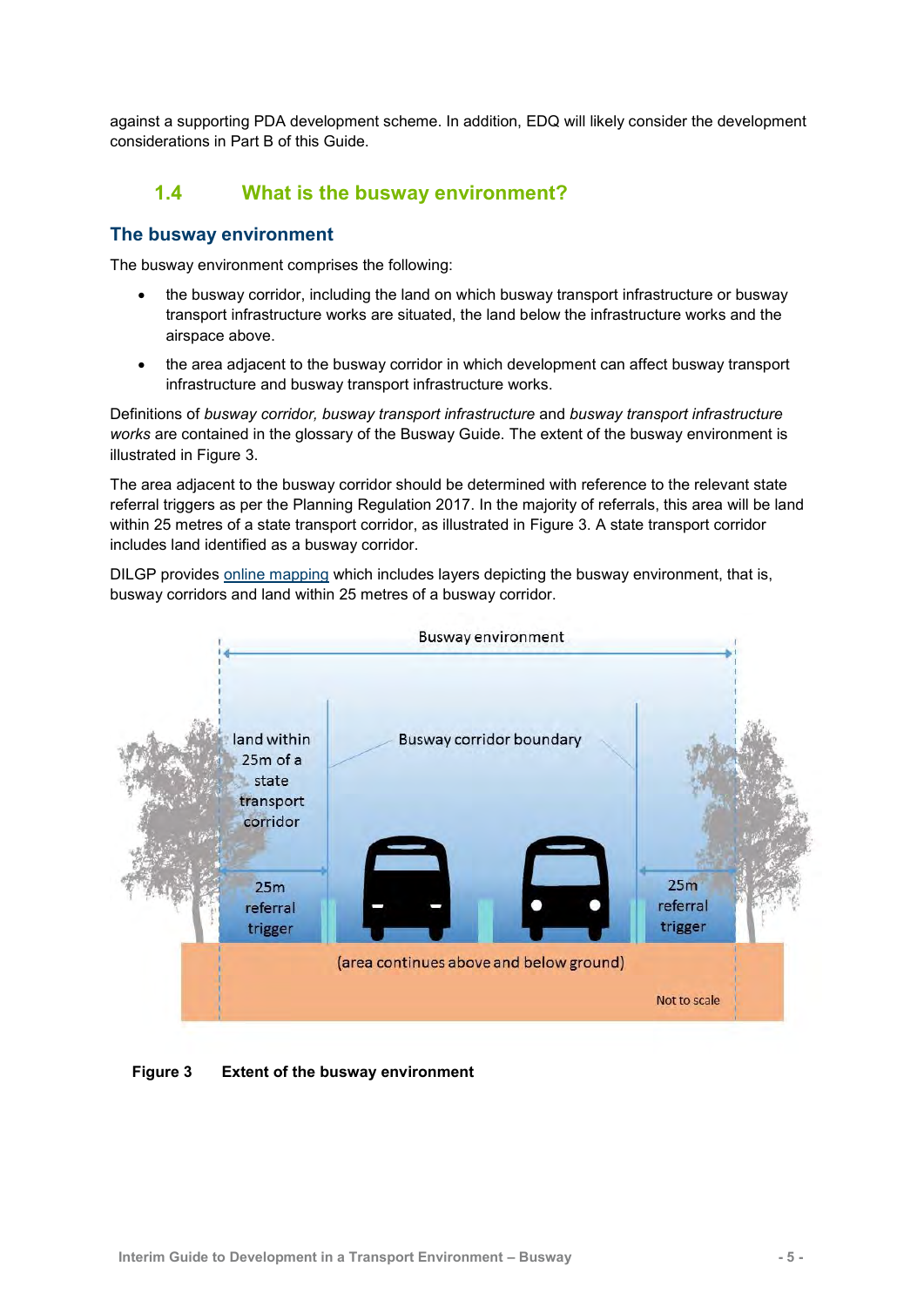#### **The future busway environment**

The future busway environment compromises land identified for a future busway corridor. This includes land on which busway transport infrastructure or busway transport infrastructure works will be located in future. Note, the future busway environment does not include land adjacent to a future busway corridor unless part of the land is located in the corridor.

DILGP provides [online mapping](http://www.dilgp.qld.gov.au/about-planning/da-mapping-system.html) that includes layers depicting future busway corridors.

#### **Busways in a tunnel**

Where a busway is located in a state-controlled transport tunnel or future state-controlled transport tunnel, the width of the land included in the busway environment increases to 50 metres from the boundary of the tunnel. This includes the land above ground as illustrated in Figure 4.



#### <span id="page-9-0"></span>**Figure 4 Extent of the busway environment in a tunnel**

Where a development is proposed in, or adjacent to, a busway that is in a state-controlled transport tunnel, the application will trigger assessment against *State code 5: Development in a state-controlled transport tunnel environment*.

DILGP provides [online mapping](http://www.dilgp.qld.gov.au/about-planning/da-mapping-system.html) that includes layers depicting sections of busways which are located in a state-controlled transport tunnel or future state-controlled road tunnel.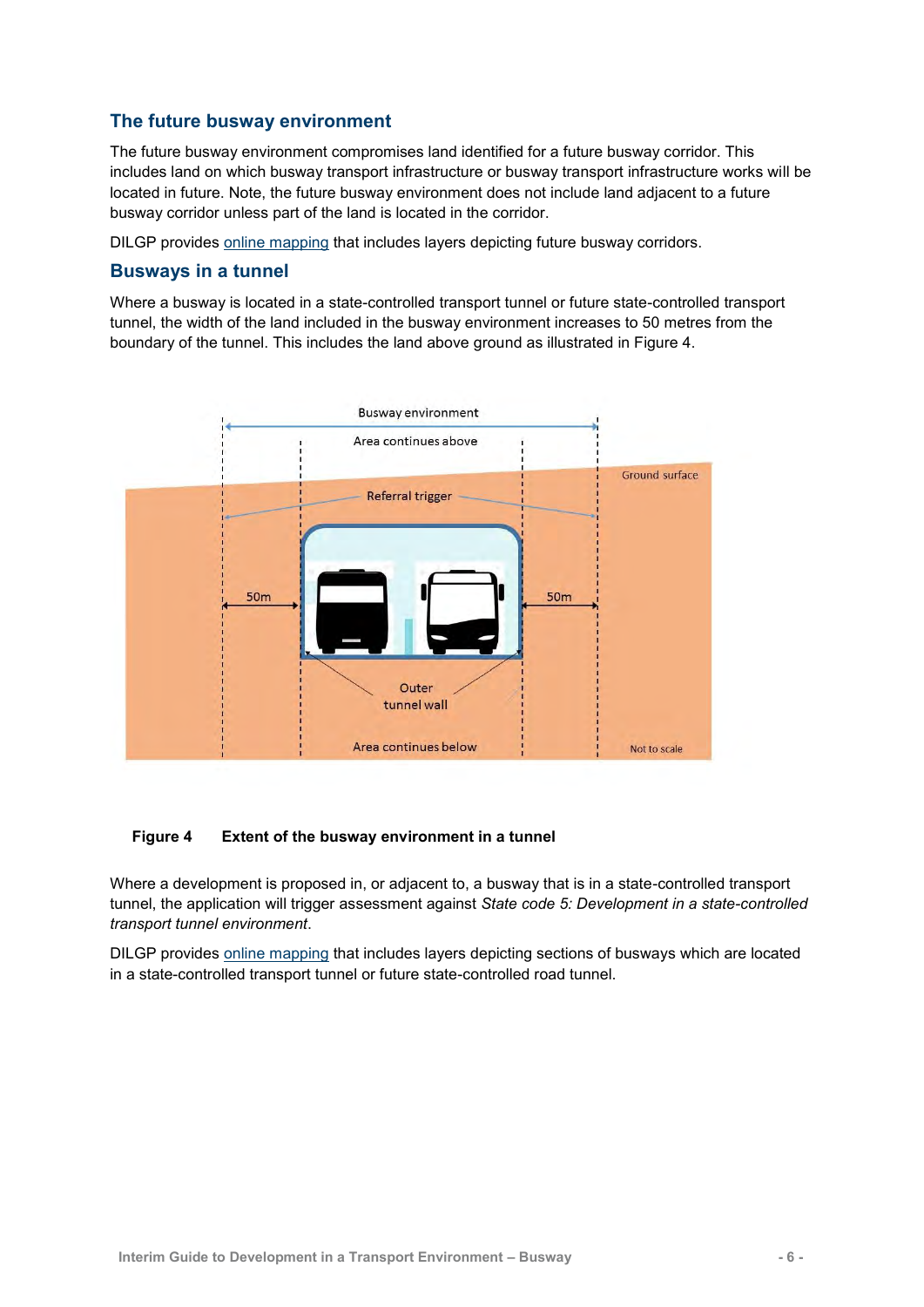# <span id="page-10-0"></span>**Part B – Development adjacent to a busway corridor**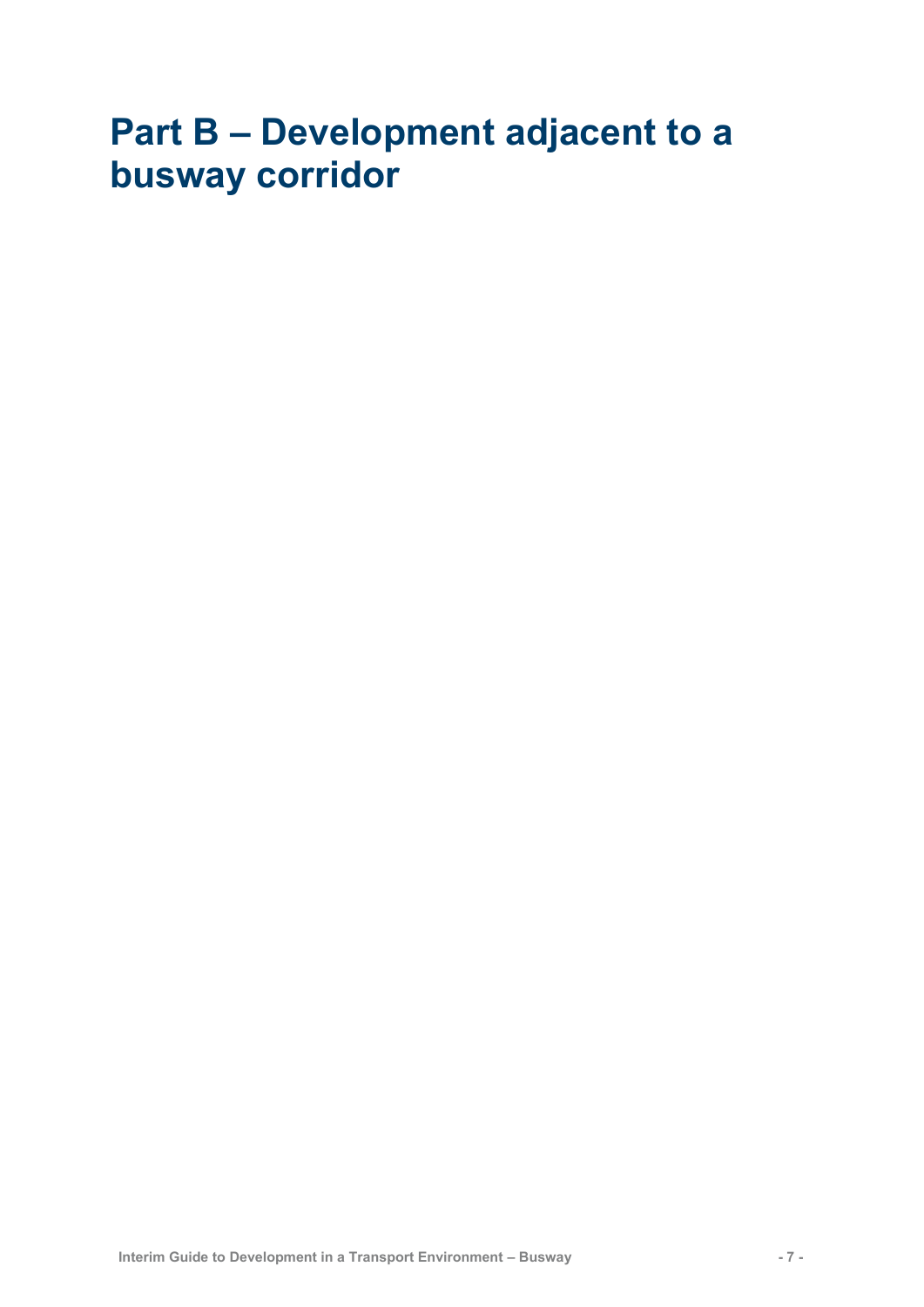## <span id="page-11-0"></span>**2. Relationship between SDAP and the Busway Guide**

The purpose of Part B of the Busway Guide is to provide applicants with important information about the issues which need to be considered when proposing development adjacent a busway corridor.

Part B provides supporting information to assist in the preparation of a development application and how that application can demonstrate it achieves compliance with the assessment criteria contained in SDAP's *[State code 3: Development in busway environment](http://www.dilgp.qld.gov.au/planning/development-assessment/state-development-assessment-provisions.html)*. Table 1 describes how the provisions in SDAP relate to information in section 3 of the Busway Guide.

**It is strongly recommended the Busway Guide is read in conjunction with the relevant sections of SDAP, summarised in Table 1.**

| <b>SDAP Provision</b>                                   |                  | <b>Relevant sections in this Guide</b>          |                                                     |                                |                                                           |                                                                  |                                                     |                             |
|---------------------------------------------------------|------------------|-------------------------------------------------|-----------------------------------------------------|--------------------------------|-----------------------------------------------------------|------------------------------------------------------------------|-----------------------------------------------------|-----------------------------|
|                                                         |                  | $\frac{3}{4}$<br><b>Building and structures</b> | 3.2 Filling, excavation and<br>retaining structures | 3.3<br>Stormwater and drainage | busway corridor<br>3.4 Unauthorised<br>access<br>$\sigma$ | infrastructure and services<br>3.5 Access to<br>public transport | and planned upgrades<br>3.6 Future busway corridors | 3.7 Environmental emissions |
| State code 3: Development in a busway environment       |                  |                                                 |                                                     |                                |                                                           |                                                                  |                                                     |                             |
| Table 3.2.1: Development in a busway environment        |                  |                                                 |                                                     |                                |                                                           |                                                                  |                                                     |                             |
| Building and structures                                 | $PO1 - PO4$      | $\checkmark$                                    |                                                     |                                |                                                           |                                                                  |                                                     |                             |
| Filling, excavation and<br>retaining structures         | $PO5 - PO10$     |                                                 |                                                     |                                |                                                           |                                                                  |                                                     |                             |
| Stormwater and drainage                                 | $PO11 - PO12$    |                                                 |                                                     | $\checkmark$                   |                                                           |                                                                  |                                                     |                             |
| Access                                                  | PO13 - PO15      |                                                 |                                                     |                                | $\checkmark$                                              |                                                                  |                                                     |                             |
| Planned upgrades                                        | PO <sub>16</sub> |                                                 |                                                     |                                |                                                           |                                                                  | ✔                                                   |                             |
| Table 3.2.2: Environmental emissions                    |                  |                                                 |                                                     |                                |                                                           |                                                                  |                                                     |                             |
| Noise                                                   | PO17 - PO21      |                                                 |                                                     |                                |                                                           |                                                                  |                                                     |                             |
| Vibration                                               | PO <sub>22</sub> |                                                 |                                                     |                                |                                                           |                                                                  |                                                     |                             |
| PO23 - PO25<br>Air and light                            |                  |                                                 |                                                     |                                |                                                           |                                                                  |                                                     |                             |
| Table 3.2.3: Development in a future busway environment |                  |                                                 |                                                     |                                |                                                           |                                                                  |                                                     |                             |
| <b>Building and structures</b>                          | PO <sub>26</sub> |                                                 |                                                     |                                |                                                           |                                                                  |                                                     |                             |
| Filling, excavation and<br>retaining structures         | PO27 - PO28      |                                                 |                                                     |                                |                                                           |                                                                  |                                                     |                             |
| Stormwater and drainage                                 | PO <sub>29</sub> |                                                 |                                                     |                                |                                                           |                                                                  |                                                     |                             |

#### <span id="page-11-1"></span>**Table 1 Relationship between SDAP and the Busway Guide**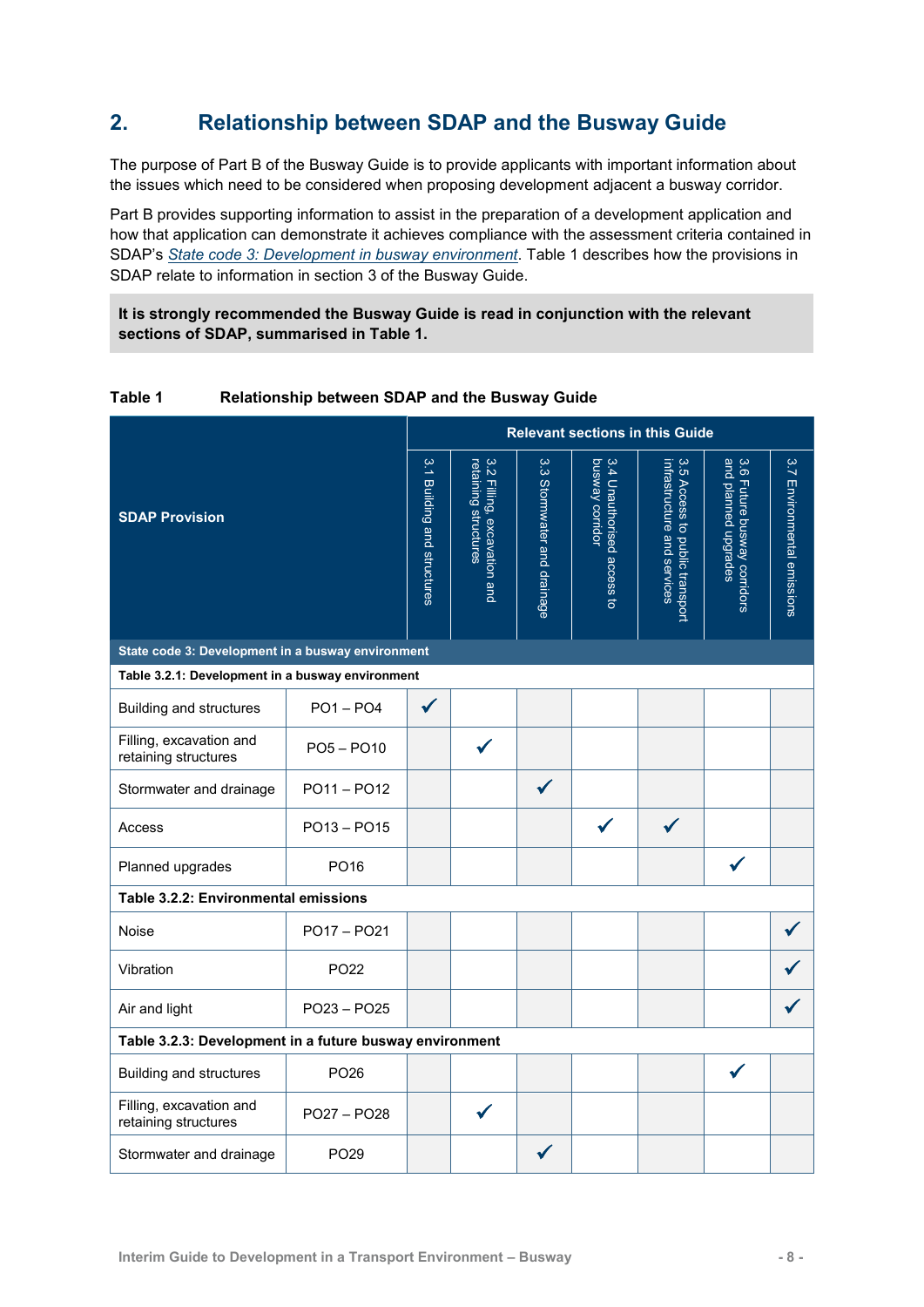## <span id="page-12-0"></span>**3. Guidance for assessable development**

This section provides guidance to applicants on how to demonstrate compliance with *State code 3: Development in a busway environment*.

State code 3: *Development in a busway environment* contains a purpose statement, performance outcomes and acceptable outcomes. If a development application complies with all the relevant acceptable outcomes of the code, it complies with the purpose statement of the code and therefore the code itself. If an application does not comply with one or more of the acceptable outcomes, an alternative means of meeting the performance outcomes should be proposed.

Acceptable outcomes are provided for some, but not all performance outcomes. In instances where an acceptable outcome/s are not provided, a development application must demonstrate it complies with all the relevant performance outcomes and therefore the code itself.

## <span id="page-12-1"></span>**3.1 Buildings and structures**

The content in this section supports the POs outlined in:

*State Code 3: Development in a busway environment*

- Table 3.2.1: Development in a busway environment
	- Buildings and structures (**PO1-PO4**)

#### **What is the issue?**

Development in a busway environment including the siting of buildings and structures can compromise the safety and structural integrity of a busway corridor, future busway corridor, busway transport infrastructure or busway transport infrastructure works.

In addition, road, bikeway or pedestrian bridges, if not designed and constructed appropriately, can provide opportunities for projectiles to be thrown onto a busway. This may create a safety hazard for users of a busway or damage busway transport infrastructure.

#### **What is the objective?**

The objective of the performance outcomes is to ensure that:

- development does not create a safety hazard for users of a busway
- development does not compromise the structural integrity of a busway, busway transport infrastructure or busway transport infrastructure works
- development does not compromise the state's ability to maintain and operate busways, or significantly increase the cost to maintain and operate busways.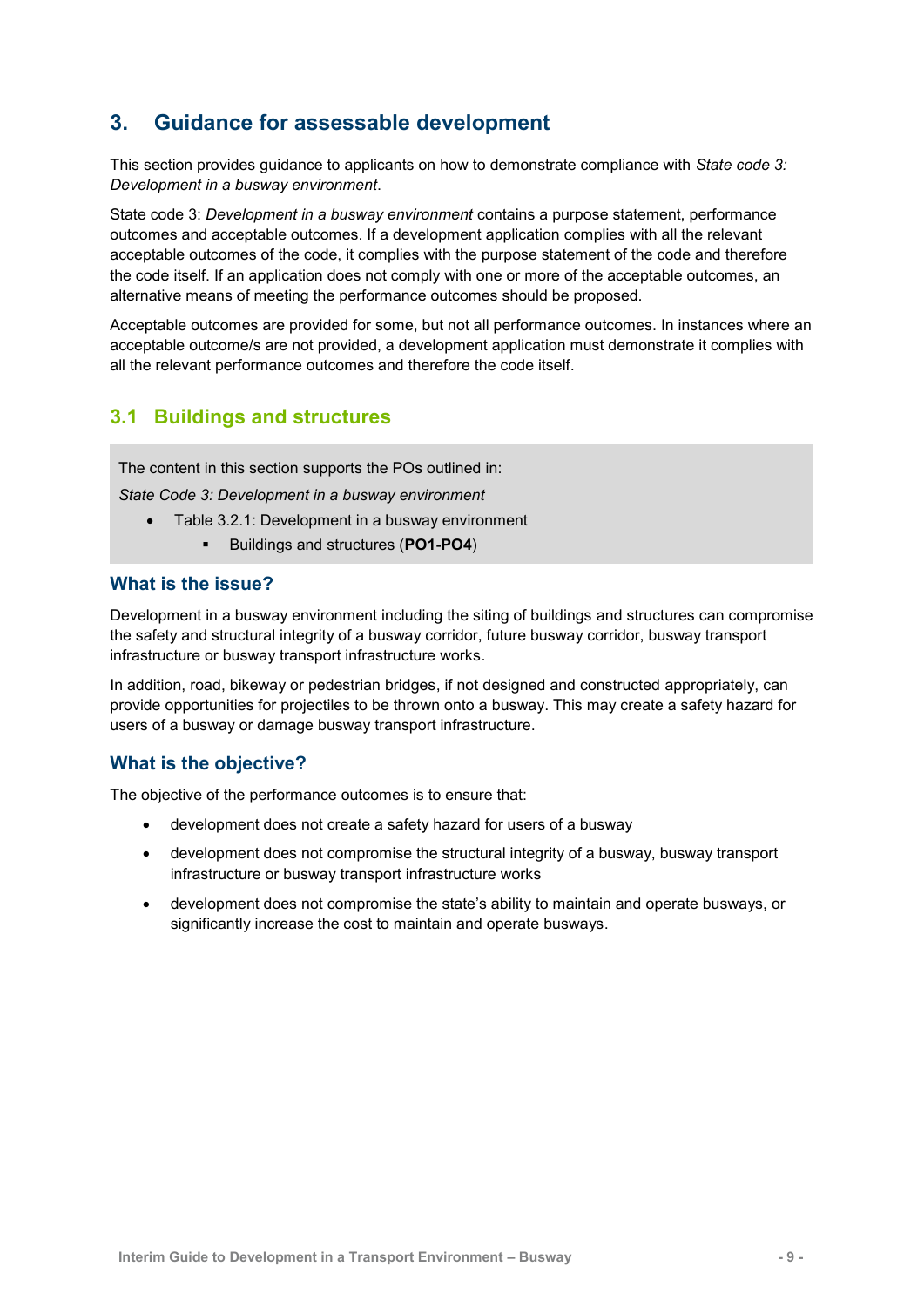### **How to achieve the performance outcomes**

#### **Performance outcome 1**

Acceptable outcomes have been provided for this performance outcome. An application can demonstrate it has complied with the acceptable outcomes by providing the following information as part of the application:

- scaled and sufficiently detailed plans which clearly identify all aspects of the proposed development in relation to a busway corridor, future busway corridor, busway transport infrastructure or busway transport infrastructure works, including any intended staging for the development. The plan should clearly show the site's property boundaries and the location and setbacks of all proposed buildings, structures, infrastructure, services, utilities and other works from the busway corridor and busway transport infrastructure. Typical elements that should be shown include buildings, structures such as fences, earthworks, temporary and permanent retaining structures, stormwater management measures, vehicular and pedestrian access and manoeuvring areas, recreational areas, potential pipework, service and utility connections and the like. The proposed development's interface with the busway corridor boundary should be clearly depicted and may need to be illustrated with cross sections and/or sections.
- supporting technical information demonstrating that the proposed development will not compromise the safety and structural integrity of busway transport infrastructure or busway transport infrastructure works. The application should demonstrate that all works associated with the development will be outside the busway corridor and that pipework, services and utilities can be maintained without requiring access to the busway corridor.
- supporting technical information outlining any transport easement for support and demonstrating that the proposed development will not compromise or obstruct the easement.

If an application does not comply with the acceptable outcomes, details of the alternative means of meeting the performance outcome should be provided.

#### **Performance outcome 2**

No acceptable outcome has been provided. Therefore, an application must demonstrate compliance with the performance outcome which is about adding or removing loading. Demonstrating compliance with the performance outcome may include, but is not limited to, the following actions:

- provide a RPEQ certified geotechnical assessment identifying the design parameters for the structural aspects of the development, namely loadings, footings and the like, to ensure the safety and operational integrity of busway transport infrastructure, busway transport infrastructure works or the busway corridor. Guidance on preparing a geotechnical assessment is provided in Part D: Supporting information, Appendix 1.
- provide RPEQ certified earthworks drawings. Guidance on preparing earthworks drawings is provided in Part D: Supporting information, Appendix 2.
- provide RPEQ certified structural engineering drawings demonstrating that the loading implications of the proposed development will not compromise the structural integrity of busway transport infrastructure and busway transport infrastructure works. The loading configuration of the proposed development should be provided.

#### **Performance outcome 3**

An acceptable outcome has been provided for this performance outcome. An application can demonstrate compliance with the acceptable outcome by providing RPEQ certified drawings showing that any road, pedestrian and bikeway bridges are designed to include throw protection screens in accordance with section 4.9.3 of the [Design criteria for bridges and other structure manual,](https://www.tmr.qld.gov.au/business-industry/Technical-standards-publications/Bridge-design-and-assessment-criteria.aspx) Department of Transport and Main Roads, 2017.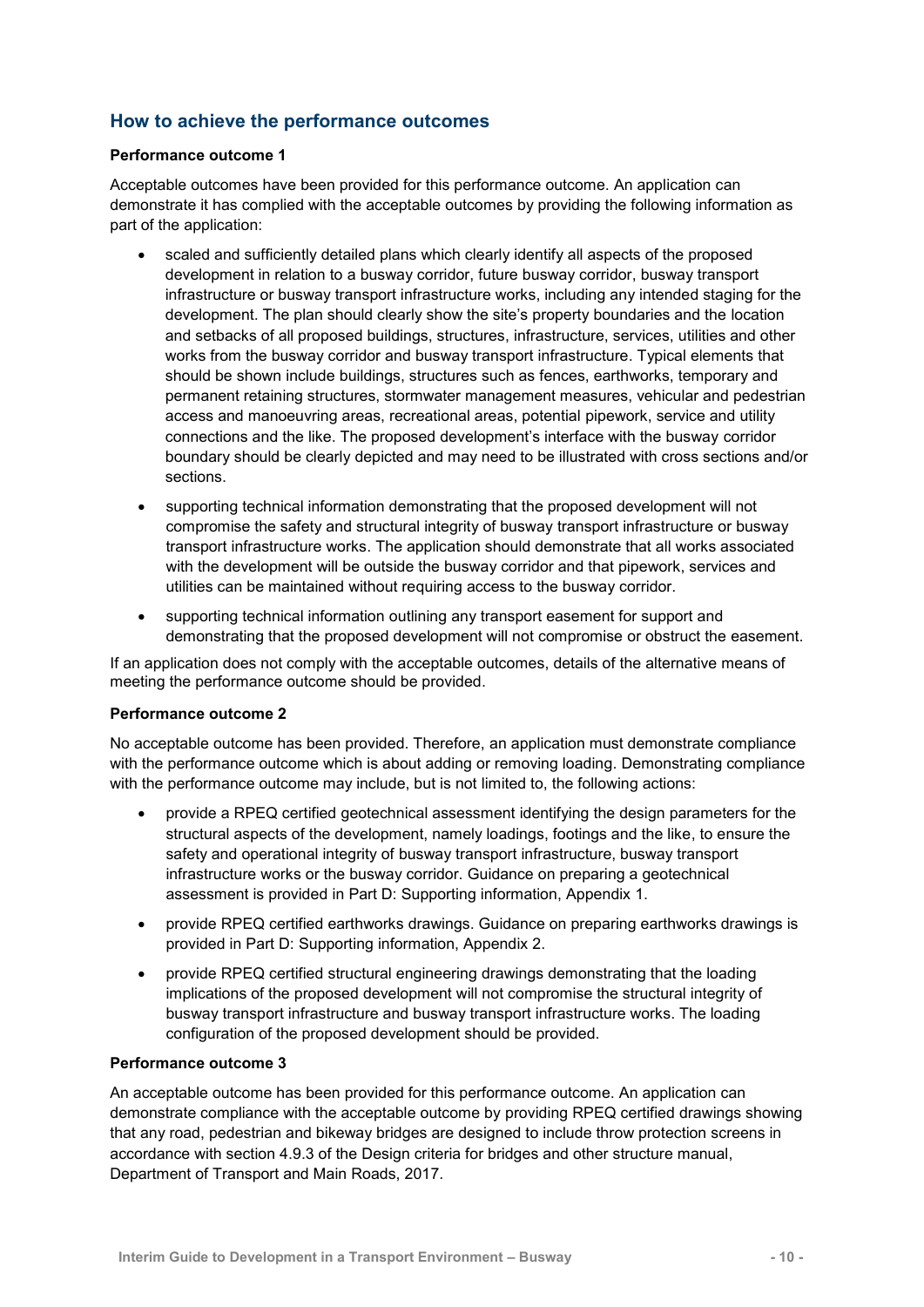If an application does not comply with the acceptable outcome, details of the alternative means of meeting the performance outcome should be provided.

#### **Performance outcome 4**

No acceptable outcome has been provided. Therefore an application must demonstrate compliance with the performance outcome which is about construction activities not causing ground movement or vibration impacts. Demonstrating compliance with the performance outcome may include, but is not limited to, the following actions:

- provide a RPEQ certified geotechnical assessment identifying the potential for construction activities to cause ground movement and vibration issues in a busway corridor. Guidance on preparing a geotechnical assessment is provided in Part D: Supporting information, Appendix 1.
- provide RPEQ certified structural engineering drawings showing the design of temporary retaining structures (such as rock anchors, soil nails, shoring walls, batters and the like) and all permanent structures and buildings, above and below ground.
- provide a RPEQ certified groundwater monitoring and management plan which investigates construction impacts (including earthworks, boring, piling and the like) on the busway corridor. The plan should establish a management and monitoring program which ensures the busway corridor is not adversely affected by the construction of the development. Note, this may be required post detailed design stage.
- provide a RPEQ certified Total Station (prisms), inclinometer and vibration monitoring and management plan which investigates any demolition, excavation and construction work impacts on the busway corridor and busway transport infrastructure such as tunnels, retaining walls and retaining structures. Note, this may be required post detailed design stage.
- provide RPEQ certified dilapidation surveys of the busway transport infrastructure. These will be required to be undertaken prior to the commencement of works and the completion of works. Note, all necessary rectification works will need to be undertaken at the applicant's expense to ensure a no worsening impact on the pre-development condition of the busway transport infrastructure.

## <span id="page-14-0"></span>**3.2 Filling, excavation and retaining structures**

The content in this section supports the POs as outlined in:

*State Code 3: Development in a busway environment*

- Table 3.2.1: Development in a busway environment
	- Filling and excavation (**PO5-PO10**)
- Table 3.2.3: Development in a future busway environment
	- Filling and excavation (**PO27-PO28**)

#### **What is the issue?**

Filling, excavation and retaining structures in a busway environment or future busway environment can impact on the structural integrity of busway transport infrastructure. Filling, excavation and retaining structures can also undermine or cause subsidence of land in an existing or future busway corridor.

Specifically, works involving ground disturbance can de-stabilise or undermine busway transport infrastructure and the land supporting this infrastructure such as through vibration impacts, ground movement, subsidence, changes to loading such as lateral and vertical loading and groundwater impacts.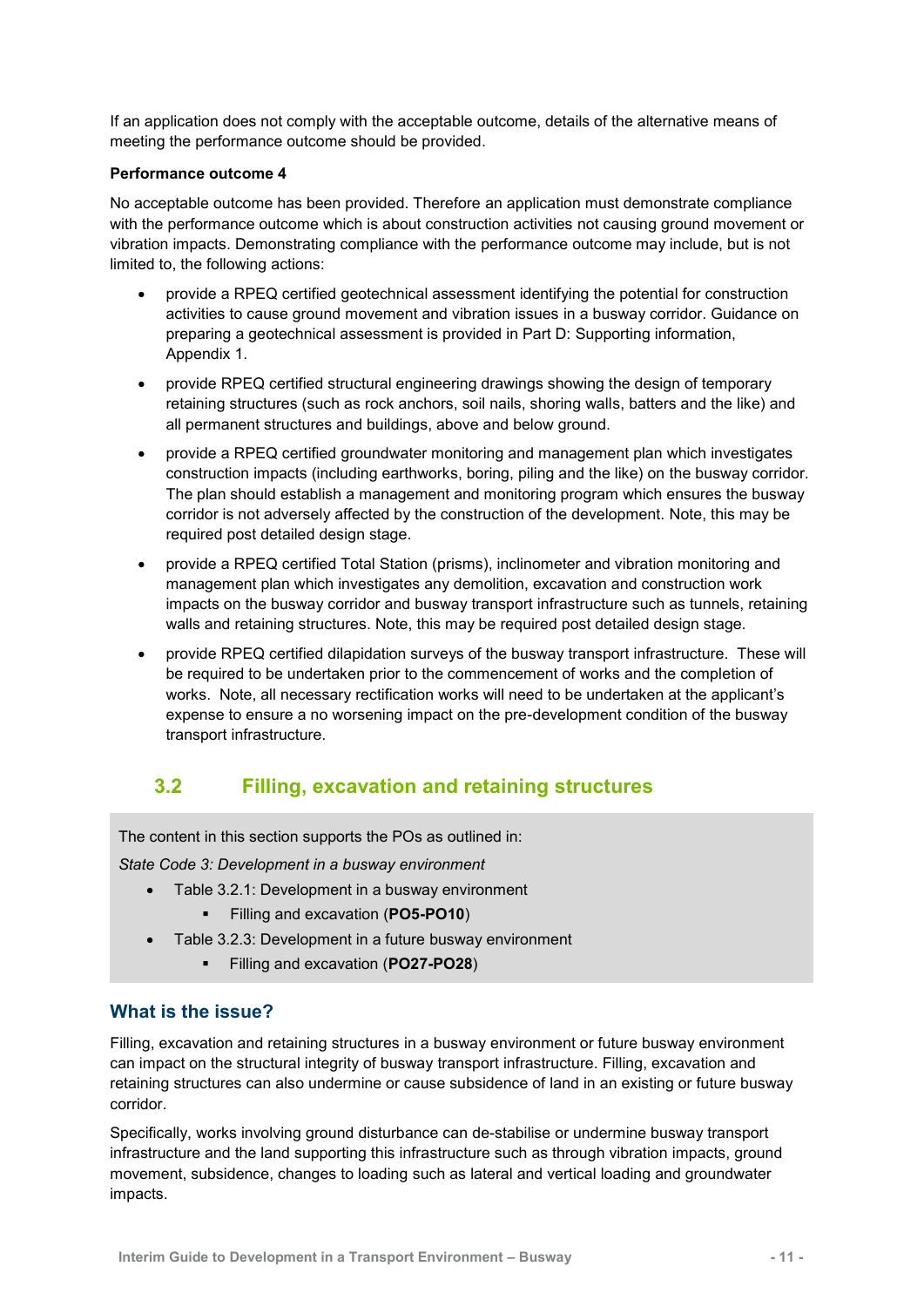Earthworks in future busway corridors can compromise the State's ability to cost effectively plan, construct and maintain future busway transport infrastructure on the land. For example, considerable works may need to be undertaken to re-stabilise land so that it can support busway infrastructure or and retaining walls and fill batters may compromise the future corridor.

Filling and excavation may be associated with creating a level building pad, excavation for basement car parking, the installation or insertion of temporary and permanent retention systems, constructing footings for fences and building foundation structures, amongst other forms of ground disturbance.

#### **What is the objective?**

The objective of the provisions is to ensure:

 development does not compromise the structural integrity of a busway corridor, future busway corridor, busway transport infrastructure or busway transport infrastructure works.

Where development is proposed in a busway environment or future busway environment, assessment, monitoring, management plans and the like may be required to demonstrate that filling, excavation and retaining structures will not cause adverse impacts.

Due to the risk of adverse impacts, permanent retention systems within a busway corridor will not be permitted. Any temporary retention systems such as shoring walls, rock anchors and/or soil nails in a busway corridor will require approval under section 311 of the *Transport Infrastructure Act 1994*.

#### **How to achieve the performance outcomes**

#### **Performance outcome 5**

No acceptable outcome has been provided. Therefore, an application must demonstrate compliance with the performance outcome. Demonstrating compliance with the performance outcome may include, but is not limited to, the following actions:

- provide a site plan demonstrating how the development will be serviced with services and utilities, including any proposals to connect to existing services and utilities, the proposed augmentation or relocation of services and utilities and the like. This should clearly detail whether any proposed works or connections are intended in the busway corridor or will otherwise interfere with the busway corridor. General information on the location of services and public utilities in a busway can be obtained from the Dial Before You Dig service and other mapping tools that may be provided by a local government. A site detail and contour survey prepared by a registered surveyor should identify the relevant service and utility connections available to the site.
- provide RPEQ certified earthworks drawings. Guidance on preparing earthworks drawings is provided in Part D: Supporting information, Appendix 2. These drawings should clearly demonstrate that the proposed earthworks and retaining structures are located outside the busway corridor and do not interfere with the busway corridor such as through loading implications, instability and similar adverse impacts.
- provide RPEQ certified drawings showing the structural engineering design of the development. This should detail the design of temporary retaining structures (such as rock anchors, soil nails, shoring walls, batters, retaining walls and the like), foundation structures (such as footings, bored piles, piers and the like) and all permanent structures and buildings, above and below ground.

Please also note the following:

- Should access be required to the busway corridor for a survey to prepare plans, relevant approvals will need to be obtained from TMR. See [Part C: Advice for works within a busway](#page-29-0)  [corridor](#page-29-0) for further details.
- Where the proposed development is required to connect to services and utilities in a busway corridor, approval under the *Transport Infrastructure Act 1994* will be required.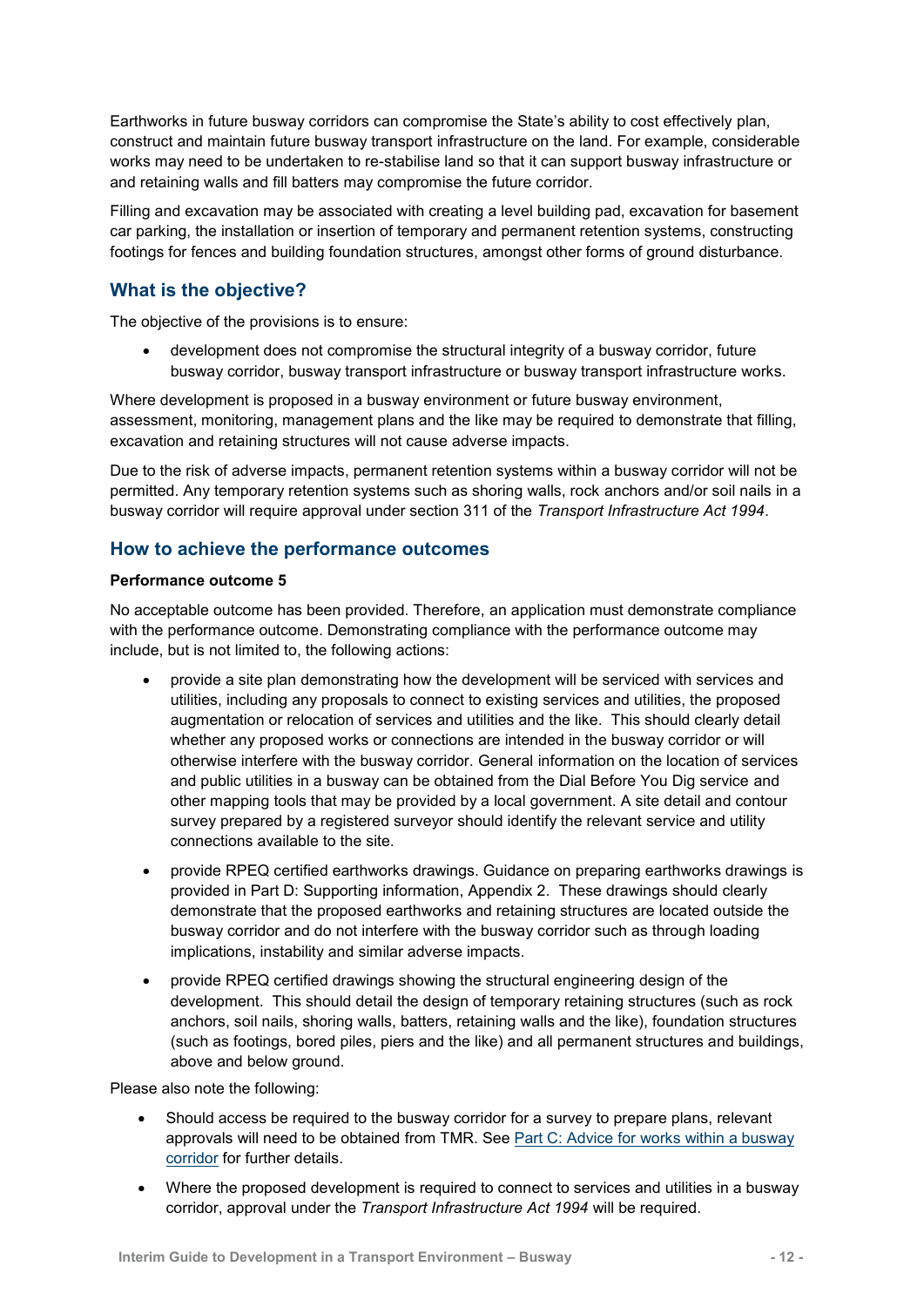Where development will impact on a service or public utility plant in a busway corridor, such that the service or plant will need to be relocated, the applicant will need to contact the relevant service or plant provider for standards and design specifications for the alternative alignment. Any costs of relocation are to be borne by the applicant.

#### **Performance outcome 6**

No acceptable outcome has been provided. Therefore, an application must demonstrate compliance with the performance outcome. Demonstrating compliance with the performance outcome may include, but is not limited to, the following actions:

- provide RPEQ certified earthworks drawings. Guidance on preparing earthworks drawings is provided in Part D: Supporting information, Appendix 2. These drawings should clearly demonstrate that the proposed earthworks and retaining structures are located outside the busway corridor and do not adversely impact the busway corridor such as through loading implications, instability and similar adverse impacts.
- provide a RPEQ certified geotechnical assessment identifying the sub-surface profile and providing recommendations for the structural engineering design of the development. Guidance on preparing a geotechnical assessment is provided in Part D: Supporting information, Appendix 1. Note, this may be required at the MCU stage.
- provide RPEQ certified drawings showing the structural engineering design of the development. This should detail the design of temporary retaining structures (such as rock anchors, soil nails, shoring walls, batters, retaining walls and the like), foundation structures (such as footings, bored piles, piers and the like) and all permanent structures and buildings, above and below ground.
- provide a RPEQ certified groundwater monitoring and management plan which investigates construction impacts (including earthworks, boring, piling and the like) on the busway corridor. The plan should establish a management and monitoring program which ensures the busway corridor is not adversely affected by the construction of the development. Note, this may be required post detailed design stage.
- provide a RPEQ certified Total Station (prisms), inclinometer and vibration monitoring and management plan which investigates any demolition, excavation and construction work impacts on the busway corridor and busway transport infrastructure such as tunnels, retaining walls and retaining structures. Note, this may be required post detailed design stage.
- provide RPEQ certified dilapidation surveys of the busway transport infrastructure. These will be required to be undertaken prior to the commencement of works and the completion of works. All necessary rectification works will need to be undertaken at the applicant's expense to ensure a no worsening impact on the pre-development condition of the busway transport infrastructure.

#### **Performance outcome 7**

No acceptable outcome has been provided. Therefore, an application must demonstrate compliance with the performance outcome. Demonstrating compliance with the performance outcome may include, but is not limited to, the following actions:

- provide RPEQ certified earthworks drawings. Guidance on preparing earthworks drawings is provided in Part D: Supporting information, Appendix 2. These drawings should clearly demonstrate that the proposed earthworks and retaining structures are located outside the busway corridor and do not interfere with the busway corridor such as through loading implications, instability and similar adverse impacts.
- provide a RPEQ certified geotechnical assessment identifying the sub-surface profile and providing recommendations for the structural engineering design of the development Guidance on preparing a geotechnical assessment is provided in Part D: Supporting information, Appendix 1.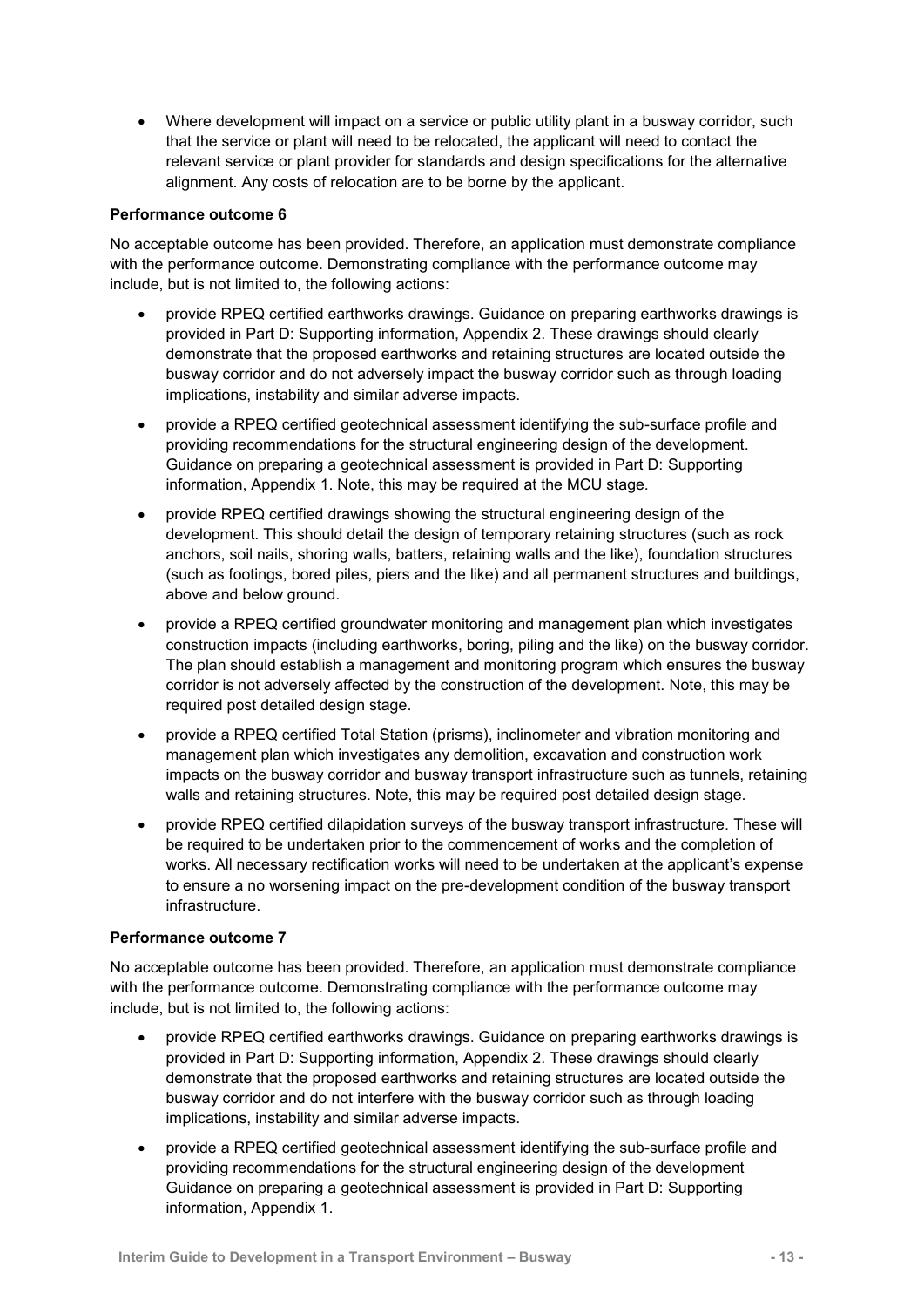- provide RPEQ certified drawings showing the structural engineering design of the development. This should detail the design of temporary retaining structures (such as rock anchors, soil nails, shoring walls, batters, retaining walls and the like), foundation structures (such as footings, bored piles, piers and the like) and all permanent structures and buildings, above and below ground.
- provide a RPEQ certified groundwater monitoring and management plan which investigates construction impacts (including earthworks, boring, piling and the like) on the busway corridor. The plan should establish a management and monitoring program which ensures the busway corridor is not adversely affected by the construction of the development.

#### **Performance outcome 8**

No acceptable outcome has been provided. Therefore, an application must demonstrate compliance with the performance outcome. Demonstrating compliance with the performance outcome may include, but is not limited to, the following actions:

- provide RPEQ certified earthworks drawings. Guidance on preparing earthworks drawings is provided in Part D: Supporting information, Appendix 2. These drawings should clearly demonstrate that the proposed earthworks and retaining structures are located outside the busway corridor and do not interfere with the busway corridor such as through loading implications, instability and similar adverse impacts.
- provide a RPEQ certified geotechnical assessment identifying the sub-surface profile and providing recommendations for the structural engineering design of the development. Guidance on preparing a geotechnical assessment is provided in Part D: Supporting information, Appendix 1.
- provide RPEQ certified drawings showing the structural engineering design of the development. This should detail the design of temporary retaining structures (such as rock anchors, soil nails, shoring walls, batters, retaining walls and the like), foundation structures (such as footings, bored piles, piers and the like) and all permanent structures and buildings, above and below ground.
- provide a RPEQ certified Total Station (prisms), inclinometer and vibration monitoring and management plan which investigates any demolition, excavation and construction work impacts on the busway corridor and busway transport infrastructure such as tunnels, retaining walls and retaining structures. Note, this may be required post detailed design stage.
- provide RPEQ certified dilapidation surveys of the busway transport infrastructure. These will be required to be undertaken prior to the commencement of works and the completion of works. All necessary rectification works will need to be undertaken at the applicant's expense to ensure a no worsening impact on the pre-development condition of the busway transport infrastructure.

#### **Performance outcome 9**

An acceptable outcome has been provided for this performance outcome. An application can demonstrate compliance with the acceptable outcome by providing a statement that demonstrates that the development can be constructed without storing fill, spoil or any other material in, or adjacent to, the busway corridor.

If the development involves the storage of fill, spoil or any other material in, or adjacent to, the busway corridor, the application must demonstrate compliance with the performance outcome. Demonstrating compliance with the performance outcome may include, but is not limited to, the following actions:

 provide RPEQ certified earthworks drawings. Guidance on preparing earthworks drawings is provided in Part D: Supporting information, Appendix 2. These drawings should clearly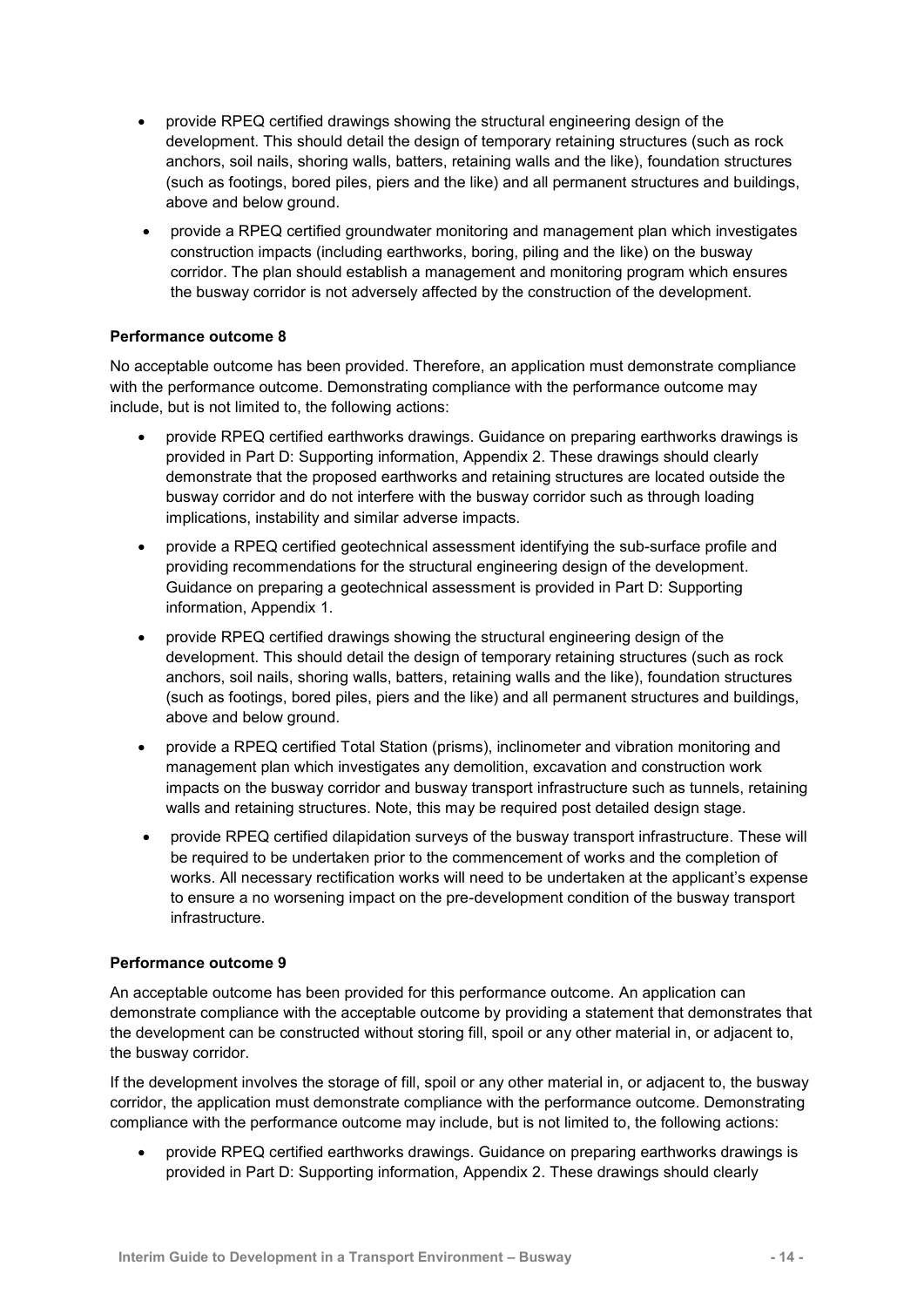demonstrate that the proposed earthworks and retaining structures are located outside the busway corridor and the location of any temporary stockpiles.

 provide proposal plans and supporting documentation showing the storage location any fill, spoil or any other material and details on the methods of storage to mitigate impacts on the busway corridor.

#### **Performance outcome 10**

An acceptable outcome has been provided for this performance outcome. An application can demonstrate compliance with the acceptable outcome by:

- providing information about the fill compaction methods that will be used during construction of the development and their consistency with the requirements of AS 1289.0 2000 – Methods of testing soils for engineering purposes
- providing information about the dust suppression measures which will be used during filling and excavation activities to prevent wind-blown dust nuisance.

#### **Performance outcome 27**

This performance outcomes relate to filling, excavation, building foundations and retaining structures not undermining, or cause subsidence of a future busway corridor. No acceptable outcomes have been provided. Therefore, an application must demonstrate compliance with the performance outcome. Demonstrating compliance with the performance outcome may include, but is not limited to, the following actions:

- provide RPEQ certified earthworks drawings. Guidance on preparing earthworks drawings is provided in Part D: Supporting information, Appendix 2.
- provide a RPEQ certified geotechnical assessment identifying the sub-surface profile and providing recommendations for the structural engineering design of the development. Guidance on preparing a geotechnical assessment is provided in Part D: Supporting information, Appendix 1. Note: this may be at the MCU stage.
- provide RPEQ certified drawings showing the structural engineering design of the development. This should detail the design of temporary retaining structures (such as rock anchors, soil nails, shoring walls, batters, retaining walls and the like), foundation structures (such as footings, bored piles, piers and the like) and all permanent structures and buildings, above and below ground.
- provide a RPEQ certified groundwater monitoring and management plan which investigates construction impacts (including earthworks, boring, piling and the like) on the future busway corridor. The plan should establish a management and monitoring program which ensures the future busway corridor is not adversely affected by the construction of the development. Note: this may be required post detailed design stage.

#### **Performance outcome 28**

An acceptable outcomes has been provided for this performance outcome. An application can demonstrate compliance with the acceptable outcome by providing a statement certified by an RPEQ:

- that fill, spoil or any other material associated with the development is free of acid sulphate content
- details the methods of compaction which will be used and that it is in accordance with AS1289.0 2000 – Methods of testing soils for engineering purposes.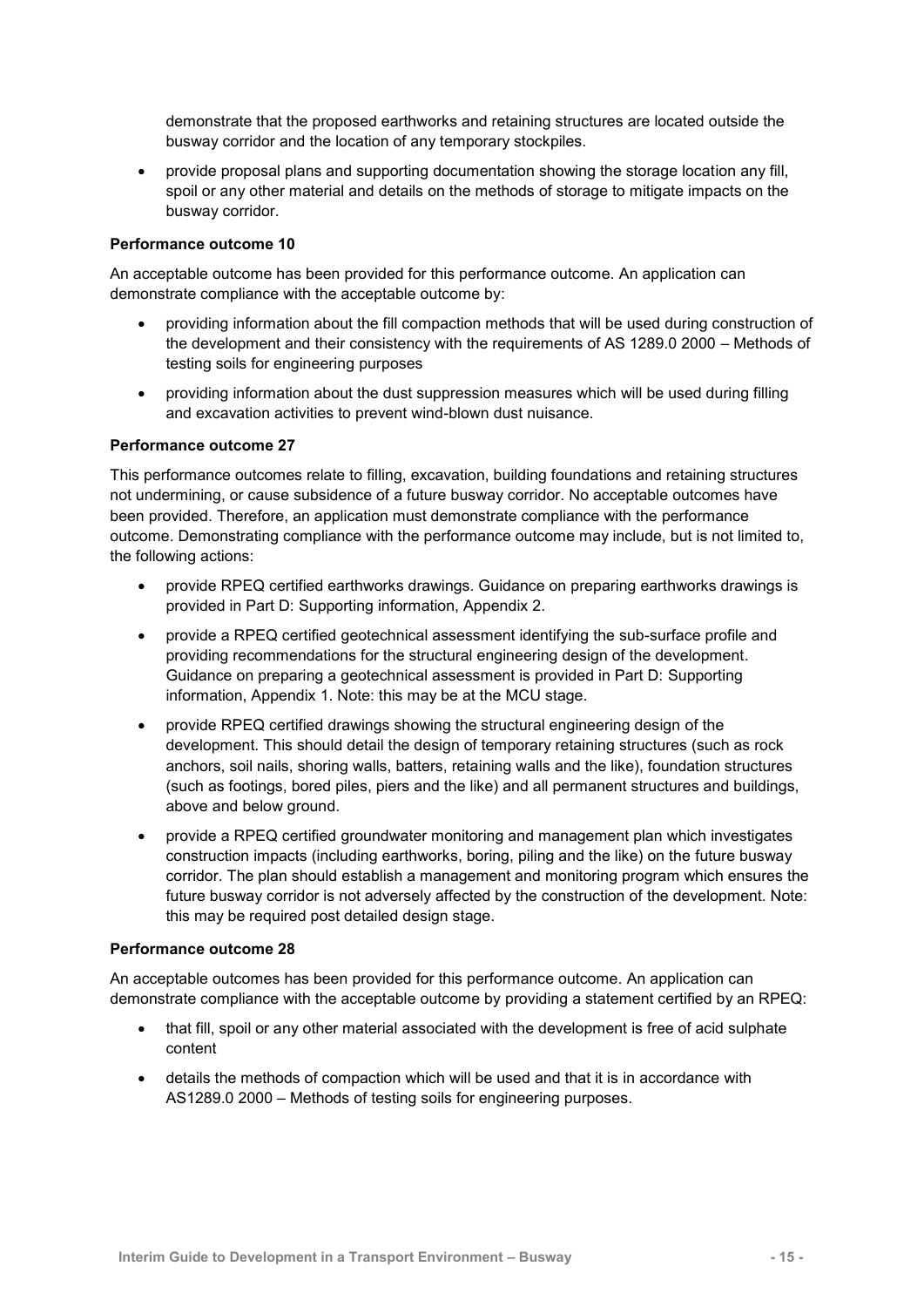## <span id="page-19-0"></span>**3.3 Stormwater and drainage**

The content in this section supports the POs outlined in:

*State Code 3: Development in a busway environment*

- Table 3.2.1: Development in a busway environment
	- Stormwater and drainage (**PO11-PO12**)
- Table 3.2.3: Development in a future busway environment
	- Stormwater and drainage (**PO29**)

#### **What is the issue?**

Stormwater and drainage impacts associated with development, including during construction and ongoing operation, have the potential to adversely impact the safety and operational integrity of an existing or future busway corridor or busway transport infrastructure. This includes stormwater and drainage:

- resulting in a worsening or actionable nuisance on an existing or future busway corridor or busway transport infrastructure. For example, concentrating stormwater flows into a busway corridor or increasing flood levels on a busway corridor.
- interfering with and/or causing damage to busway transport infrastructure. For example, run off from the development causing sedimentation which affects the operational integrity and safety of busway transport infrastructure.
- causing erosion which results in the de-stabilisation of an existing or future busway corridor or busway transport infrastructure.

Adverse impacts can be caused by changes to peak discharge, flood levels, the frequency/ duration of flooding, flow velocities, water quality, sedimentation and scour effects.

#### **What is the objective?**

The objective of the provisions is to ensure:

- development does not create a safety hazard for users of a busway
- development does not compromise the structural integrity of a busway corridor, future busway corridor, busway transport infrastructure or busway transport infrastructure works
- development does not compromise the state's ability to maintain and operate busways, or significantly increase the cost to maintain and operate busways.

#### **How to achieve the performance outcomes**

#### **Performance outcome 11 and performance outcome 29**

No acceptable outcome has been provided. Therefore, an application must demonstrate compliance with the performance outcome. Demonstrating compliance with the performance outcome may include, but is not limited to, the following actions:

- provide basic stormwater information to enable development assessment officers to establish whether the proposed development will result in stormwater and drainage impacts on a busway corridor or future busway corridor. Guidance on preparing basic stormwater information is provided in Part D: Supporting information, Appendix 4.
- provide a RPEQ certified stormwater management plan including a flood impact assessment where relevant, that demonstrates the development will not result in an actionable nuisance or worsening of stormwater, flooding or drainage impacts in a busway corridor or future busway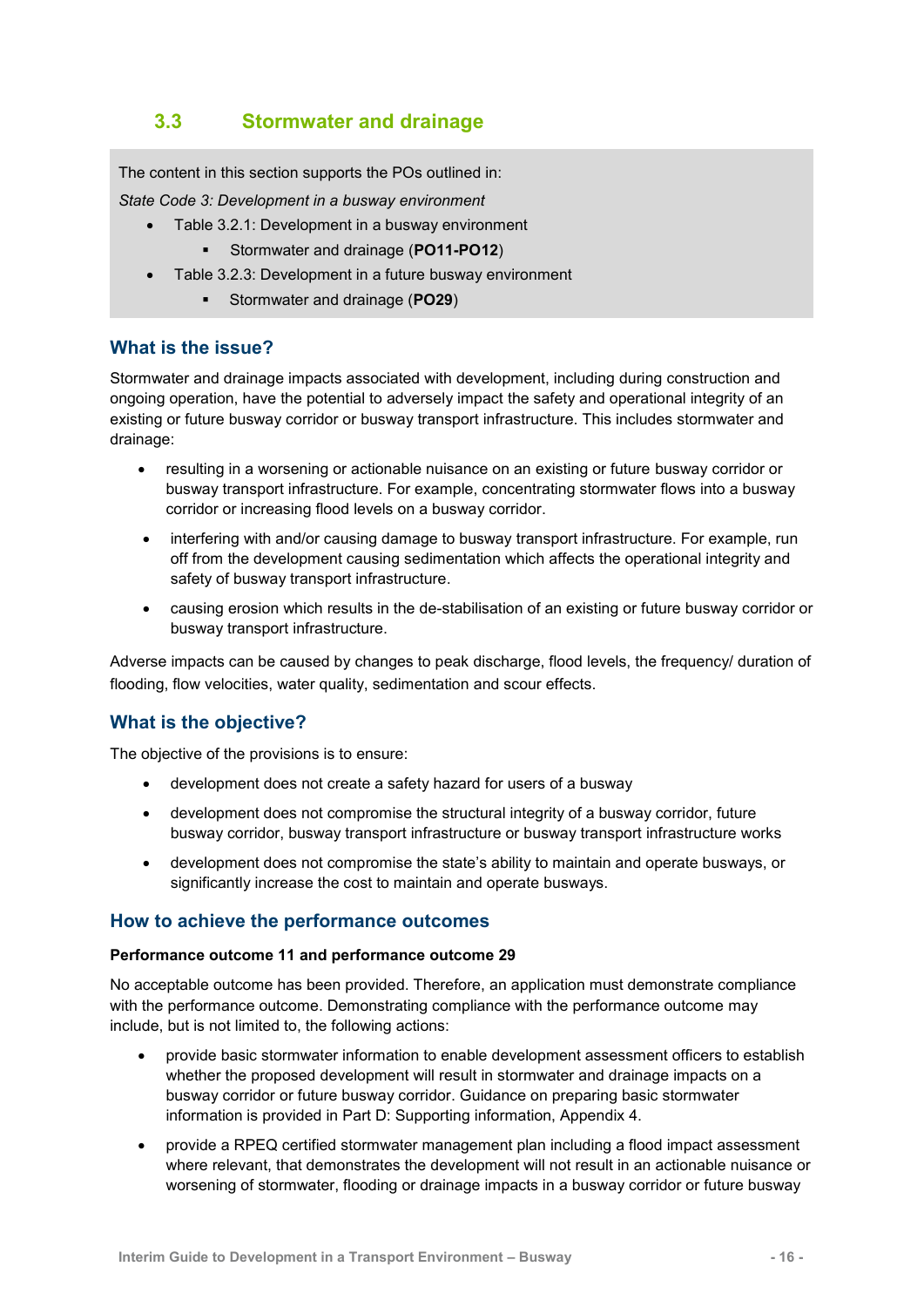corridor. Guidance on preparing a stormwater management plan is provided in Part D: Supporting information, Appendix 5.

#### **Performance outcome 12**

An acceptable outcome has been provided for this performance outcome. An application can demonstrate compliance with the acceptable outcome by providing basic stormwater information demonstrating that stormwater will not be discharged to stormwater infrastructure for a busway. Guidance on preparing basic stormwater information is provided in Part D: Supporting information, Appendix 4.

If an application does not comply with the acceptable outcome, details of the alternative means of meeting the performance outcome should be provided. This may include but not limited to the following actions:

- provide basic stormwater information to enable development assessment officers to establish whether the proposed development will result in stormwater and drainage impacts on a busway corridor. Guidance on preparing basic stormwater information is provided in Part D: Supporting information, Appendix 4.
- provide a RPEQ certified stormwater management plan, including an erosion and sediment control plan, that demonstrates the development will not result in an actionable nuisance or worsening of stormwater, flooding or drainage impacts in a busway corridor. Guidance on preparing a stormwater management plan is provided in Part D: Supporting information, Appendix 5. The erosion and sediment control plan should be prepared in accordance with:
	- Chapter 13 of the Road Drainage Manual, Department of Transport and Main Roads, 2015
	- the Best Practice Erosion and Sediment Control Document, International Erosion Control Association, Australasia.

## <span id="page-20-0"></span>**3.4 Unauthorised access to a busway corridor**

The content in this section supports the POs outlined in:

*State Code 3: Development in a busway environment*

- Table 3.2.1: Development in a busway environment
	- Access (**PO13-PO14**)

#### **What is the issue?**

Unauthorised access to a busway corridor may result in disruption of busway services, cause damage to busway transport infrastructure or harm people using the busway.

Also, the location and design of vehicular access for a development may cause a safety issue for pedestrians accessing busway stations. The vehicular access for a development can also interfere with buses entering the busway at busway portals or at on-ramps or off-ramps.

Specifically, the vehicular access to a development should not obstruct buses entering or exiting a busway and should prioritise bus movements at all times. Development should not compromise pedestrian safety by allowing vehicles to reverse or manoeuvre in proximity to pedestrian access to busway stations.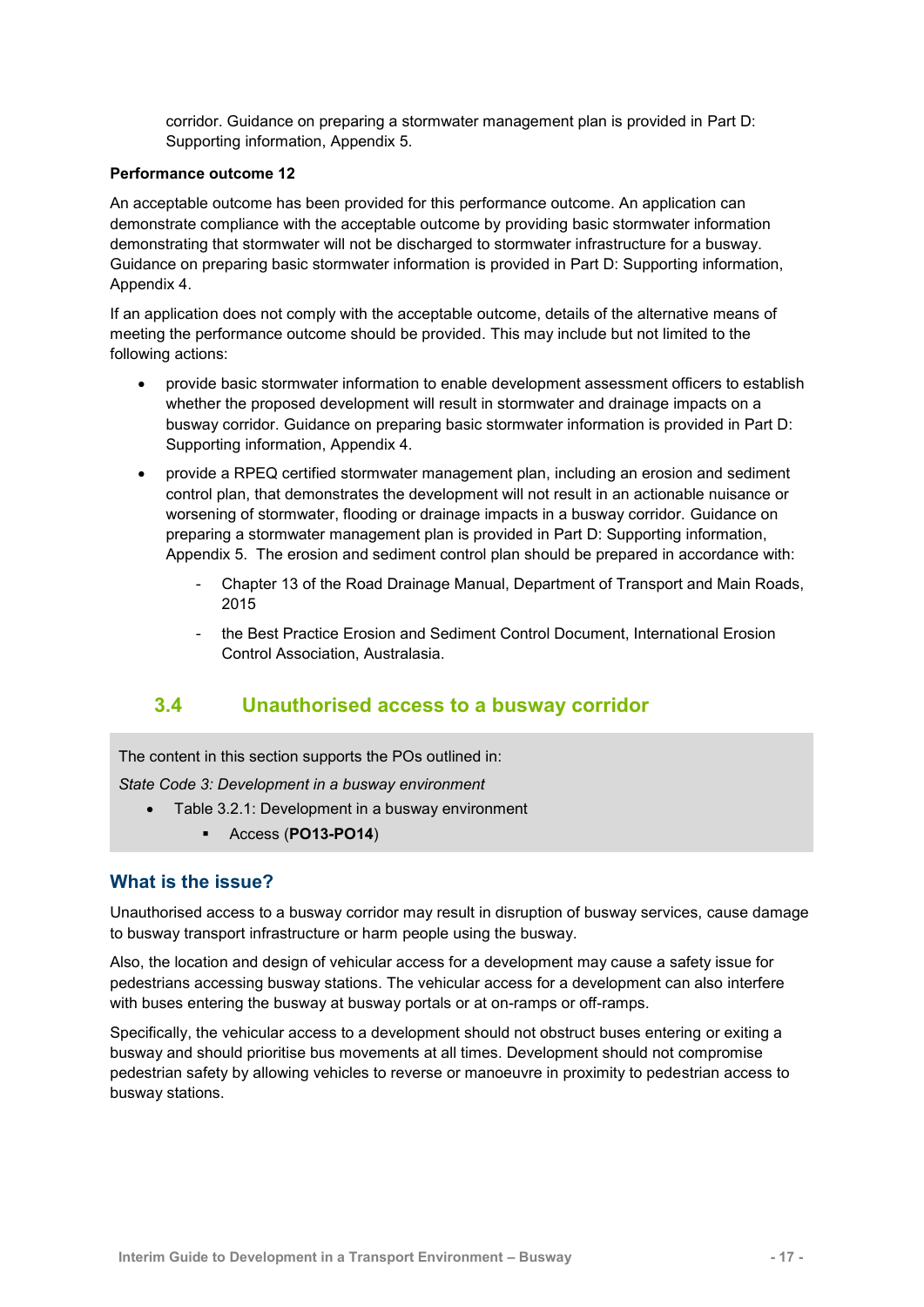### **What is the objective?**

The objective of the provisions is to ensure:

- development does not create a safety hazard for users of a busway
- development does not compromise the state's ability to maintain and operate busways.

#### **How to achieve the performance outcomes**

#### **Performance outcome 13**

An acceptable outcome has been provided for this performance outcome. An application for development abutting a busway corridor can achieve compliance with the acceptable outcome by ensuring that a fence is provided along the property boundary in accordance with:

- clause 4.1.6 of the Guide to Road Design Part B, Austroads, 2015, and
- part 6B of the Road Planning and Design Manual, Department of Transport and Main Roads, 2016.

To demonstrate compliance it is recommended the following information is provided as part of the application:

- a site plan showing the location of fencing along the property boundary between the development and the busway corridor
- any supporting technical drawings depicting the proposed design of the fence.

If an application does not comply with the acceptable outcome, details of the alternative means of meeting the performance outcome should be provided.

#### **Performance outcome 14**

No acceptable outcome is provided. Therefore, an application must demonstrate compliance with the performance outcome. To assist development assessment officers to determine whether vehicular access for a development in proximity to a busway portal will create a safety hazard or result in worsening of operating conditions on a busway, it is recommended the following information is provided:

- a site plan showing the location of:
	- any existing or proposed vehicle access points to the development
	- busway portals in proximity to the subject site.

RPEQ certified traffic information may be required regarding the location and design of vehicular access, including details on service vehicles and development generated traffic and how this impacts on pedestrian access to busway stations and bus access to busway portals.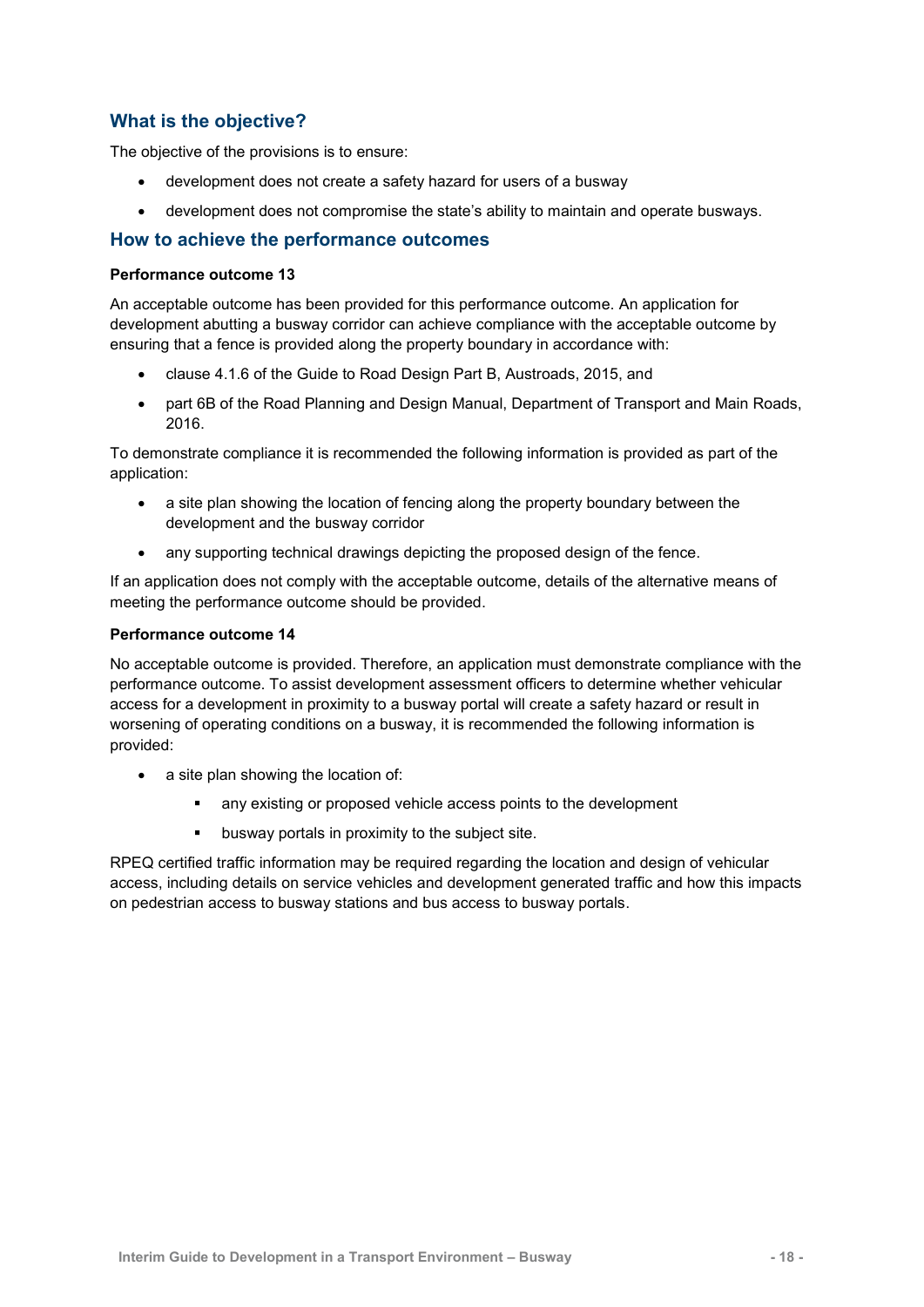## <span id="page-22-0"></span>**3.5 Access to Public Passenger Transport Infrastructure and Services**

The content in this section supports the POs outlined in:

*State Code 3: Development in a busway environment*

- Table 3.2.1: Development in a busway environment
	- Access (**PO15**)

#### **What is the issue?**

The design and construction of a development can damage or interfere with public passenger transport infrastructure or public passenger services. In addition, the design and construction of a development can impede the ability of pedestrians and cyclists to access busway transport infrastructure and services.

#### **What is the objective?**

The objective of this provision is to ensure development does not adversely impact public passenger transport infrastructure and maintains safe, efficient and legible access to public passenger transport infrastructure for pedestrians and cyclists.

For example, if a development proposed altering the gradient of paths and access ramps to a busway station would be unlikely to meet the objective of this performance outcome as it would impede public access and disability assess to busway transport infrastructure.

#### **How to achieve the performance outcome**

#### **Performance outcome 15**

Acceptable outcomes have been provided for this performance outcome. To demonstrate compliance with the acceptable outcomes it is recommended the following information is provided as part of an application:

- a site plan of the development showing the location of:
	- proposed vehicle access points to the development
	- existing public passenger transport infrastructure and services
	- existing and proposed pedestrian and cycle access to the public passenger transport infrastructure.
- supporting information demonstrating how the development will maintain safe, efficient and legible access to public passenger transport infrastructure for pedestrians and cyclists.
- supporting RPEQ certified traffic information demonstrating how vehicle access, vehicular circulation, swept paths and development generated traffic will not compromise the safety, efficiency and operation of public passenger transport services and infrastructure.
- a construction management plan outlining:
	- how impacts on public passenger transport infrastructure such as bus stops and pedestrian and cycle paths will be mitigated during the construction of the development
	- proposed consultation with the TMR's TransLink Division and any other relevant third parties regarding temporary arrangements affecting public passenger transport services and routes.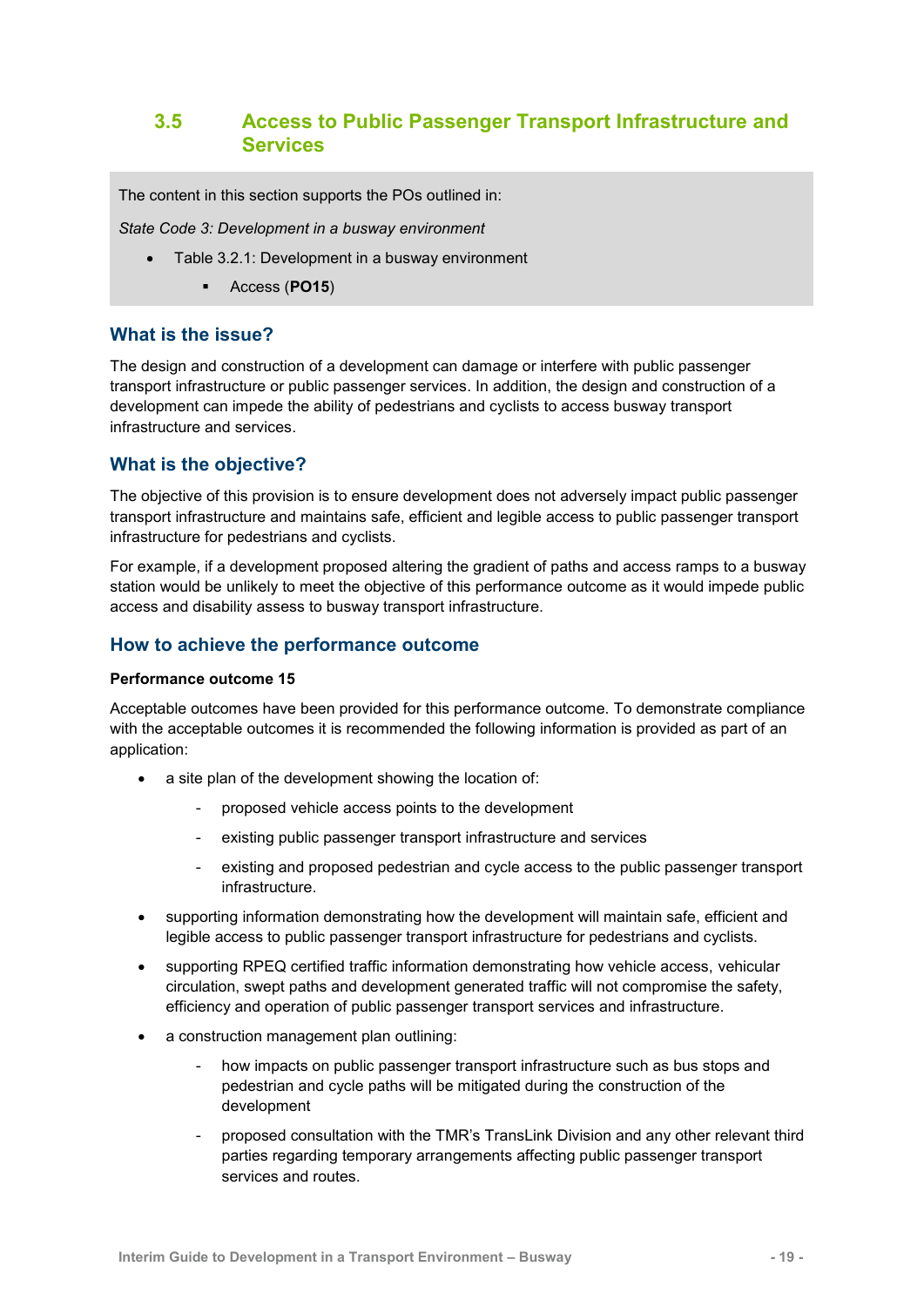<span id="page-23-0"></span>If an application does not comply with the acceptable outcome, details of the alternative means of meeting the performance outcome should be provided.

## **3.6 Future busway corridors and planned upgrades**

The content in this section supports the POs outlined in:

*State Code 3: Development in a busway environment*

- Table 3.2.1: Development in a busway environment
	- Planned upgrades (**PO16**)
- Table 3.2.3: Development in a future busway environment
	- Buildings and structures (**PO26**)

#### **What is the issue?**

Development, especially buildings, structures and operational works, can affect the State's ability to construct future busway transport infrastructure or planned upgrades to existing busway transport infrastructure. In particular, buildings, structures and operational works can impact the form, cost and delivery of busway transport infrastructure.

A planned upgrade can include any extension, upgrade or duplication of busway transport infrastructure for which affected land has been identified in a publicly available government document, or in written advice to affected land owners. Land required for planned upgrades or a future busway corridor are identified in the [DA Mapping system.](http://dams.dsdip.esriaustraliaonline.com.au/damappingsystem/)

### **What is the objective?**

The objective of the provisions is to ensure that development does not compromise the State's ability to cost effectively deliver new busway transport infrastructure or planned upgrades to existing busway transport infrastructure.

#### **How to achieve the performance outcomes**

#### **Performance outcome 16 and performance outcome 26**

Five acceptable outcomes have been identified as a way for applications to meet the performance outcome. If a development does not involve land required for a planned upgrade or future busway corridor, an application may be able to demonstrate compliance with the first two acceptable outcomes. An alternative is the application can demonstrate it complies with all of the final three acceptable outcomes.

To demonstrate compliance with the acceptable outcomes it is recommended the following information is provided as part of an application:

- scaled and sufficiently detailed plans and supporting documentation which clearly shows all aspects of the proposed development (buildings, structures and works and their setbacks) in relation to the future busway corridor or planned upgrade. The boundaries of the future busway corridor or area of land affected by the planned upgrade in relation to the site boundaries and proposed development should be clearly identified. The plans should also identify whether buildings, structures or works are permanent or temporary.
- supporting information demonstrating how TMR's future infrastructure has been considered in the site layout of the development.

If an application does not comply with the acceptable outcomes, details of the alternative means of meeting the performance outcome should be provided.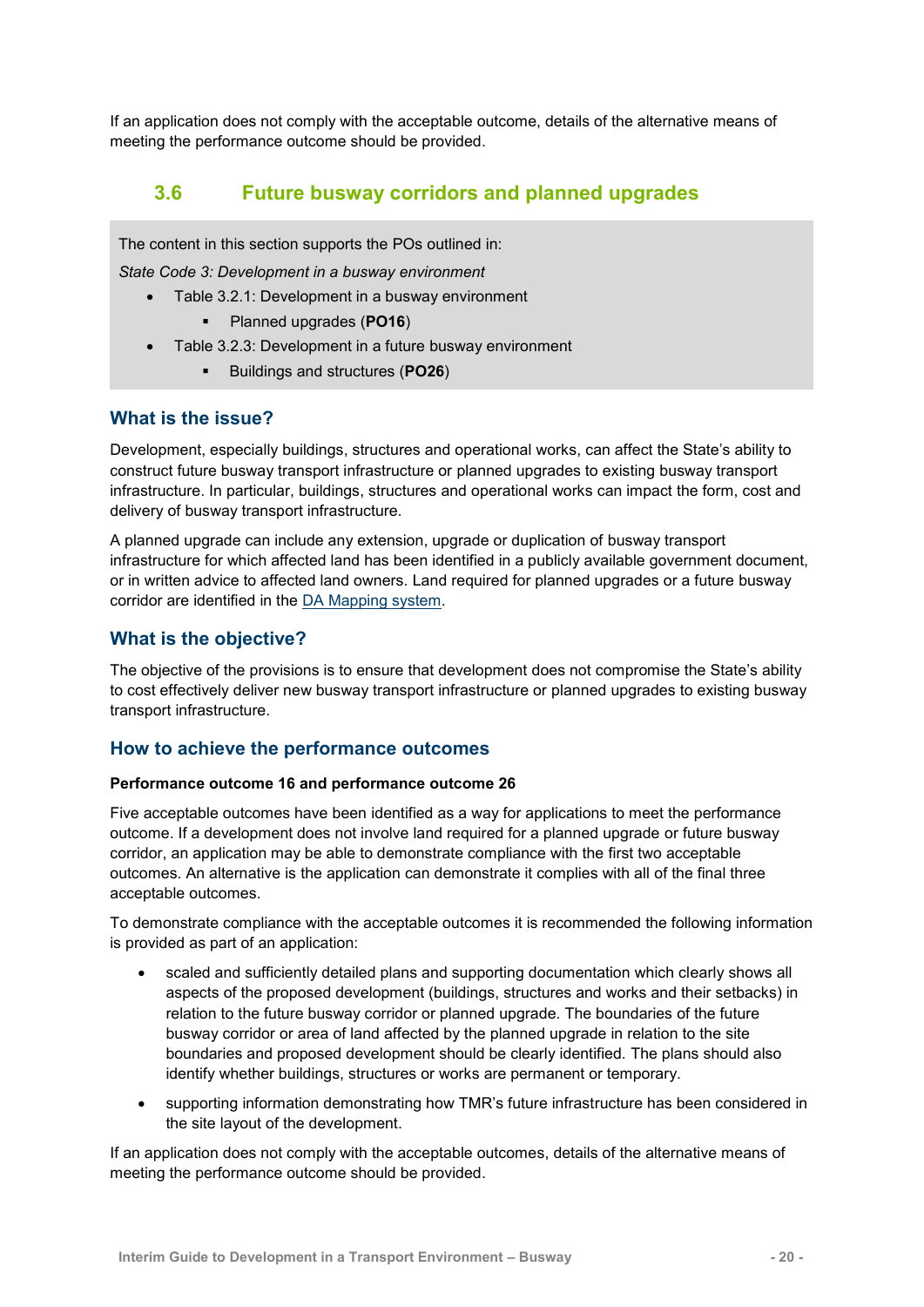## <span id="page-24-0"></span>**3.7 Noise**

The content in this section supports the POs outlined in:

*State Code 3: Development in a busway environment*

- Table 3.2.2: Environmental emissions
	- Noise (**PO17-PO21**)

#### **What is the issue?**

Busway transport infrastructure and buses generate noise. Noise can have an adverse impact on the health, wellbeing and quality of life of communities located in the busway environment if development is not located, designed and constructed to reduce the exposure of occupants of the affected buildings to noise from busway operations and infrastructure.

#### **What is the objective?**

The objective of the provisions is to ensure that development affected by noise from busway transport infrastructure is designed and constructed in a way that reduces the community's exposure to adverse noise impacts.

#### **How to achieve the performance outcomes**

**Important note:** Where a busway is co-located in the same transport corridor as a state-controlled road, development should instead comply with table 1.2.2 Environmental emissions of *State code 1: Development in a state-controlled road environment*.

Where a busway is co-located in the same transport corridor as a railway, development should instead comply with table 2.2.2 Environmental emissions of *State code 2: Development in a railway environment*.

#### **Performance outcomes 17 – 21**

Applications proposing new sensitive uses are responsible for ensuring significant noise impacts on the proposed development are mitigated to appropriate levels. Sensitive uses are accommodation activities, educational establishments, child care centres and hospitals.

To demonstrate compliance with the acceptable outcomes, specific information about the proposed development and surrounding acoustical environment must be provided with an application in order for the State to determine whether the development can mitigate noise to acceptable levels for residents, visitors, workers and patrons.

The type of information that needs to be provided with an application depends on the extent to which the proposed development is likely to be affected by noise generated by transport operations and infrastructure. The State has sought to minimise the costs of demonstrating compliance with noise criteria by only requiring detailed noise assessment reports to be prepared when there is a medium to high probability of the development being impacted by noise from transport operations and infrastructure.

Table 2 identifies the likelihood of a development being adversely impacted by noise (based on the type and location of the proposed development) and the corresponding level of information, which must be provided with an application.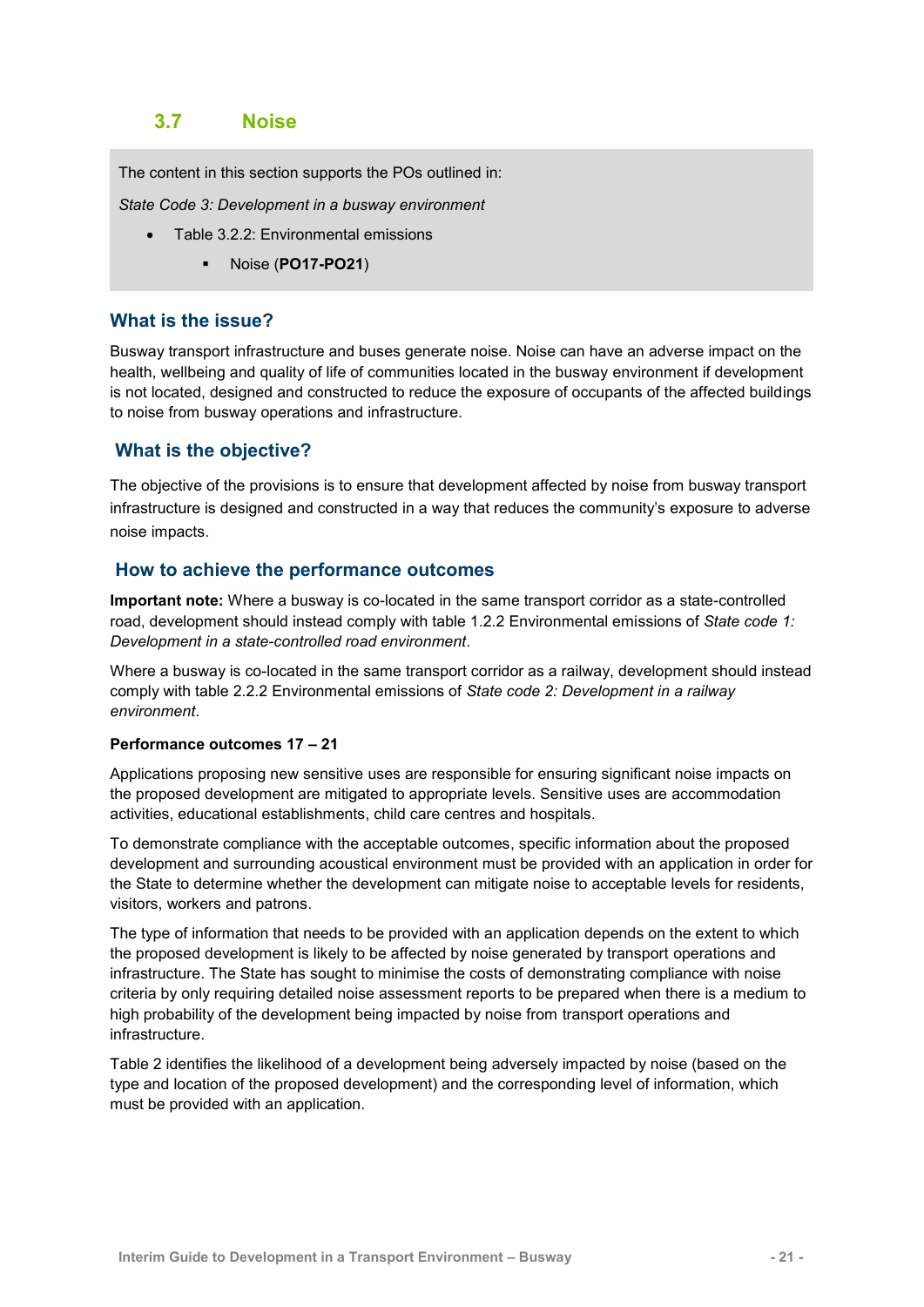#### **Table 2 Information required as part of a development application**

| <b>Probability</b><br>of Impact | <b>Development Proposed</b>                                                                                                                                                                                                                                                    | <b>Information Required</b>                                                                                                                            |
|---------------------------------|--------------------------------------------------------------------------------------------------------------------------------------------------------------------------------------------------------------------------------------------------------------------------------|--------------------------------------------------------------------------------------------------------------------------------------------------------|
| Low                             | Development not involving a sensitive use.                                                                                                                                                                                                                                     | Standard information                                                                                                                                   |
|                                 | Development involving a sensitive use that is located greater<br>than 100 metres from a busway corridor.                                                                                                                                                                       |                                                                                                                                                        |
| Medium                          | Development involving a sensitive use that is located within 100<br>metres of a busway corridor but the level of impact does not<br>exceed the relevant criteria for the development listed in the<br>Policy for development on land affected by environmental<br>emissions.   | A report outlining the noise<br>assessment findings and<br>conclusions.<br>(Noise Assessment Report)<br>- Part A)                                      |
| High                            | Development involving a sensitive use that is located within 100<br>metres of a busway corridor and the level of impact will exceed<br>the relevant noise criteria for the development listed in the<br>Policy for development on land affected by environmental<br>emissions. | A report detailing the noise<br>attenuation measures<br>required as per the results<br>of Part A.<br>(Noise Assessment Report)<br>- Part A and Part B) |

For **low impact** development an application should include the following supporting information:

- the type of development proposed (i.e. whether the development is a sensitive use)
- the intensity of development proposed (e.g. maximum floor area, maximum building height)
- the location of development on the subject site
- building layouts showing sensitive areas and uses and their distance from a busway corridor
- land contours for the subject site and transport corridor showing any physical embankments/buildings/existing noise barriers located between the busway corridor and the proposed buildings
- the volume of traffic using the busway corridor daily. This can be obtained from TMR.

For **medium impact** development an application should be supported by a Noise Assessment Report Part A, prepared by an appropriately qualified acoustic consultant and certified by a RPEQ, and which demonstrates the relevant noise criteria will not be exceeded and therefore no attenuation measures are required. Note, where the Noise Assessment Report Part A demonstrates the relevant noise criteria will be exceeded, a Noise Assessment Report Part B will need to be prepared. Guidance on preparing a Noise Assessment Report is provided in Part D: Supporting information, Appendix 6.

For **high impact** development an application should be supported by a Noise Assessment Report Part A and Part B, prepared by an appropriately qualified acoustic consultant and certified by a RPEQ, and which demonstrates that noise attenuation treatments can be included in the development to ensure that noise levels are reduced to an acceptable level. Guidance on preparing a Noise Assessment Report is provided in Part D: Supporting information, Appendix 6.

#### **Application of noise criteria in development assessment**

The performance outcomes in SDAP include three types of criteria for noise generated by linear transport operations and infrastructure:

- external (façade corrected) noise criteria for buildings
- external (free field) noise criteria for outdoor spaces for passive recreation, outdoor education areas and outdoor play areas, and
- internal noise criteria.

The impact of noise generated by busway operations and infrastructure external to buildings is a prime concern. These areas are the building facades, outdoor areas for passive recreation, outdoor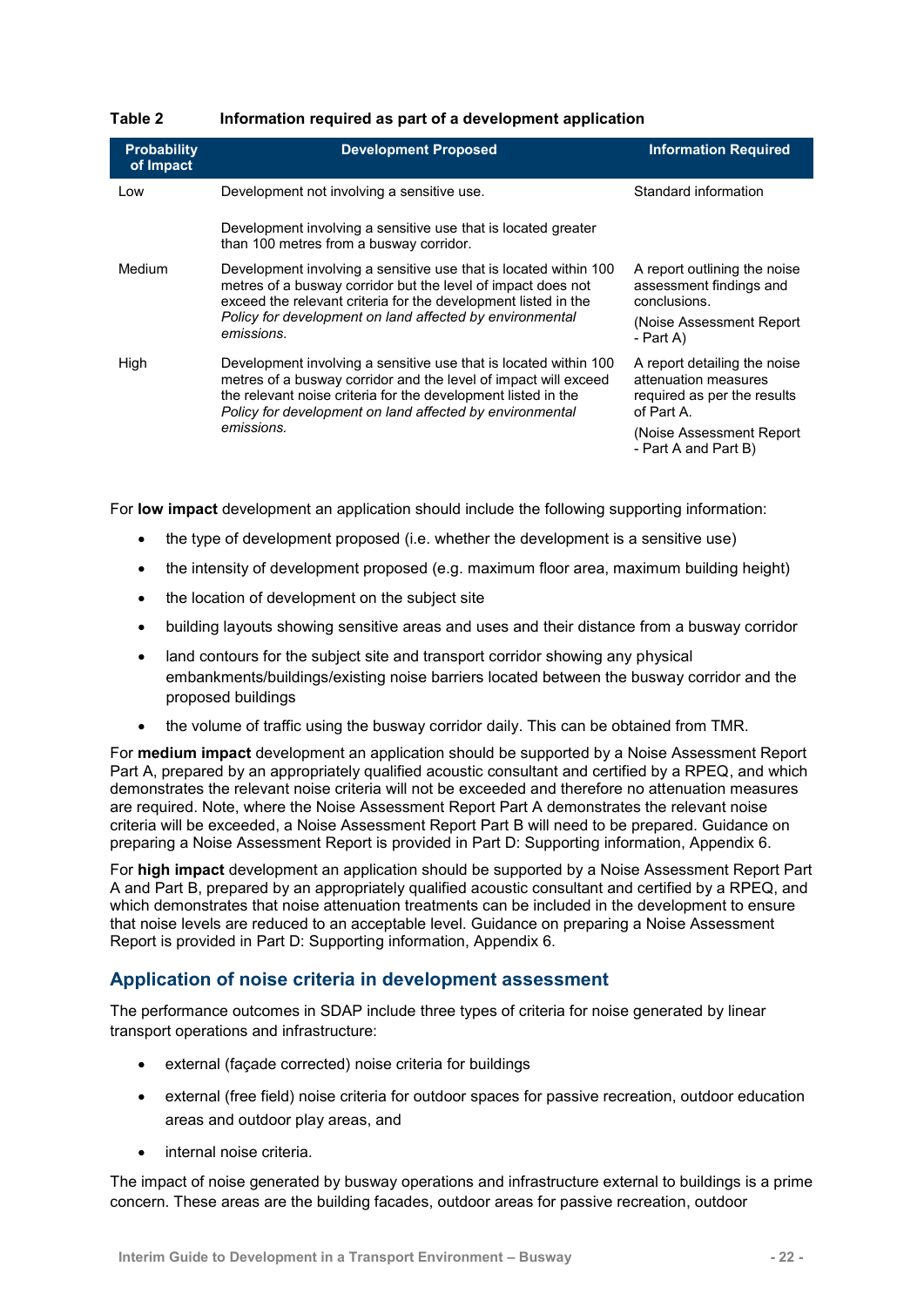education areas and outdoor play areas. The external criteria are therefore referred to as the 'primary noise criteria', while the internal criteria are referred to as the 'secondary noise criteria'.

Where a new sensitive development is proposed on land near busway operations and infrastructure and an application is referred to the state for assessment, the state will seek to ensure that the primary noise criteria are achieved in the first instance. By way of example, if a new childcare centre is proposed next to a busway, the state will require the application to demonstrate that the following noise criteria can be achieved:

- at all facades: ≤55 dB(A) Leq (1h) façade corrected (maximum hour during normal opening hours)
- in all outdoor education areas and outdoor play areas: ≤52 dB(A) L<sub>eq</sub> (1h) free field (maximum hour during opening hours).

In some circumstances, where the noise criteria for building facades (facade corrected) can be achieved, the criteria for outdoor areas for passive recreation, outdoor education areas and outdoor play areas may be achieved simultaneously. This is because the building façade criteria is always more stringent than the criteria for outdoor spaces for passive recreation, outdoor education areas and outdoor play areas. The logic follows that if the more stringent criteria can be achieved, the less stringent criteria is likely to be achieved also.

The state will only apply noise criteria for outdoor space for passive recreation, outdoor education areas and passive recreation areas where these types of open space are included in a development proposal.

The primary noise criteria in SDAP can be achieved using noise barriers, earth mounds, separation distances/setbacks, topography and site design (building location and orientation) (see section 7.2 of the Environmental Emissions Policy for more information on these strategies).

However, near a busway, when a new sensitive development is proposed and a noise barrier is technically feasible and reasonable, it will always be the Department of Transport and Main Roads preferred method for achieving the primary noise criteria. This means that the state will require the proponent of a development near a busway to provide a noise barrier as a condition of development approval where it is both technically feasible and reasonable.

In contrast, construction of large noise barriers and earth mounds are generally not supported on sites in the vicinity of busway stations due to safety and security concerns. Applicants should refer to the Crime Prevention through Environment Design Guidelines for Queensland (CPTED Guidelines) for more information about designing environments to lessen or prevent the incidence of crime. The CPTED Guidelines are available from Queensland Police (www.police.qld.gov.au).

Where an application can demonstrate that the primary noise criteria (facade corrected) can be achieved with recommended noise attenuation treatments, compliance with the secondary noise criteria in SDAP will not be assessed by the state.

Where an application cannot demonstrate compliance with the primary noise criteria, the state will take into consideration whether the secondary criteria can be achieved with recommended noise attenuation treatments. In some circumstances the secondary criteria will not be achievable without the use of noise barriers, earth mounds and/or separation distances/setbacks to reduce the impact of noise emissions at the building facade.

An application which demonstrates compliance with the secondary noise criteria must still demonstrate that significant adverse impacts on the development's outdoor space for passive recreation, outdoor education areas and outdoor play areas will be attenuated to the maximum extent practicable and explain why further attenuation measures to achieve the primary criteria were not considered to be reasonable, feasible or cost effective to the satisfaction of the State.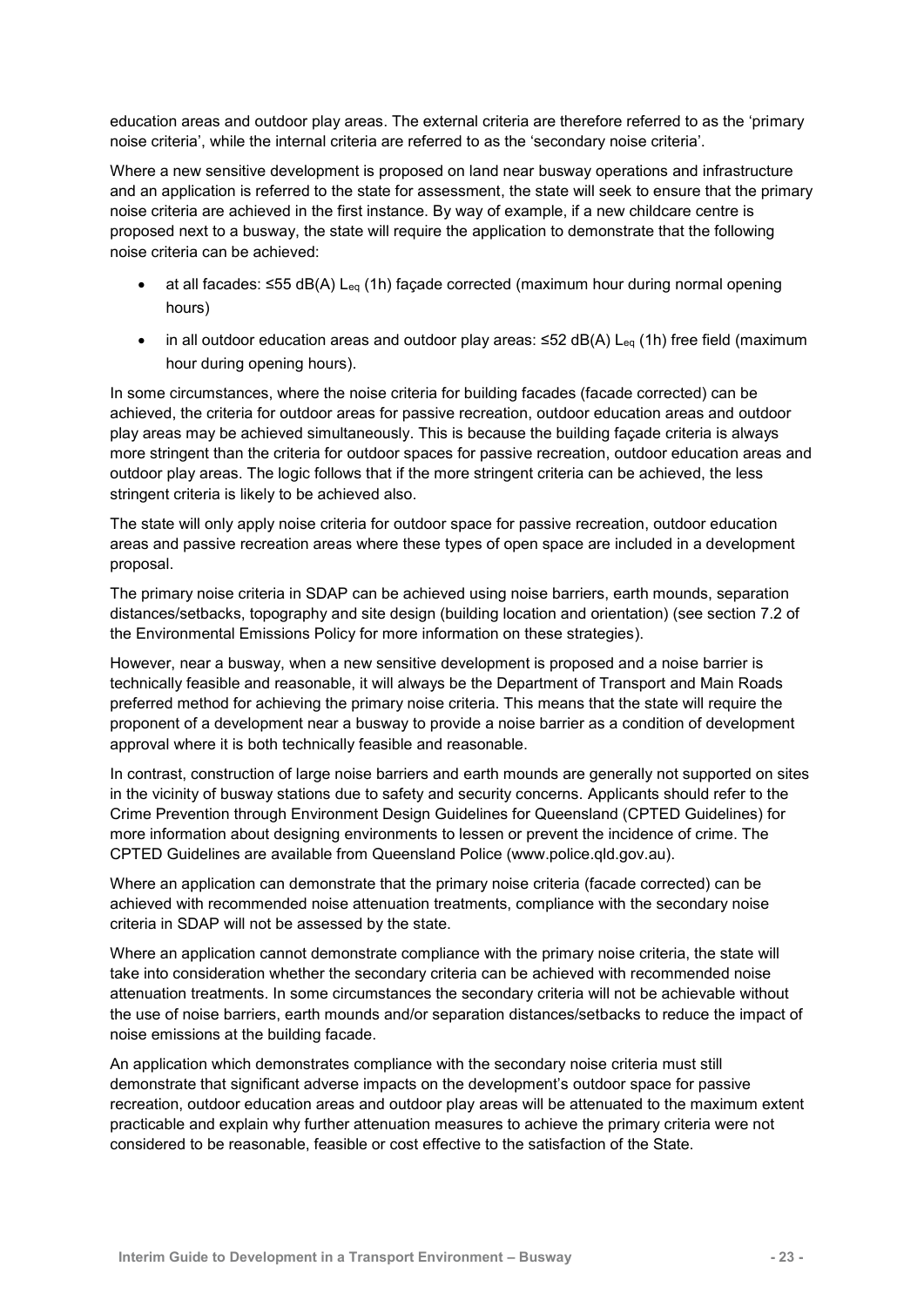## <span id="page-27-0"></span>**3.8 Vibration**

The content in this section supports the POs outlined in:

*State Code 3: Development in a busway environment*

- Table 3.2.2: Environmental emissions
	- Vibration (**PO22**)

#### **What is the issue?**

Busway transport infrastructure and operations have the potential to generate vibration which can have an adverse impact on the treatment of patients in hospitals. In particular, patient care areas in hospitals must be located, designed and constructed to reduce or mitigate exposure to vibration from busway operations and infrastructure.

#### **What is the objective?**

The objective of the provisions is to ensure that patient care areas in hospitals are developed in a way that reduces these areas' exposure to adverse vibration impacts from busway transport infrastructure.

#### **How to achieve the performance outcome**

#### **Performance outcome 22**

An acceptable outcome has been provided for this performance outcome. An application can demonstrate compliance with the acceptable outcome by providing a RPEQ certified vibration assessment report which demonstrates that the vibration dose values in patient care areas of hospitals does not exceed the levels specified in the acceptable outcomes.

If an application does not comply with the acceptable outcome, details of the alternative means of minimising vibration impacts from a busway in patient care areas should be provided.

## <span id="page-27-1"></span>**3.9 Air and light**

The content in this section supports the POs outlined in:

*State Code 3: Development in a busway environment*

- Table 3.2.2: Environmental emissions
	- Air and light (**PO23-PO25**)

#### **What is the issue?**

Air and light emissions from busway operations have the potential to have an adverse impact on the health, wellbeing and quality of life of nearby communities. In particular, development should be located, designed and constructed to reduce or mitigate the community's exposure to air and light emissions from busway operations and infrastructure.

#### **What is the objective?**

The objective of these provisions is to ensure that sensitive developments affected by air and light from busway transport infrastructure is developed in a way that reduces the community's exposure to adverse air quality and light impacts.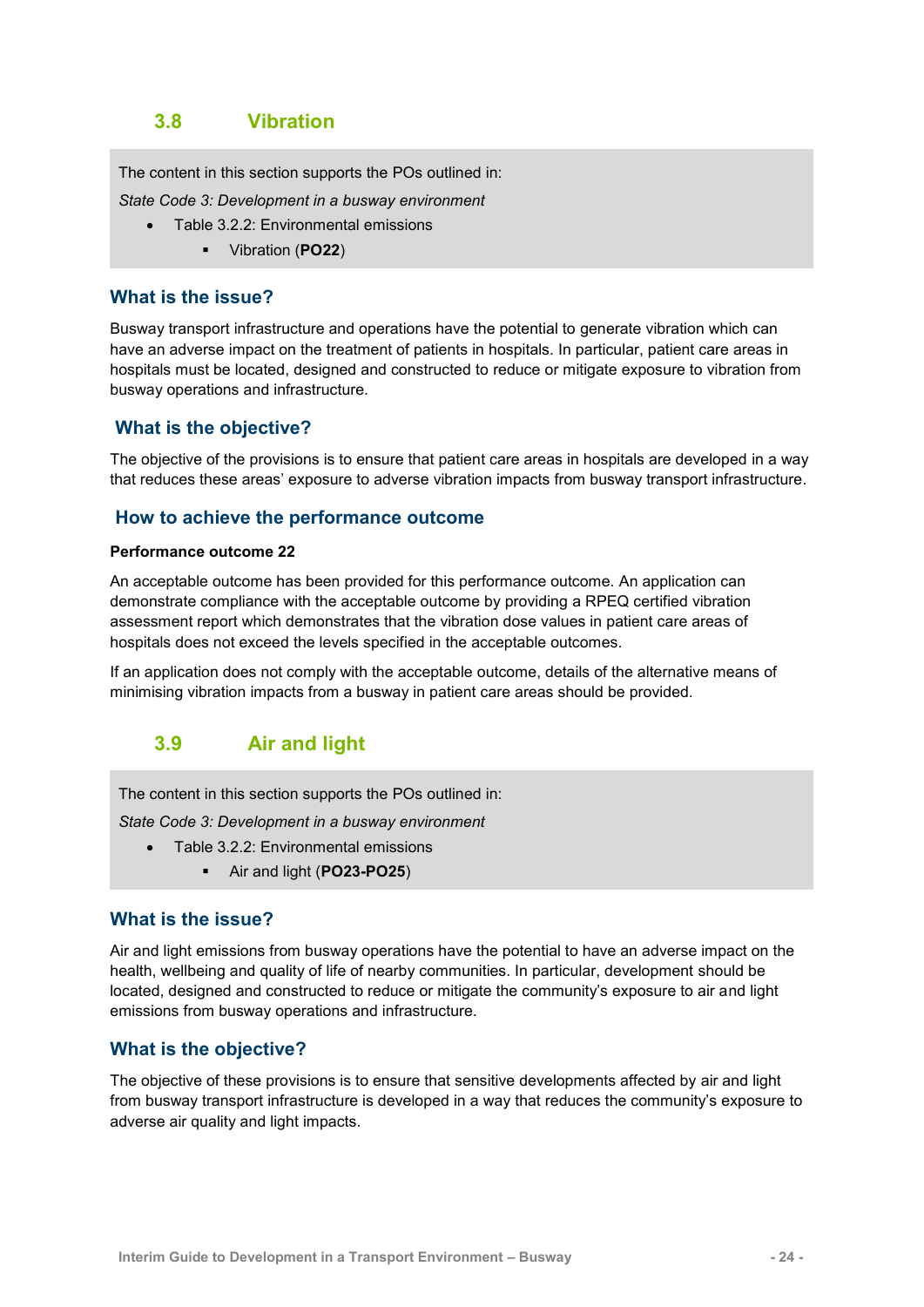### **How to achieve the performance outcomes**

#### **Performance outcome 23 and performance outcome 24**

An acceptable outcome has been provided for these performance outcomes. To demonstrate compliance with the acceptable outcomes it is recommended an application provides the following information:

- for accommodation activities:
	- a site plan which clearly identifies the outdoor space for passive recreation for each dwelling and any shielding buildings and structures. It should be noted that not all outdoor spaces for passive recreation need to be shielded from a busway. If an application demonstrates that each dwelling has access to an outdoor space for passive recreation which is shielded from the busway (this can include private, communal or public open space) then an application will comply with the acceptable outcome.
- for education establishments and child care centres:
	- a site plan which clearly identifies the location of all outdoor education area and/or outdoor play areas and any shielding buildings and structures.
- for accommodation activities, education establishments and child care centres:
	- a structural design or information which demonstrates that a fence or other structure provided to shield the outdoor space is solid and gap-free.

#### **Performance outcome 25**

Acceptable outcomes have been provided for this performance outcome. To demonstrate compliance with the acceptable outcomes it is recommended an application provides the following information:

 building layout plans and designs demonstrating that the number of windows or transparent/translucent panels facing a busway have been minimised, and/or that windows for habitable rooms do not face the busway, or that windows facing a busway include treatments, such as blinds or curtains that enable light from a busway to be blocked during the night time hours.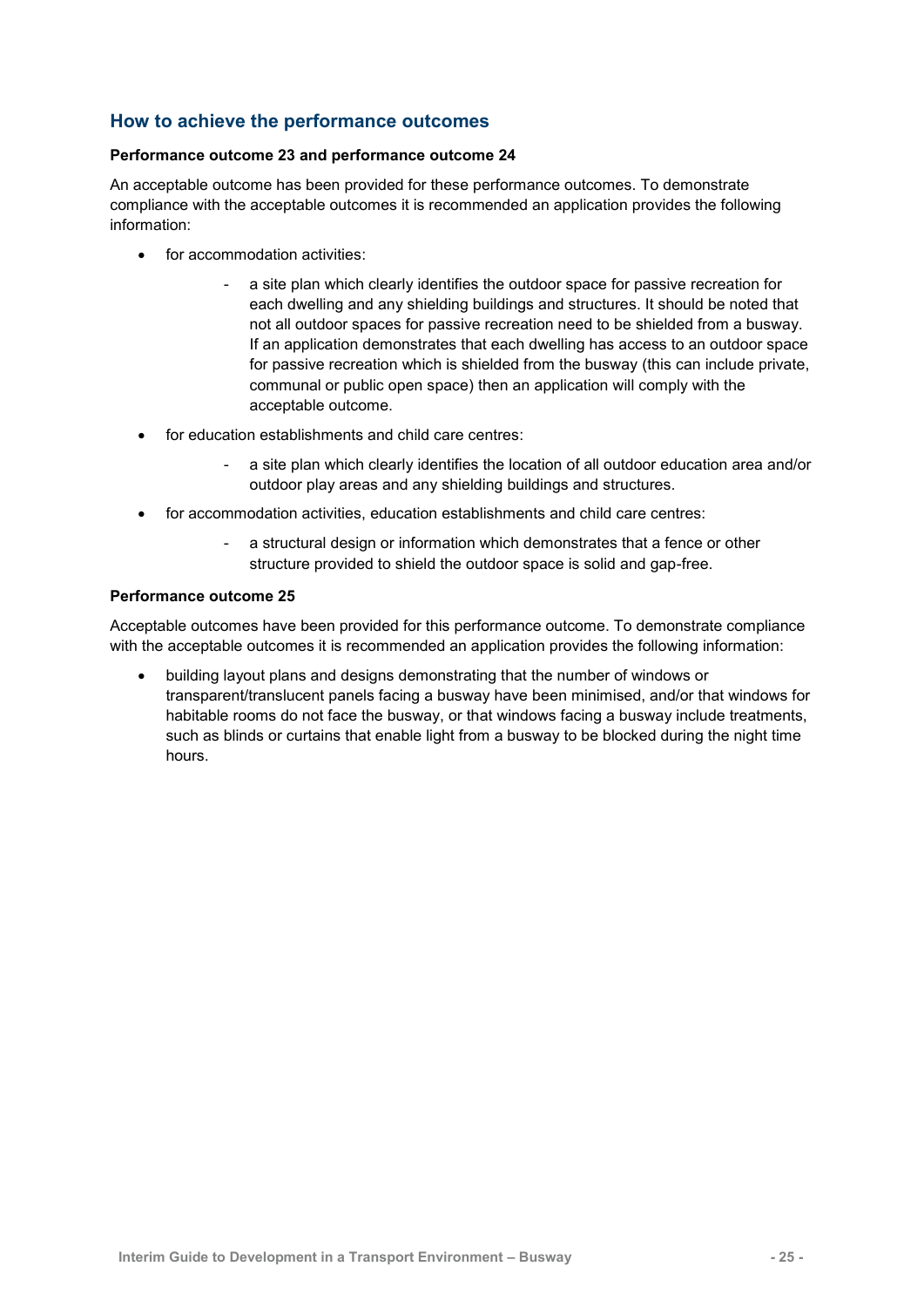## <span id="page-29-0"></span>**Part C – Advice for works within a busway corridor**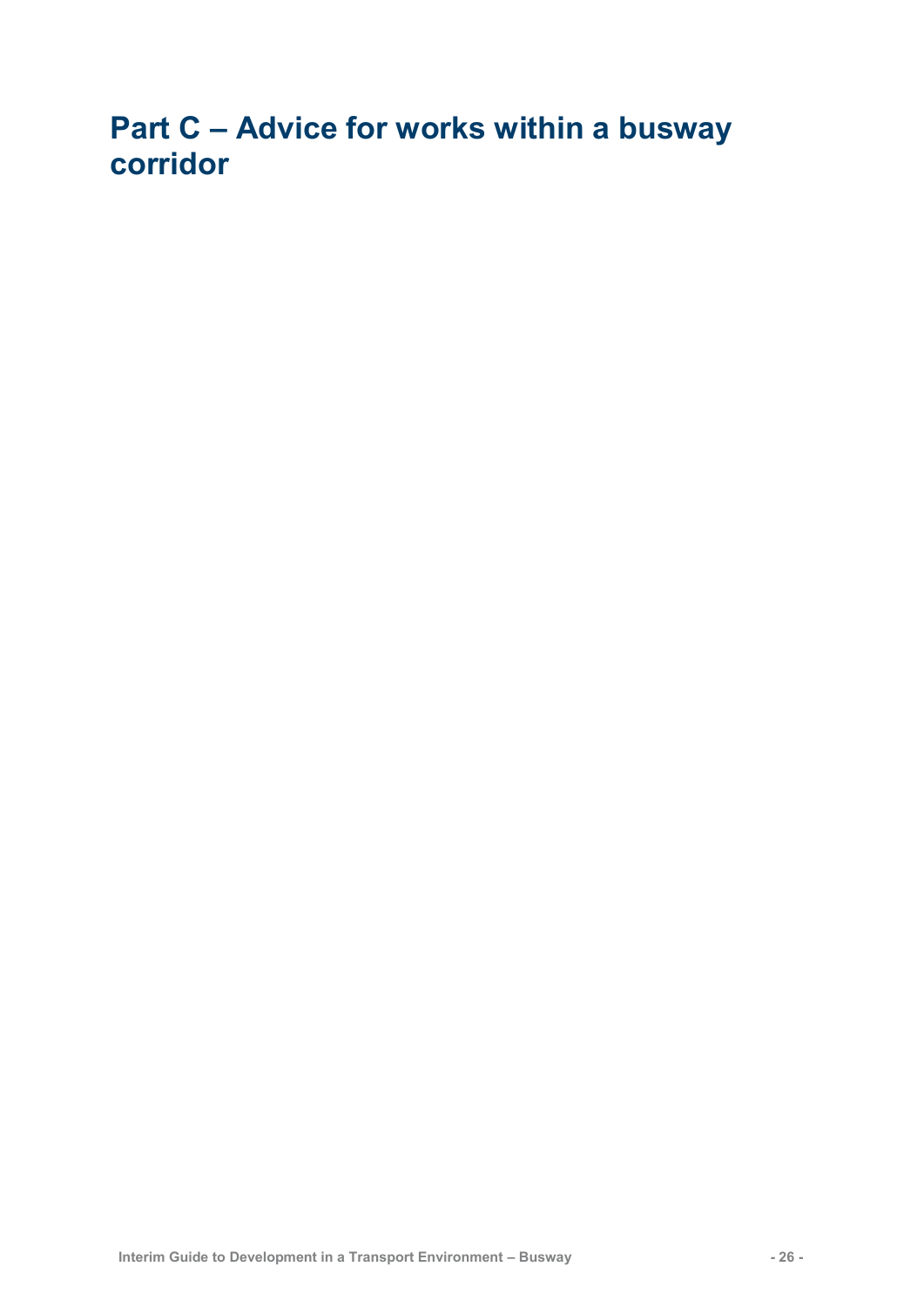## <span id="page-30-0"></span>**4. Overview**

The purpose of Part C of the Busway Guide is to provide information in relation to the constraints and requirements for undertaking works within a busway corridor. The type of work may include accessing a busway corridor, constructing over busway land or interfering with busway transport infrastructure. Many of the activities associated with works on busway land are regulated under the *Transport Infrastructure Act 1994.* 

The order in which applicants should seek approval to carry out works within a busway corridor will depend on the nature of the development.

It is important to note the information outlined in this part is intended as general guidance only. The appropriate procedures and processes should be confirmed with TMR prior to undertaking the proposed works. It is also recommended that TMR be contacted early in the planning stages of development to discuss and negotiate access arrangements, licences and any associated development or agreements.

The safety of busway operations and workplace health and safety in the busway environment are paramount. TMR has safety policies, which extend to all works undertaken by third parties in the busway environment. It is recommended that applicants liaise with TMR to ascertain safety requirements, prior to works commencing.

## <span id="page-30-1"></span>**5. Busway land**

The following section provides guidance regarding the parties, processes and requirements involved in obtaining temporary or permanent access to busway land.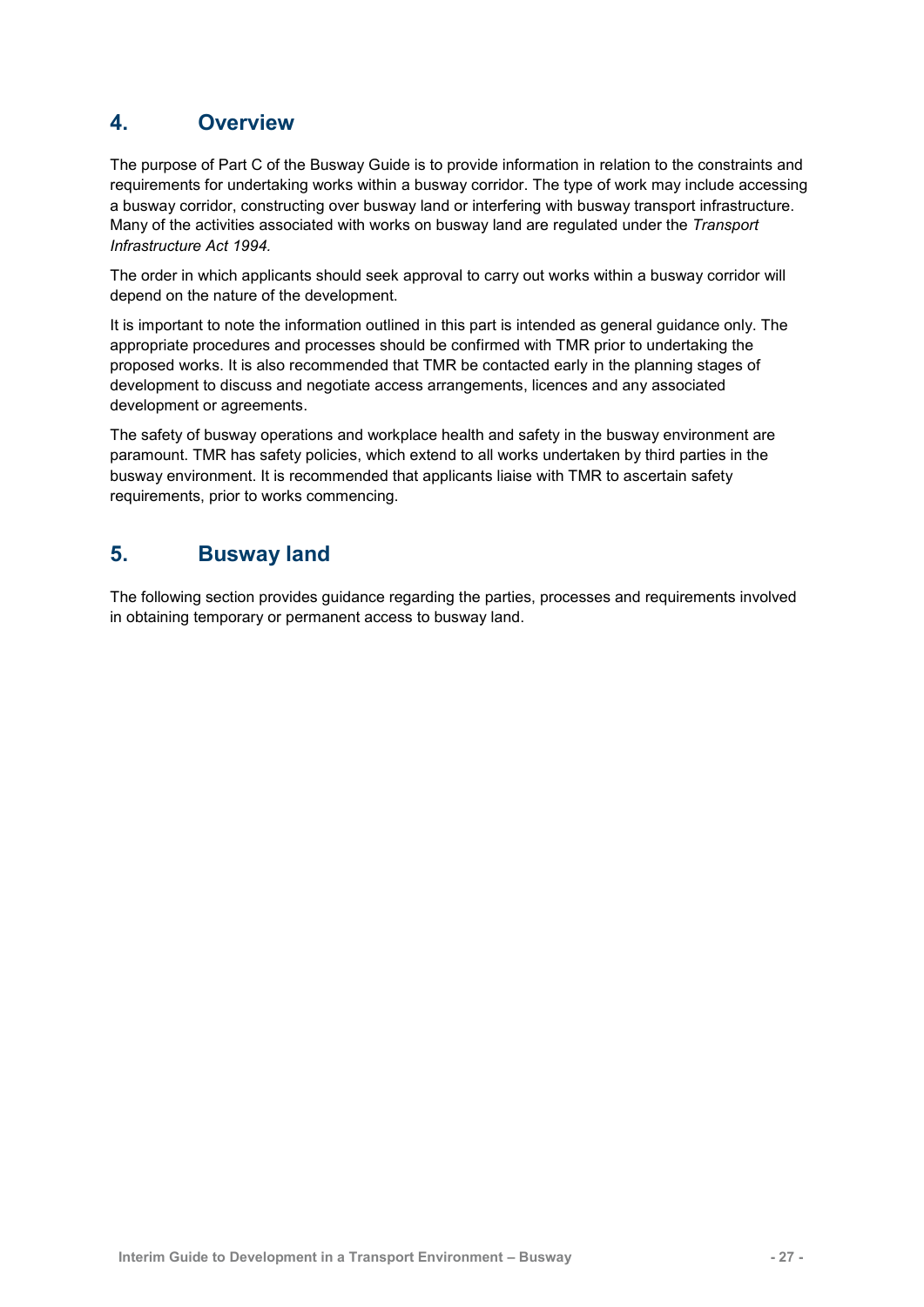## **5.1 Busway land ownership**

<span id="page-31-0"></span>TMR holds the perpetual lease over busway land on behalf of the state government. As such, TMR is the 'owner' of the busway land. Note that in some instances (such as the Eleanor Schonell Bridge) busways do not run on busway land, but on privately owned land.

## <span id="page-31-1"></span>**5.2 Owner's consent**

For development applications involving freehold land held by TMR or land administered by TMR, the applicant is required to obtain owner's consent from TMR.

<span id="page-31-2"></span>Further information on the requirements for obtaining owner's consent can be found on [TMR's](http://www.tmr.qld.gov.au/Community-and-environment/Planning-and-development/Planning-and-development-assessment-under-SPA/Assessable-development/Owners-consent-dept-land/Owners-consent-land-owned-by-department)  [website.](http://www.tmr.qld.gov.au/Community-and-environment/Planning-and-development/Planning-and-development-assessment-under-SPA/Assessable-development/Owners-consent-dept-land/Owners-consent-land-owned-by-department)

## **5.3 Development of airspace**

An encroachment into the airspace above a busway, for example a building awning, will require approval from TMR and be subject to a negotiated commercial agreement between the applicant, TMR and the state government. The agreement may cover matters such as the conditions of use, security of the corridor, supervision (for busway safety purposes) and insurances or indemnities.

The development of airspace in an operating busway environment will involve certain design requirements to be met and necessary agreements to be in place to protect the busway and enable airspace sale. For example, it may involve a development agreement, a contract of sale, a development lease and either a building management statement.

Any encroachment may involve a volumetric lease or excision / boundary realignment. Transfer of title does not usually take place until the development is completed and the envelope of the building is accurately defined by survey. A long term leasehold arrangement may be more appropriate than a freehold arrangement, particularly where a plan for a future corridor may affect the site.

## <span id="page-31-3"></span>**5.4 Private treaty dealings**

Private treaty dealings (priority disposals under Property Queensland) are rare and the disposal or sale of most government owned sites will be by way of a tender process. Owning or having an option to purchase land adjacent to a busway corridor will not necessarily be regarded as sufficient basis for a priority disposal.

## <span id="page-31-4"></span>**5.5 Building management statement**

If the proposed development involves both private land and busway land in an integrated development, and involves shared access and services, a building management statement (BMS) may be required in accordance with Section 294D of the *Land Act 1994*. The state government and TMR will both be a party to the BMS.

<span id="page-31-5"></span>The BMS may include certain development requirements to maintain light and ventilation to the busway as well as any other relevant access and maintenance requirements.

#### **5.6 Easements**

A permanent easement will generally not be granted over the busway corridor. This is to preserve the state's ability to upgrade or relocate infrastructure in the corridor at any time.

Where provision needs to be made for a utility service, the preferred means of granting a right of occupation is by way of a licence.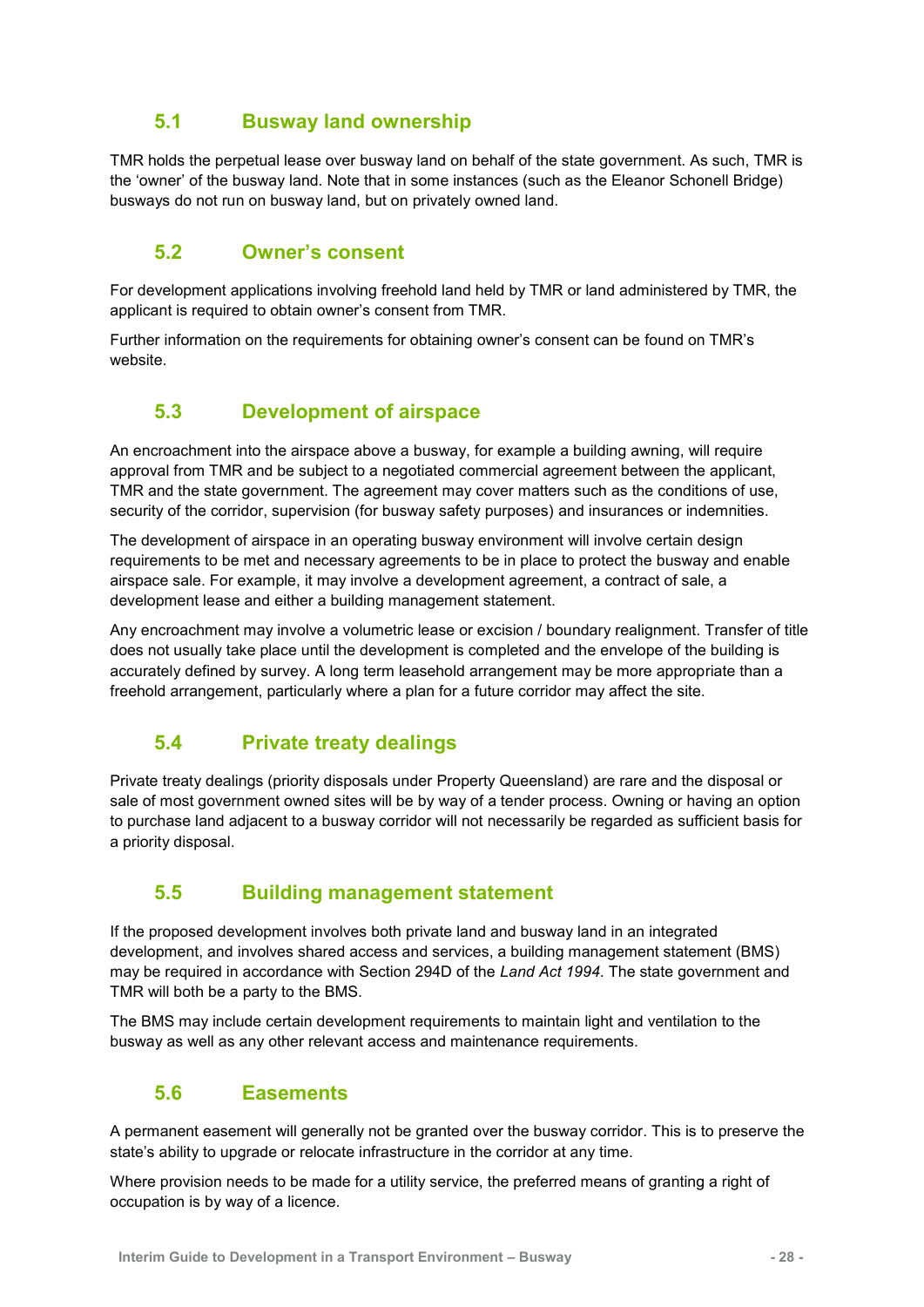The state government may require an easement through a development to protect and preserve public access to a busway station.

Private properties adjoining a busway corridor may be burdened by busway supporting easements. These include rights and obligations concerning the land burdened by the easement, including relevant approvals and permissions that may need to be obtained from the Department of Transport and Main Roads.

## <span id="page-32-0"></span>**5.7 Indemnities, insurances and securities**

If a proposed development integrates with the busway corridor, the current and subsequent owners will be required to:

- have adequate insurance cover
- indemnify TMR against any claims arising from events occurring during the life of the development.

<span id="page-32-1"></span>Security may also need to be provided to cover such costs as the expense of rectification works required to maintain the operational efficiency of busway operations in light of the development.

## **5.8 Native title**

Before entering into negotiations with a private party, a development applicant will need to undertake an assessment to determine if there is a need to address native title matters in relation to the busway corridor land.

## <span id="page-32-2"></span>**5.9 Temporary access**

Temporary access to a busway corridor for works associated with the construction of a development will require permission from the Busway Operations Centre. Access may be permitted subject to conditions agreed with TMR and all persons accessing a busway corridor will be required to undertake a safety induction.

## <span id="page-32-3"></span>**6. Interfering with busway transport infrastructure**

The following section provides guidance regarding undertaking works which can potentially interfere with a busway corridor or busway transport infrastructure. Particular requirements are outlined in the *Transport Infrastructure Act 1994.*

## <span id="page-32-4"></span>**6.1 Approval to carry out works**

Section 311 of the *Transport Infrastructure Act 1994* establishes that a person must not interfere with busway transport infrastructure or busway transport infrastructure works unless they have obtained the written approval of TMR (for example, carrying out works or undertaking activities).

Examples of works that may interfere with busway transport infrastructure or busway transport infrastructure works include:

- construction or maintenance works, including overhead crane operations
- bore works or excavations beneath the busway
- erecting or dismantling scaffolding
- undertaking surveys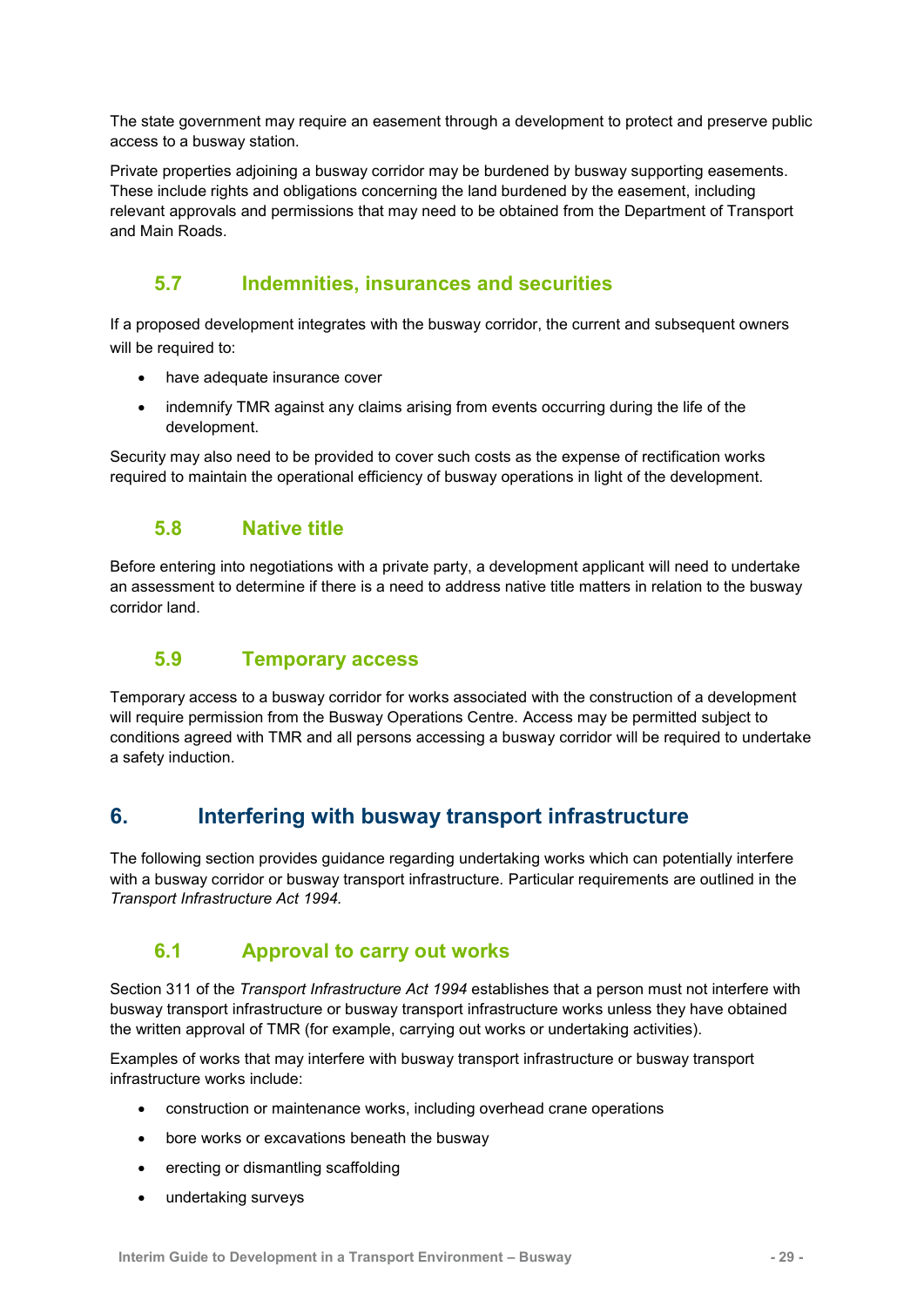• inserting vibration monitoring devices.

In addition, approval may be required by TMR for various activities on a busway corridor, including any work or activity which may obscure busway vehicle sight lines, for example signage or structures.

Written approval can be obtained by directly contacting TMR. Typically, information required to be provided to support approval for works or activities includes the:

- location of works
- timeframe for works
- scope of works and equipment to be used
- company name, contact name and contact details including phone number
- construction management plan
- work method statement
- <span id="page-33-0"></span>safety management plan.

### **6.2 Construction management plan and work method statements**

For construction interfering with busway transport infrastructure or busway transport infrastructure works, an applicant will be required to provide a construction management plan detailing the construction procedures. Guidance on preparing a construction management plan is provided in Part D: Supporting information, Appendix 7.

Applications for work within a busway corridor should also provide a detailed work method statement. A work method statement will need to be proved for each package of work and detailed methodologies for the proposed works.

A program for construction of the development must be submitted with the construction management plan. It is strongly recommended that the construction methodology is planned collaboratively with TMR to avoid rework due to safety issues.

<span id="page-33-1"></span>Construction must not commence until TMR has considered the construction management plan and individual work method statements, under section 311 of the Transport Infrastructure Act 1994.

## **6.3 Safety requirements for works in a busway corridor**

TMR has a duty of care to advise on, and approve certain safety issues in the busway corridor. A breach of safety requirements may result in severe penalties, including large fines and custodial sentences.

Any application for work within the busway corridor must demonstrate safety issues in the busway corridor has been considered. The following information may need to be provided as part of an application:

- submission of a safety management plan
- details of proposed work site supervision including the use of specialist safety personnel, such as protection officers and lookouts
- copies of appropriate insurances and indemnities
- a quality assurance system and a quality plan
- a dilapidation survey of any busway transport infrastructure before construction commences.

The safety of the public is to be maintained at all times. Any arrangements for work within a busway corridor including temporary access during construction, must meet TMR's safety and operational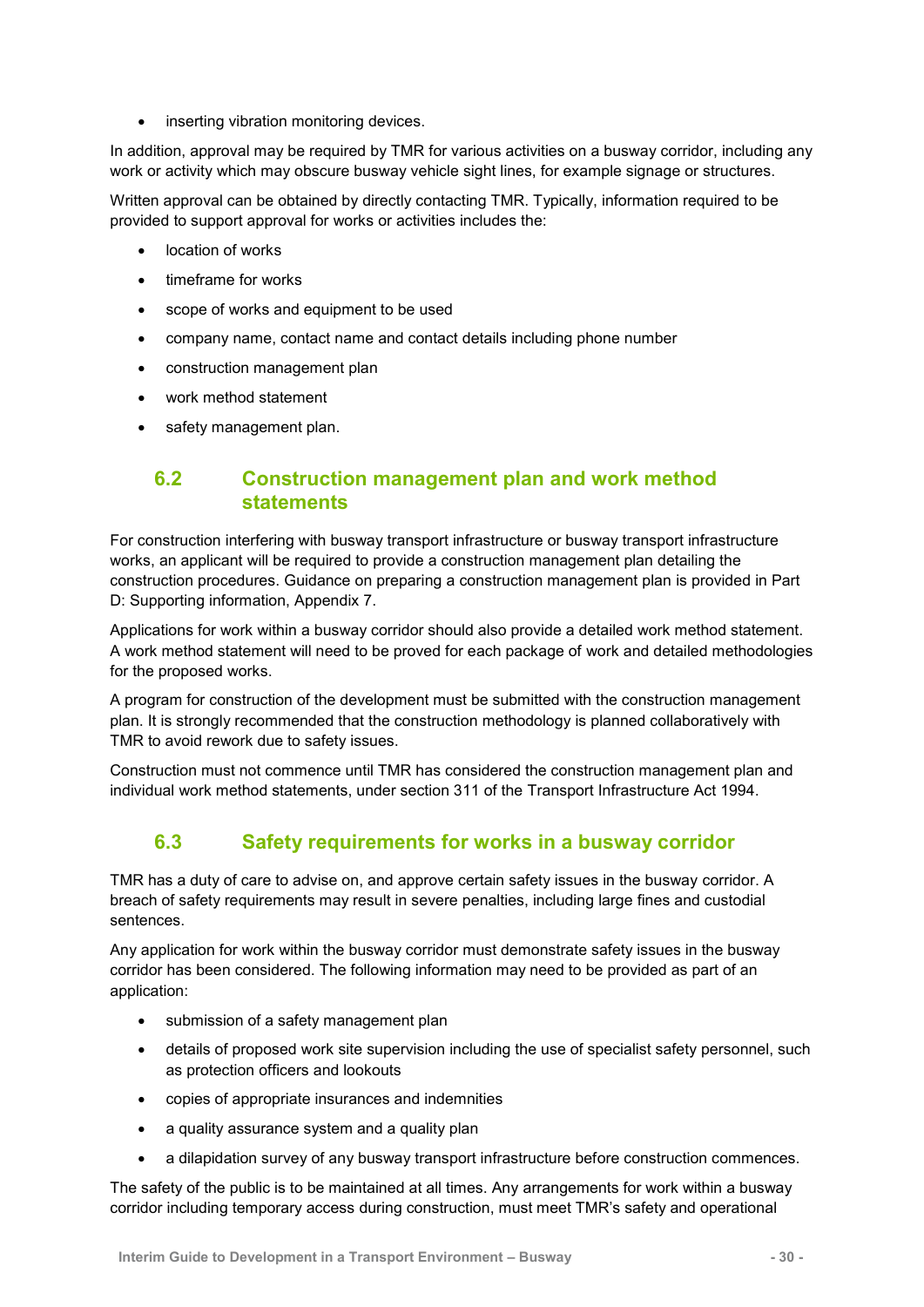requirements. Note that all reasonable costs incurred by TMR in managing safety issues will need to be met by the applicant.

Depending on TMR's specific requirements, a contractor's safety liaison representative may need to be appointed with responsibility for:

- safety of the contractor's employees, plant and equipment during the execution of work in the busway corridor
- coordinating and programming the contractor's work in the corridor
- receiving directions from TMR's superintendent, the site protection supervisor or protection officers on matters relating to the safety of the operating busway
- ensuring that all plant and equipment is operated and all employees of the contractor act in accordance with such directions.

If required, the safety liaison representative is to be present on the subject site at all times while works are being undertaken in the busway corridor. If the safety liaison representative leaves the site at any time while works are being undertaken, a competent relief representative must be appointed.

## <span id="page-34-0"></span>**6.4 Safety management plan**

Any safety management plan must align and comply with TMR's operational safety plans for events that occurs in the busway corridor. This includes, but is not restricted to, notification of incidents, command and control of the incident site, and restoration of services.

Where works obstruct the busway unexpectedly or if busway transport infrastructure is damaged, the relevant control room must be immediately informed. Currently this is the Brisbane Metropolitan Traffic Management Centre (BMTMC) which is jointly run by TMR and Brisbane City Council. The control room can be contacted at any time, by for example, contacting the Busway Operations Centre (BOC) on 3066 6044, using emergency help points at busway stations, or by asking a member of staff or emergency services personnel.

## <span id="page-34-1"></span>**6.5 Design risk assessment**

A design risk assessment (which incorporates a safe design and risk management approach) should be undertaken to examine the works to ensure 'so far as reasonably practicable' that the works are designed to be without risks to the health and safety of persons who:

- construct the works
- operate and maintain the works
- use the busway transport infrastructure including adjoining development
- demolish and dismantle the works.

This is a legislative requirement in accordance with:

- *Work Health and Safety Act 2011*
- <span id="page-34-2"></span>*Safe design of structures code of practice 2013*.

## **6.6 Site supervision requirements**

Where works or activities are being carried out in the busway corridor, it may be necessary for the works to be carried out under the direction of TMR to ensure the safety of the operating busway. The officer assigned by TMR will be entitled to stop or direct the movement of construction workers and the location of plant and equipment in accordance with the safe working procedures.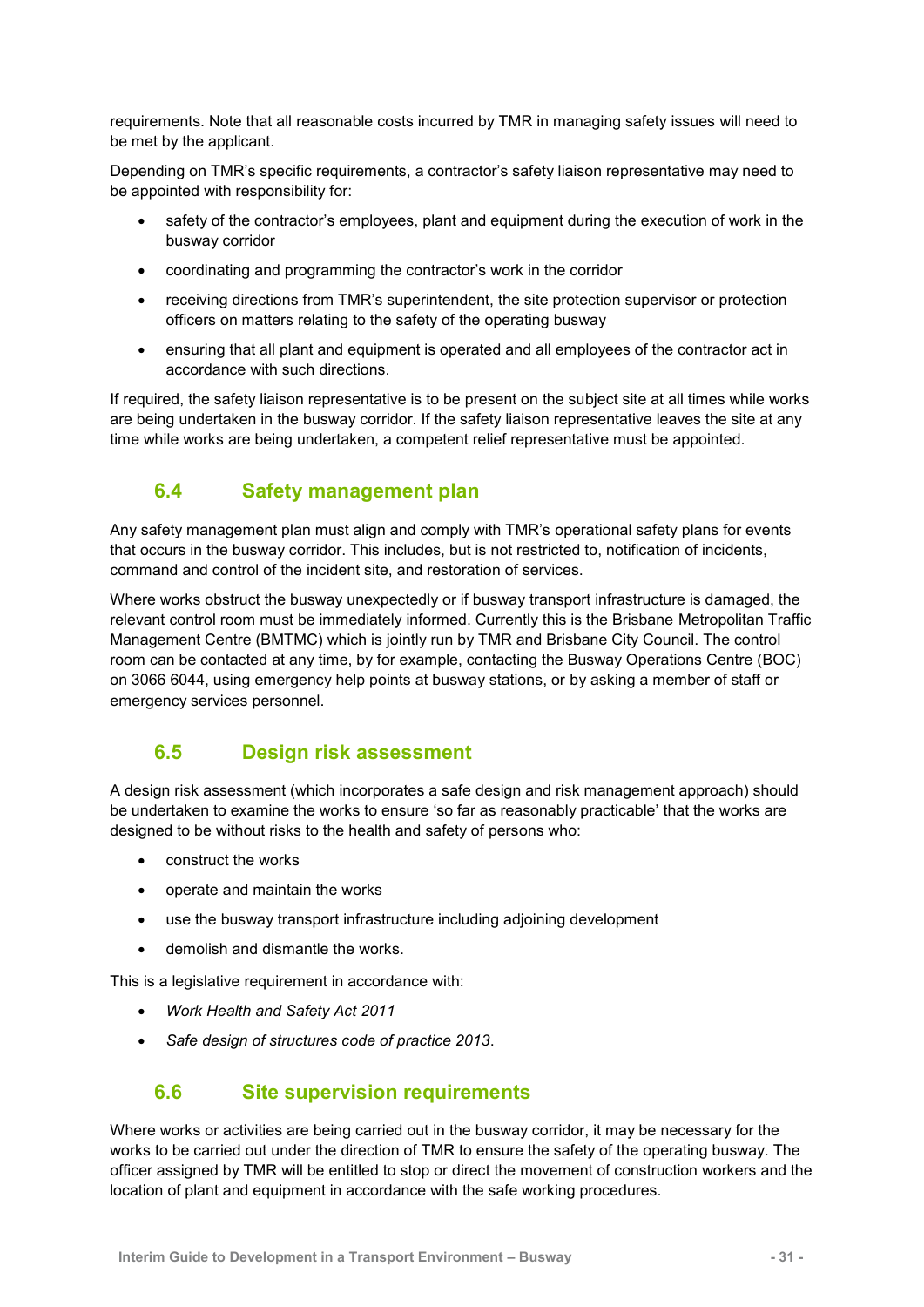## **6.7 Rectification of works**

<span id="page-35-0"></span>In accordance with section 312 of the *Transport Infrastructure Act 1994*, TMR may inspect any works that interfere with busway transport infrastructure or busway transport infrastructure works and may issue a list of defects with written notice requiring rectification works to be undertaken within a stated time period.

In addition, TMR may require an applicant to provide a dilapidation survey where a development will interfere with busway transport infrastructure or busway transport infrastructure works. A dilapidation survey will be undertaken by TMR, at the applicant's expense, and will record the pre and post construction condition of the busway transport infrastructure and determine if any rectifications works are necessary.

Where rectifications works are identified by TMR, the applicant is required to engage TMR to undertake all necessary rectification works at the applicant's expense. Should rectification works not be complied with, TMR may undertake the works itself and recover the cost of rectification works from the applicant.

## <span id="page-35-1"></span>**6.8 Operational impacts (delay of service)**

TMR aims to meet performance measures relating to the operation of the busway service. Consequently, any unscheduled delays or interruptions to busway vehicles or a net worsening of service performance (including longer journey times), which are attributed to the works, may result in penalties.

## <span id="page-35-2"></span>**6.9 Trespassing on a busway**

In accordance with section 329 of the *Transport Infrastructure Act 1994*, a person must not be on a busway or busway infrastructure or a site where busway transport infrastructure works are situated unless the person has relevant permission to do so from TMR.

## <span id="page-35-3"></span>**6.10 Transport Interface agreements**

Where any works require modification to, or interference with, busway transport infrastructure or busway transport infrastructure works, the written approval of TMR must first be obtained. In providing such approval, TMR may impose conditions including a requirement that the applicant enter into a transport interface agreement. The meaning and scope of transport interface agreements are set out in the *Transport Infrastructure Act 1994.*

A transport interface agreement may require TMR to design, certify and undertake the works itself. An interface agreement may also seek to recover TMR's costs associated with modifying or interfering with the busway transport infrastructure or busway transport infrastructure works. In addition to design and construction costs, these costs may also include additional project specific insurance, design and technical assessments, and documentation update costs.

## <span id="page-35-4"></span>**7. Design aspects of development over a busway corridor**

A development proposed to be over or enclosing a busway will need to consider a number of design aspects in consultation with TMR.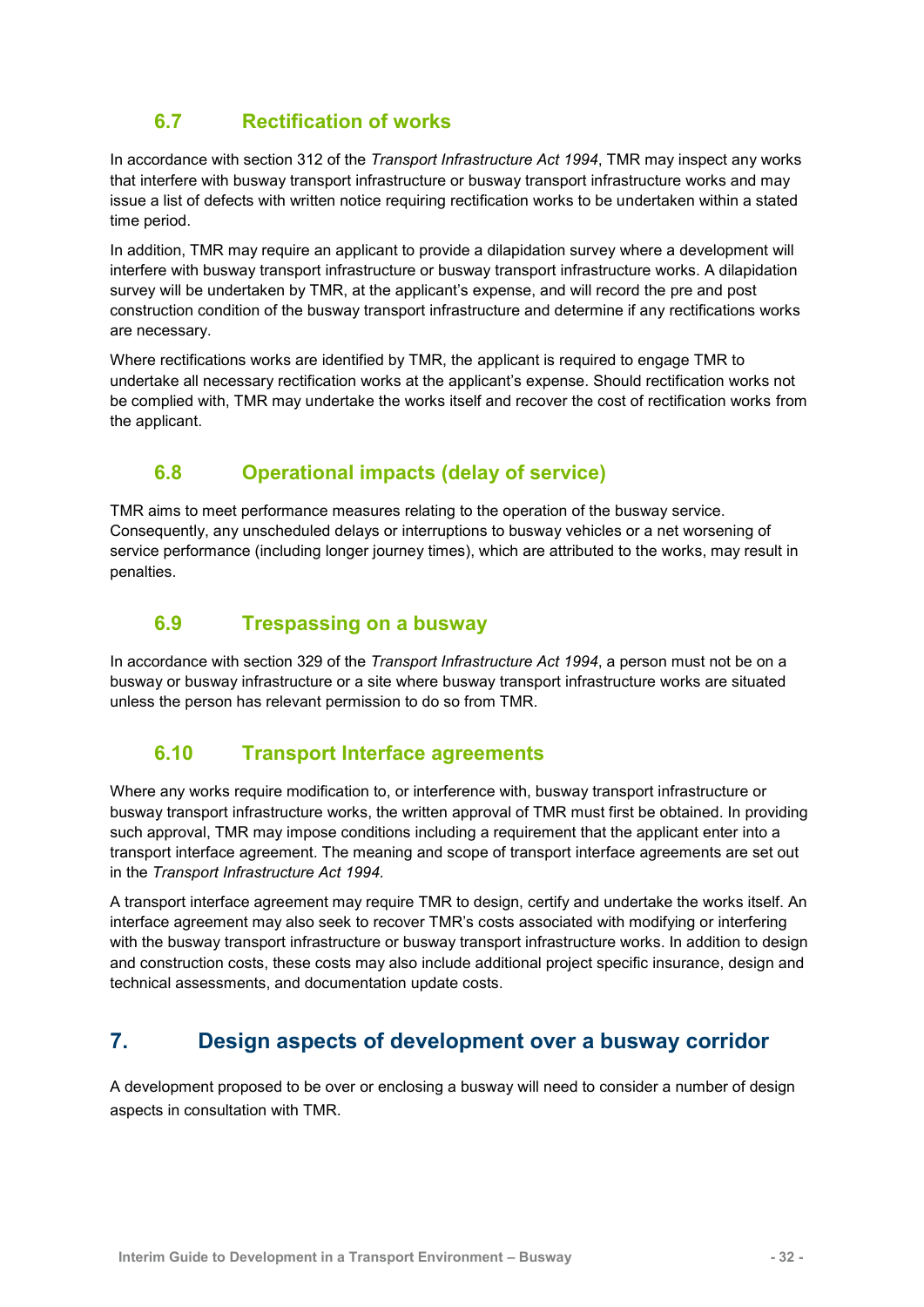## **7.1 Ventilation and light**

<span id="page-36-0"></span>Development should be designed to allow access to natural light and ventilation in the busway corridor. This is especially important where a development is located above a busway station.

Ventilation design is intended to maintain busway operations during a fire emergency, by controlling smoke and allowing emergency response teams to enter safely with appropriate firefighting and protective equipment. For development over a busway corridor, it is recommended that applicants:

- discuss and agree with TMR and Queensland Fire and Emergency Services on fire scenarios used as an input into the development of ventilation design
- ensure discharge points for ventilation shafts are designed and located in a position where escaping toxic plumes will not enter air-conditioning intake ducts or affect nearby sensitive uses such as residential, education and medical uses
- ensure air-conditioning intakes, where located above or near ventilation vents, are fitted with smoke detectors which automatically shut down air-conditioning fans and dampers.

## <span id="page-36-1"></span>**7.2 Urban design**

Where a proposed development is over or adjoins a busway station, good practice urban design principles must be applied in the layout of the proposed development to promote seamless connectivity to busway stations, from the proposed development to the busway station and between various transport modes. Such development should comply with the [Public Transport Infrastructure](https://publications.qld.gov.au/dataset/public-transport-infrastructure-manual)  [Manual.](https://publications.qld.gov.au/dataset/public-transport-infrastructure-manual)

Where a proposed development is in or over a busway station, [crime prevention through](http://www.police.qld.gov.au/programs/cscp/safetypublic/)  [environmental design](http://www.police.qld.gov.au/programs/cscp/safetypublic/) (CPTED) principles should be incorporated in the proposed development.

Applicants may also be required to enter into an agreement with TMR with regard to the use and maintenance of busway transport infrastructure. Further guidance from TMR regarding such developments should be sought early on the planning stages of a development.

## <span id="page-36-2"></span>**7.3 New or altered assets**

On completion, any new or altered assets must be transferred with full documentation to the state government or TMR. This includes 'as built' drawings, specifications, manuals, quality assurance documentation and warranties.

## <span id="page-36-3"></span>**8. Public utility provider agreements**

To ensure regular access and maintenance of existing and future public utility plants (PUP), an interface agreement between public utility providers and other relevant parties may be established.

Where an interface agreement exists between a public utility provider and TMR, the interface agreement will take precedence over the Busway Guide.

## **8.1 Public Utility Plant on busway land**

<span id="page-36-4"></span>Section 318 of the Transport Infrastructure Act provides for a public utility provider to undertake works to their Public Utility Plant where written agreement has been received by TMR.

In accordance with section 318(4), public utility providers may carry out urgent maintenance of its Public Utility Plant on busway land without written agreement where reasonable steps have been taken to obtain agreement.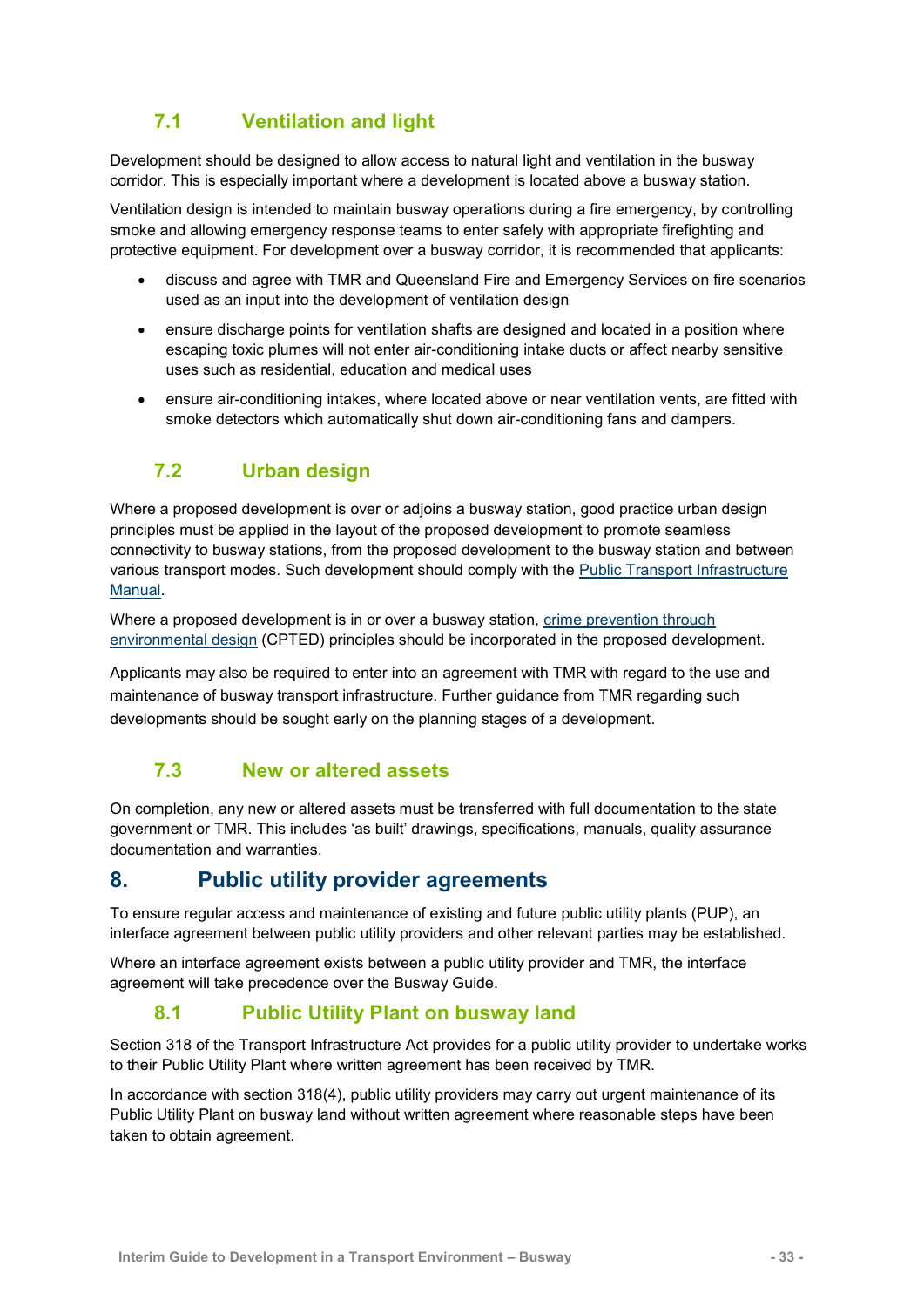## **8.2 Public utility provider consultation with busway authority**

<span id="page-37-0"></span>In the interests of coordination of mutually benefit works arrangements for government agencies and public utility providers, section 320 of the Transport Infrastructure Act provides for public utility providers to consult TMR when proposing replacement of the whole or a substantial proportion of Public Utility Plant on busway land.

## <span id="page-37-1"></span>**8.3 Compliance and remedy actions for public utility providers**

In accordance with section 321 of the Transport Infrastructure Act where a public utility provider undertakes works to their Public Utility Plant without seeking the required written agreement or where works are inconsistent with an existing interface agreement, TMR may require the public utility provider at its cost to take action to remedy the relevant action within a stated time period.

Should rectification works not be undertaken, TMR may arrange to undertake necessary action to remedy the relevant action and request recovery for the cost of these actions from the public utility provider.

## **8.4 Requirement for public utility providers to alter PUP**

<span id="page-37-2"></span>In accordance with section 322 of the Transport Infrastructure Act, TMR may require a public utility provider to alter the position of a Public Utility Plant on busway land if it is deemed to interfere with the exercise of TMR's powers for the busway land. TMR is responsible for the cost of altering the position of any PUP.

## **8.5 Liability for damage**

<span id="page-37-3"></span>Sections 324 to 326 of the Transport Infrastructure Act provide protection for TMR, where damage is caused to a Public Utility Plant on busway land. In certain circumstances, TMR is not liable for damage where a public utility provider has not complied with legislative requirements.

As per section 327 of the Transport Infrastructure Act the public utility provider may be liable to pay TMR the additional expense incurred in carrying out busway transport infrastructure works.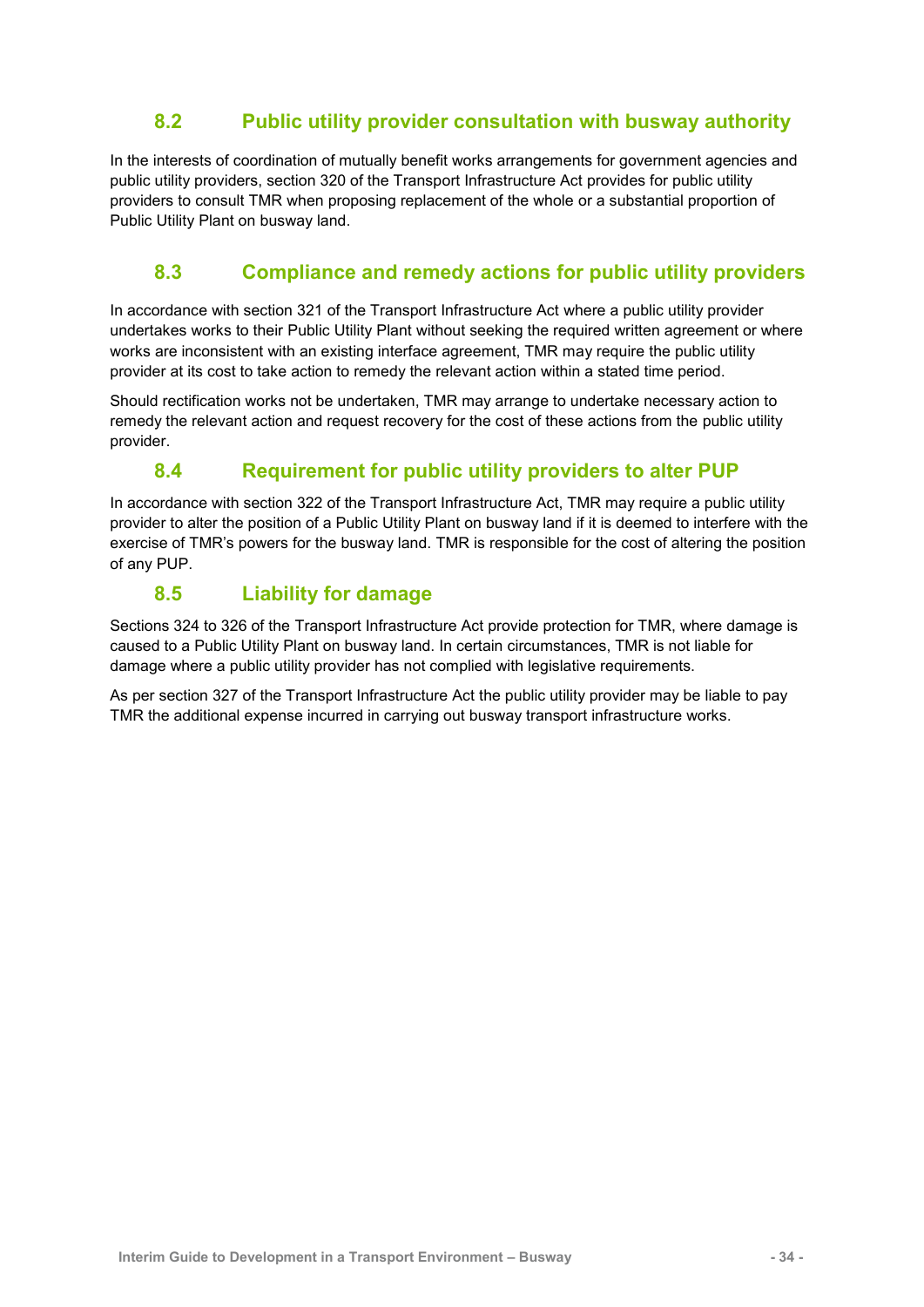# <span id="page-38-0"></span>**Part D – Supporting information**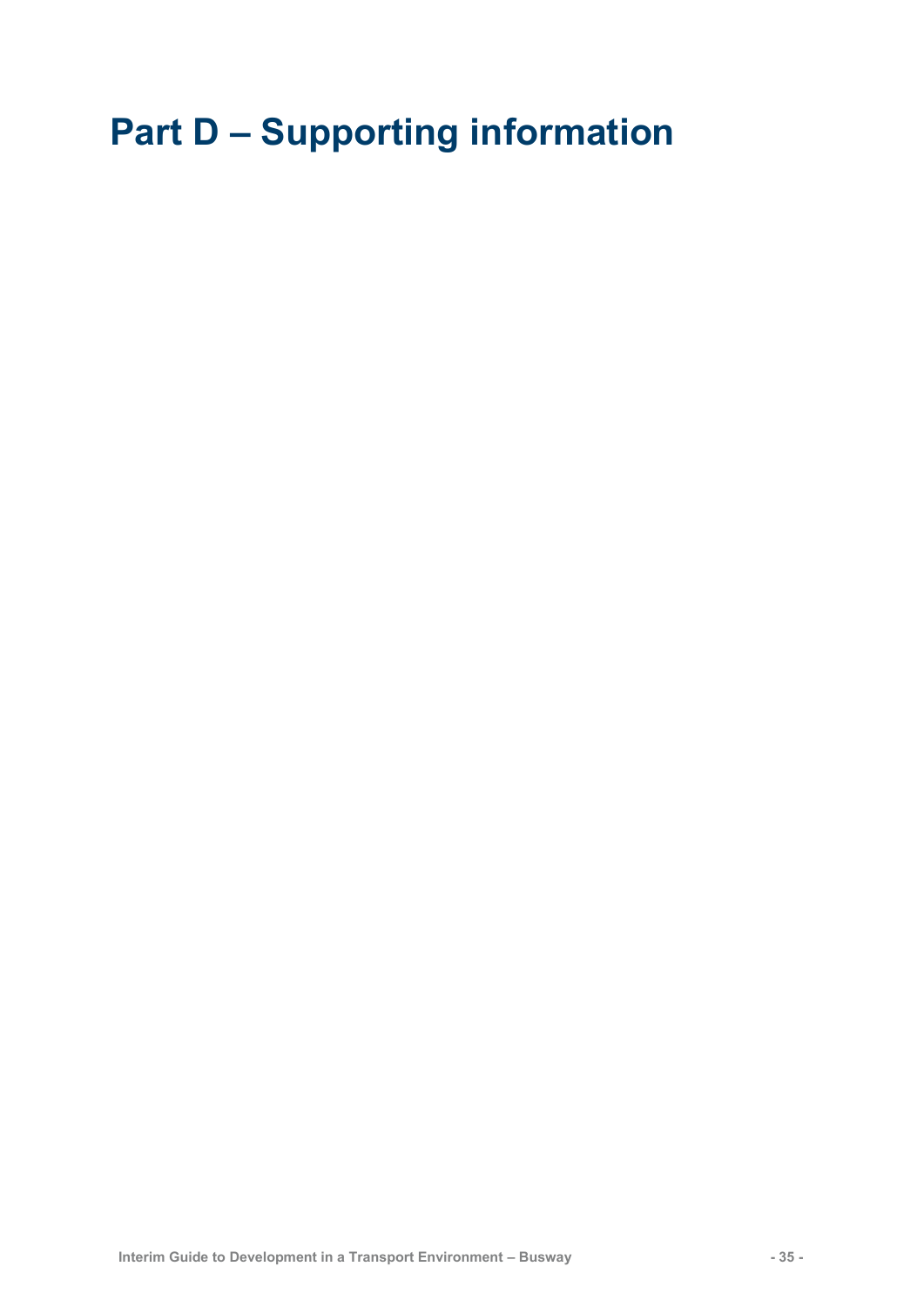## <span id="page-39-0"></span>**Appendix 1: Geotechnical assessment**

An RPEQ certified geotechnical assessment should provide design information on the following to inform the structural engineering design and construction management of the development:

- details of earthworks, including methods for excavation, the excavation and drilling of rock, the stability of open excavations and filling/back filling and compaction
- permanent and temporary basement retention options, design loads and geotechnical design parameters
- suitable options for foundation structures, design loads and geotechnical design parameters
- vibration impacts from drilling, boring and excavation
- groundwater management
- advice on effects on the existing busway transport infrastructure and relevant construction issues.

Alternatively, copies of any existing geotechnical investigations previously undertaken for the site should be provided.

## <span id="page-39-1"></span>**Appendix 2: Earthworks drawings**

An earthworks plan should be provided, including cross sections/elevations, and any required supporting technical details clearly showing:

- the location/setback and extent of proposed excavation and filling works including likely volumes of cut and fill adjacent to the busway corridor or in a future busway corridor
- the maximum depth of any excavation in relation to the existing ground level on the site and the level of busway transport infrastructure
- the maximum height of any proposed filling and the gradient and height of any proposed batters adjacent to the busway corridor
- the maximum height and intended form/design of any proposed retaining walls or structures adjacent to the busway corridor
- where proposed excavations, filling/backfilling or retaining works will be greater than 1m in depth or height abutting the busway, RPEQ certified drawings should be provided demonstrating that the works will not de-stabilise busway transport infrastructure or the land supporting this infrastructure
- the outermost projections of existing busway transport infrastructure such as soil nails and other retaining and footing structures.

Scaled cross sections and elevations should clearly show the interface with the busway corridor boundary as a result of any proposed earthworks. The difference between existing site levels and finished/design levels should be clearly shown.

The earthworks plan should demonstrate that any excavation or filling/backfilling works and retaining structures will be located outside the busway corridor.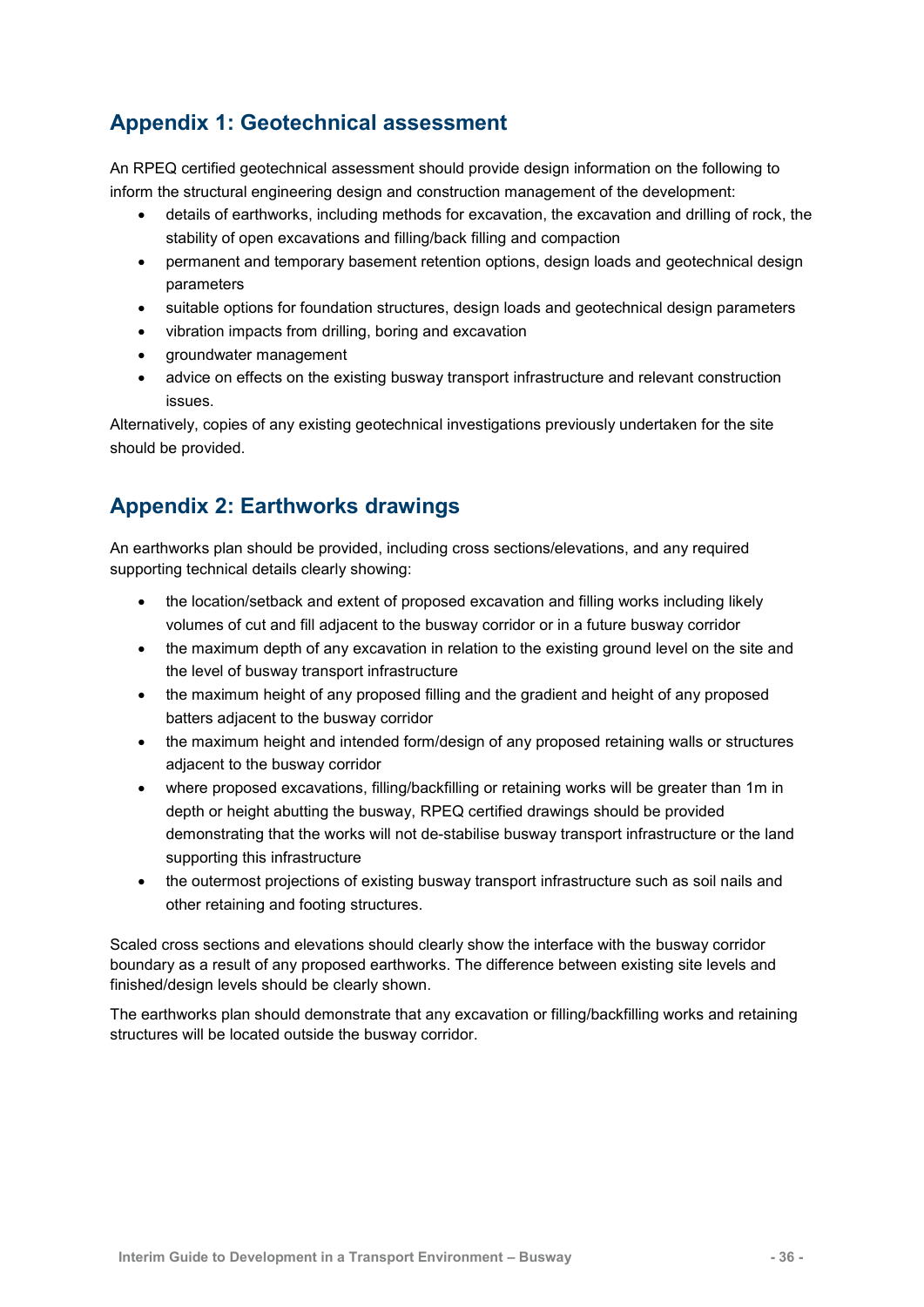## <span id="page-40-0"></span>**Appendix 3: Structural engineering drawings for retaining structures**

Where a development proposal includes basement car parking levels and/or foundation and retaining structures to support medium density to high rise development, RPEQ certified conceptual structural engineering design plans for the development may be required. These should include cross sections/elevations and any required supporting technical details showing the following in relation to the busway corridor and address the following, amongst other relevant considerations:

- the type, spacing, location and depth of building foundation structures (including any structures such as footings, and bored piles/piers and associated columns)
- the temporary and permanent retention system for the development, including the location, length, depth and angle of insertion of any proposed shoring, rock anchors and/or soil nails. Permanent retention systems in a busway corridor will not be permitted. The application should demonstrate that any proposed temporary retention will not compromise the busway both during construction and on-going operation, including any structural or geotechnical impacts
- demonstrate that the lateral and vertical loading implications, for example but not limited to lateral and vertical loading, of the proposed development will not compromise the safety and operational integrity of the busway corridor. The loading configuration of the proposed development should be provided.

The as-constructed drawings for the relevant segment of the busway will need to be obtained. Please contact the TMR's Plan Room in relation to this matter.

## <span id="page-40-1"></span>**Appendix 4: Basic stormwater information**

Basic stormwater information (including a suitable scaled drawing) should include the following:

- existing site topography/levels (contour information can be sourced from the relevant local government or prepared by a registered surveyor)
- the proposed finished levels for the proposed development
- information verifying whether the subject site is flood prone. Flood searches and mapping can often be obtained from the relevant local government
- existing drainage infrastructure on the subject site and in the immediate surrounding area. For example, culverts or kerb and channel in surrounding roads, including the location of all natural and constructed drainage features, such as pits, culverts, open channels, drains, detention or retention basins as well as, gullies, wetlands, waterways, and the like. This information is best provided in the form of a site detail and contour survey plan prepared by a registered surveyor
- proposed drainage infrastructure to be provided by the development, this will include any devices such as pipes, downpipes, pits, detention basins, tanks and drains that are proposed to be used to manage stormwater and connect it to the proposed point of discharge. The location where stormwater is proposed to be discharged should be clearly identified, preferably by a RPEQ certified drawing showing the proposed stormwater drainage design for the development with associated hydraulic calculations
- proposed increase in impervious area of the subject site as a result of the development. This will include the location and extent of any proposed hardstand or sealed surfaces. This should be clearly illustrated on the architectural drawings showing the proposed development.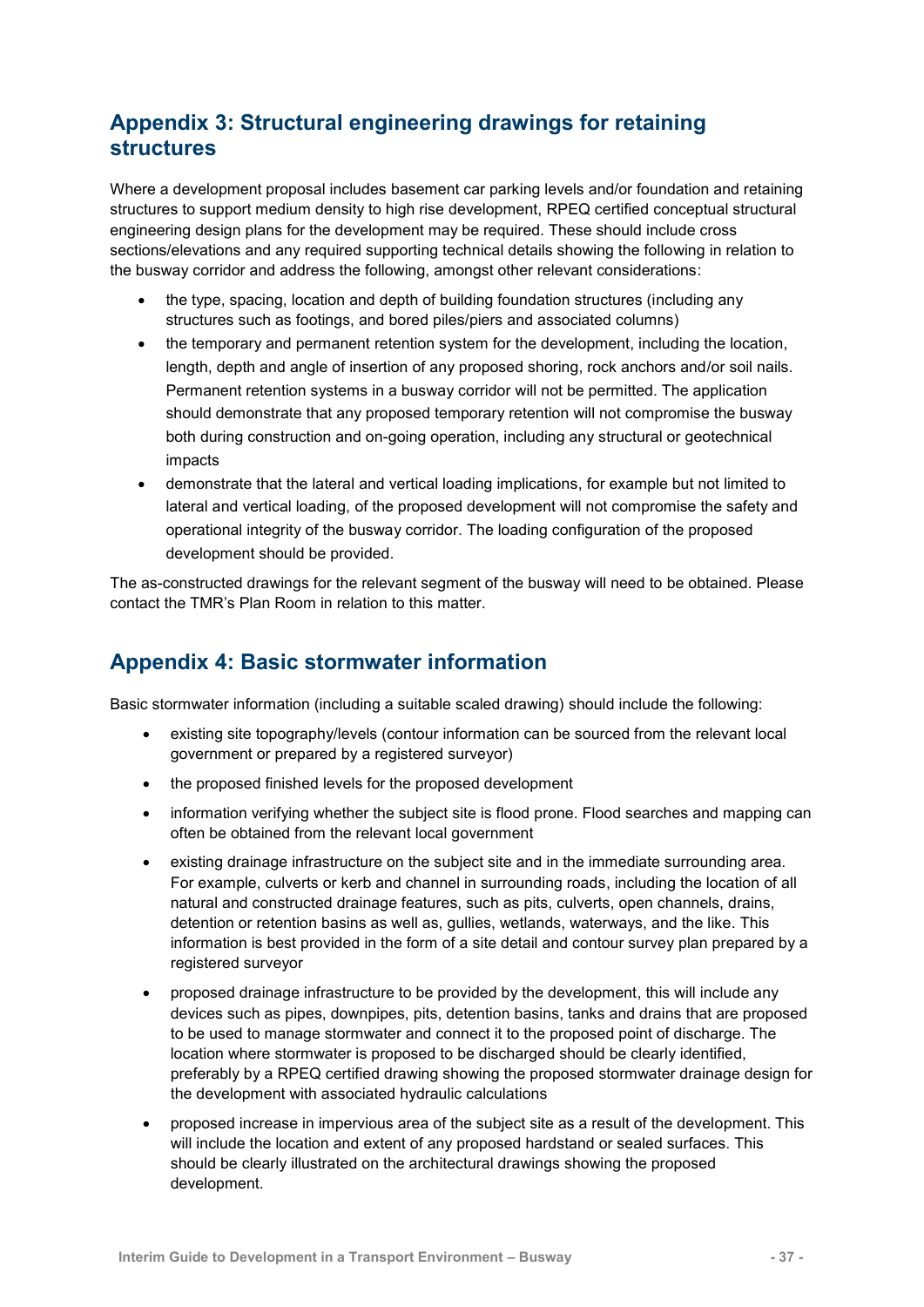## <span id="page-41-0"></span>**Appendix 5: Stormwater management plan**

A RPEQ certified Stormwater Management Plan (water quantity and quality) should assess the potential stormwater impacts on the busway corridor, including busway transport infrastructure, as a result of the proposed development and recommends appropriate mitigation measures.

The Stormwater Management Plan should:

- Be prepared in accordance with the relevant performance outcomes of the State Development Assessment Provisions and with consideration given to the Queensland Urban Drainage Manual (available at [https://www.dews.qld.gov.au/water-supply-regulations/urban-drainage\)](https://www.dews.qld.gov.au/water-supply-regulations/urban-drainage).
- Demonstrate that the management of stormwater (quantity and quality) post development can achieve a no worsening impact (on the pre-development condition) for all flood and stormwater events that exist prior to development and up to a 1% Annual Exceedance Probability (AEP) (equivalent to 1/100 year Average Recurrence Interval (ARI)).
- Demonstrate that the stormwater management for the proposed development can ensure no worsening or actionable nuisance to the busway corridor, including busway transport infrastructure, caused by peak discharges, flood levels, frequency/duration of flooding, flow velocities, water quality, sedimentation and scour effects.
- Incorporate appropriate hydraulic and hydrological analysis demonstrating:
	- design flood peak discharges for the site and surrounding area which exist prior to the development for all flood and stormwater events up to a 1% Annual Exceedance Probability (AEP) (equivalent to 1/100 year Average Recurrence Interval (ARI)). This should include at least the following flood and stormwater events: 50%, 20%, 10%, 5%, 2% and 1% AEP (equivalent to 2, 5, 10, 20, 50 and 100 year ARI events);
	- design flood peak discharges for the site and surrounding area after the development has occurred for all flood and stormwater events up to a 1% Annual Exceedance Probability (AEP) (equivalent to 1/100 year Average Recurrence Interval (ARI)). This should include at least the following flood and stormwater events: 50%, 20%, 10%, 5%, 2% and 1% AEP (equivalent to 2, 5, 10, 20, 50 and 100 year ARI events).
	- Where flood modelling is required to be undertaken, the flood model needs to be extended to encompass the busway corridor. Mapping should be provided to illustrate the pre-development scenario, and the post development impacts for all relevant flood events.
- Ensure the following are addressed, where applicable:
	- all relevant legal points of discharge for the development site are identified. No new discharge points for stormwater will be permitted on the busway corridor;
	- the impact of existing or proposed noise barriers on overland flow paths is taken into account;
	- overland flow paths are identified and hydraulic conveyance is maintained on the site as part of the proposed development;
	- flood storage capacity is maintained on the site as part of the proposed development;
	- the adverse impacts from sheet flow on the busway corridor are prevented:
	- the proposed development does not cause a concentration of stormwater (including floodwater) flows discharging on the busway corridor during construction or thereafter;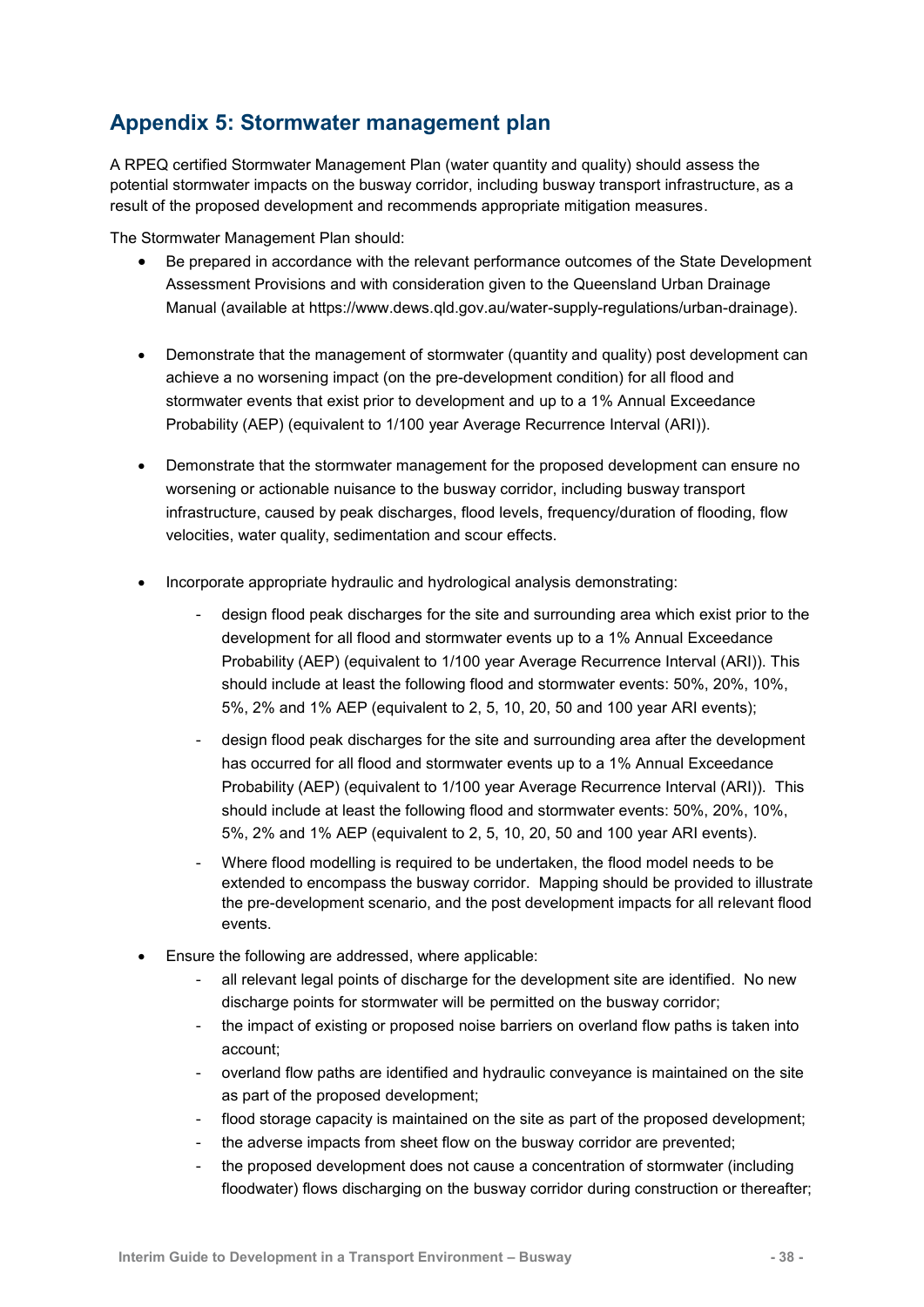- retaining structures, filling/excavation, landscaping, construction activities or any other works to the land have been designed to include provision for drainage so as not to adversely impact on the busway corridor;
- the proposed development does not impede or interfere with any drainage, stormwater or floodwater flows from the busway corridor;
- stormwater or floodwater flows have been designed to maintain the structural integrity of the rail transport infrastructure;
- existing stormwater drainage infrastructure on the busway corridor is not interfered with or damaged by the proposed development such as through concentrated flows, surcharging, scour or deposition;
- the quality of stormwater discharging onto the busway corridor is not reduced through erosion and sedimentation.
- Include details of the mitigation measures proposed to address any potential stormwater impacts (including flooding impacts) of the proposed development. The design flood peak discharges should be shown for the mitigated case to demonstrate there is no worsening impact on the busway corridor.

## <span id="page-42-0"></span>**Appendix 6: Noise Assessment**

Where development includes a sensitive land use and is likely to be impacted by noise from a busway, an applicant should provide a noise assessment report demonstrating that:

- relevant noise criteria will not be exceeded and therefore no attenuation measures are required, or
- noise attenuation treatments can be included in a development to ensure that noise levels are reduced to an acceptable level.

A noise assessment report seeks to ensure that any sensitive development achieves acceptable noise levels for residents and visitors by ensuring development mitigates the adverse impacts from noise generated by a busway.

A noise assessment report should adequately document and present all the data inputs, assumptions and assessment results, and noise attenuation strategies/options considered as part of the assessment. In order to limit the expense of preparing reports, a noise assessment report has been split into two parts:

- noise assessment report Part A is to present the noise assessment findings. The findings and conclusion of Part A will determine whether noise attenuation measures will be required for the development
- noise assessment report Part B is to detail the noise attenuation measures required as per the results of Part A and will only need to be provided when measured noise levels exceed the relevant noise criteria for the development in the State Code 3: Development in a Busway Environment

Where it is obvious that a development will require noise attenuation measures, it is suggested a full noise assessment report (i.e. Part A and Part B) be prepared at the same time. Matters that the noise assessment report should consider are outlined as follows.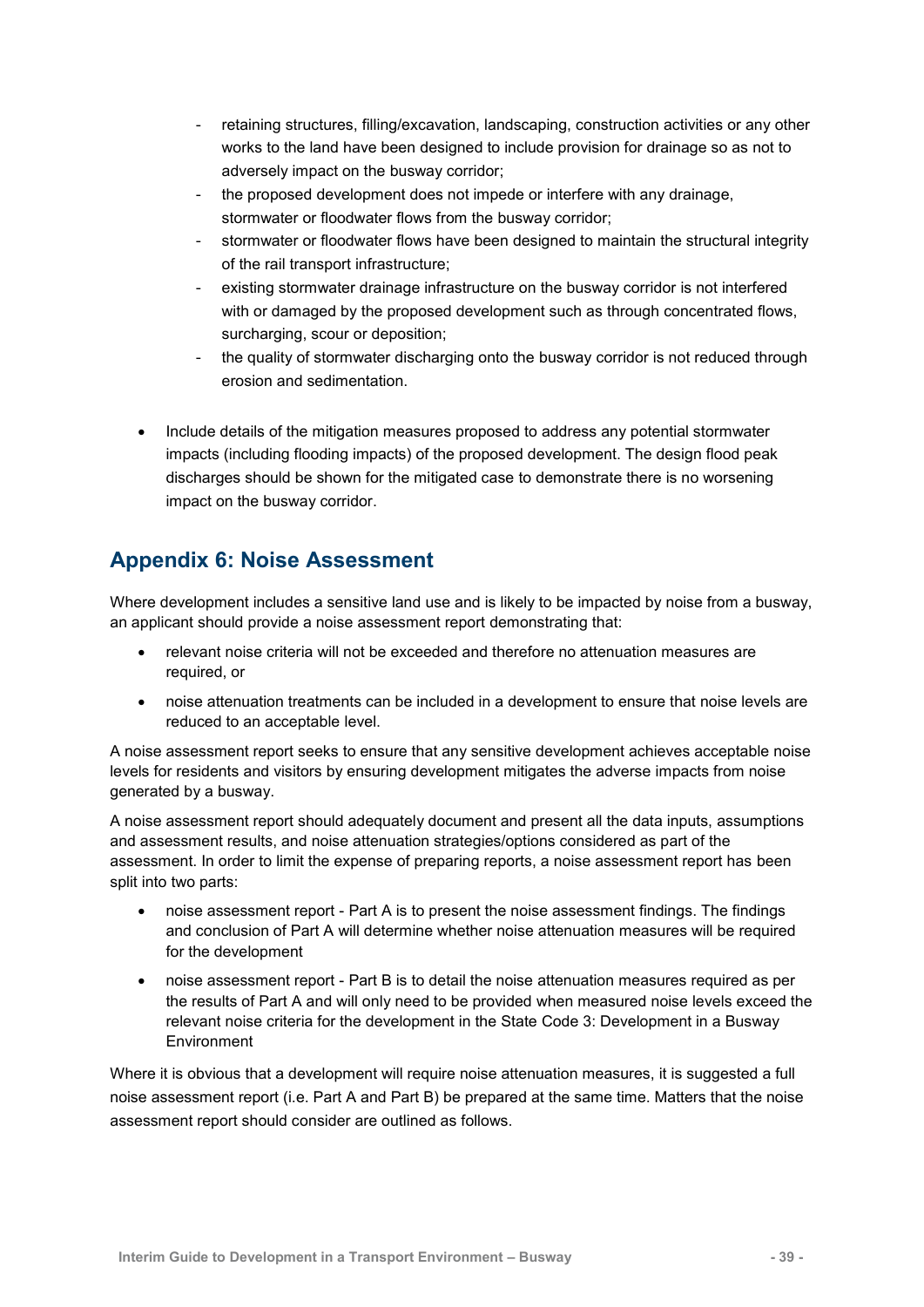## <span id="page-43-0"></span>**Noise assessment report Part A – review of noise impacts**

#### **Development details**

The following information is to be provided:

- description of the subject site including real property description/s and a locality plan
- architectural drawings illustrating the proposed development including building and open space layout plans, noise sensitive areas and uses, the setback distances for building facades (noise sensitive locations), proposed lot numbers (if applicable)
- drawings showing site contours and earthworks (cut and fill) information to clarify the existing topography and proposed finished levels
- confirmation of the extent and height of any existing noise barriers and their location in relation to the proposed development.

#### **Noise measurement**

The following information is to be provided:

- a summary of the noise measurement results including a layout plan depicting the site locations and positions of the noise measurements conducted for the assessment, the time of day and weekday the measurements took place
- measurement data sheets and site attendance records/site notes taken by the consultant measuring noise at each measurement site:
	- all results of measurements, calculations and predictions are to be presented in a tabular format
- tabulation of calculated noise levels for all noise sensitive receptors (without noise attenuation treatments)
- noise contours or plans showing specific areas where noise criteria are exceeded:
	- the noise level exposures can be produced as noise level contours or presented in a format depicting areas where the specified noise criteria are exceeded or where the noise levels of noise sensitive receptors fall within a certain noise level range. Which format to adopt will depend on the number of factors/options/ criteria considered in the noise assessment and the type of development proposal being assessed
	- when presenting noise contours, the figure should make clear whether the noise levels are facade corrected or free field based on a grid assessment. This assessment will determine the relative accuracy of the contours compared with the facade calculations and the receptor height assumed. The maximum grid spacing shall be a 10 metre by 10 metre square depending on the accuracy required. Reference to grid spacing assessment is to be noted in the title block for each figure.

#### **Acoustic assessment**

For acoustic assessment, the following information should be provided:

- description of the investigation process in determining the noise exceedance:
	- careful interrogation of noise level contours needs to be undertaken in conjunction with the tabulated noise levels in order to clearly identify whether any of the criteria levels are exceeded
- documentation of all noise model input data and assessment criteria adopted. The source and date of collection of all data used should be clearly documented. Data more than 12 months old cannot be used in the acoustical assessment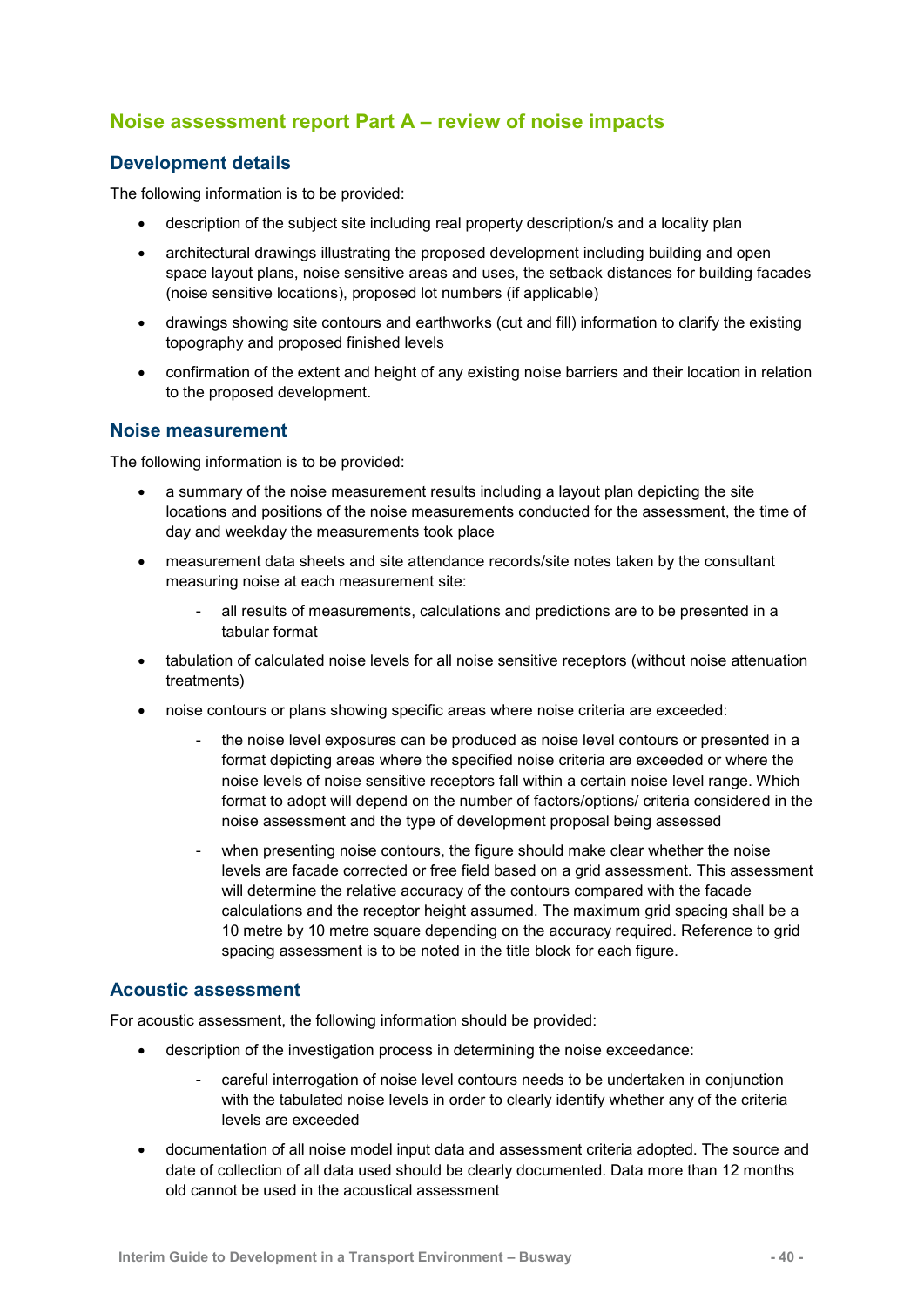- all acoustical assessments undertaken as part of the noise assessment report must take the following into account:
	- for reconfiguration proposals the assumed location of residential building facades is to be the minimum setback distance required by the relevant local government planning scheme for detached and duplex housing. For other noise sensitive developments, the assumed facade location is to be as per the relevant planning scheme. In these situations, a 'facade correction' of 2.5dB(A) should be added to the free field measurement of 1 metre from the assumed facade to determine the facade corrected noise level
	- the receptor height used in the acoustical assessment should be 1.5 metres above the finished floor level/s. In the case of multi-level buildings, all floor levels are to be assessed. For residential reconfigurations, where the finished floor level is not known, the receptor heights should be assumed at 1.8 metres and 4.6 metres above an assumed building pad level, for the ground and first floors (first and second storey) respectively. It is essential that both low and high-set residential buildings be considered in the assessment.

#### **Recommendation**

The noise assessment report Part A must clearly articulate whether noise generated from the transport corridor exceeds the relevant noise criteria as outlined in SDAP. If levels are exceeded, the Report must recommend that attenuation measures are to be provided by the development.

#### **Certification**

The noise assessment report Part A is to be prepared by a qualified acoustic consultant and certified by a RPEQ.

#### **Attachments**

Attachments to include where applicable are:

- all field measurement results
- all input and output data and analysis including modelling data files in electronic format
- supplementary reports and references
- any other explanatory and general notes.

#### <span id="page-44-0"></span>**Noise assessment report Part B – noise attenuation measures**

If the noise assessment report Part A recommends that noise attenuation measures are necessary, these measures should be presented as per the requirements of Part B.

#### **Attenuation**

Part B should provide full details of the preferred noise attenuation strategies and clearly demonstrate that the proposed measures will reduce noise to acceptable levels including:

- description of the investigation process in determining the preferred noise attenuation strategies/options
- description and layout plans of all existing and recommended noise attenuation treatment/options, including the length, height and location of proposed noise barriers
- layout plans showing the length, height and location of all existing and recommended noise attenuation treatment options. These should include: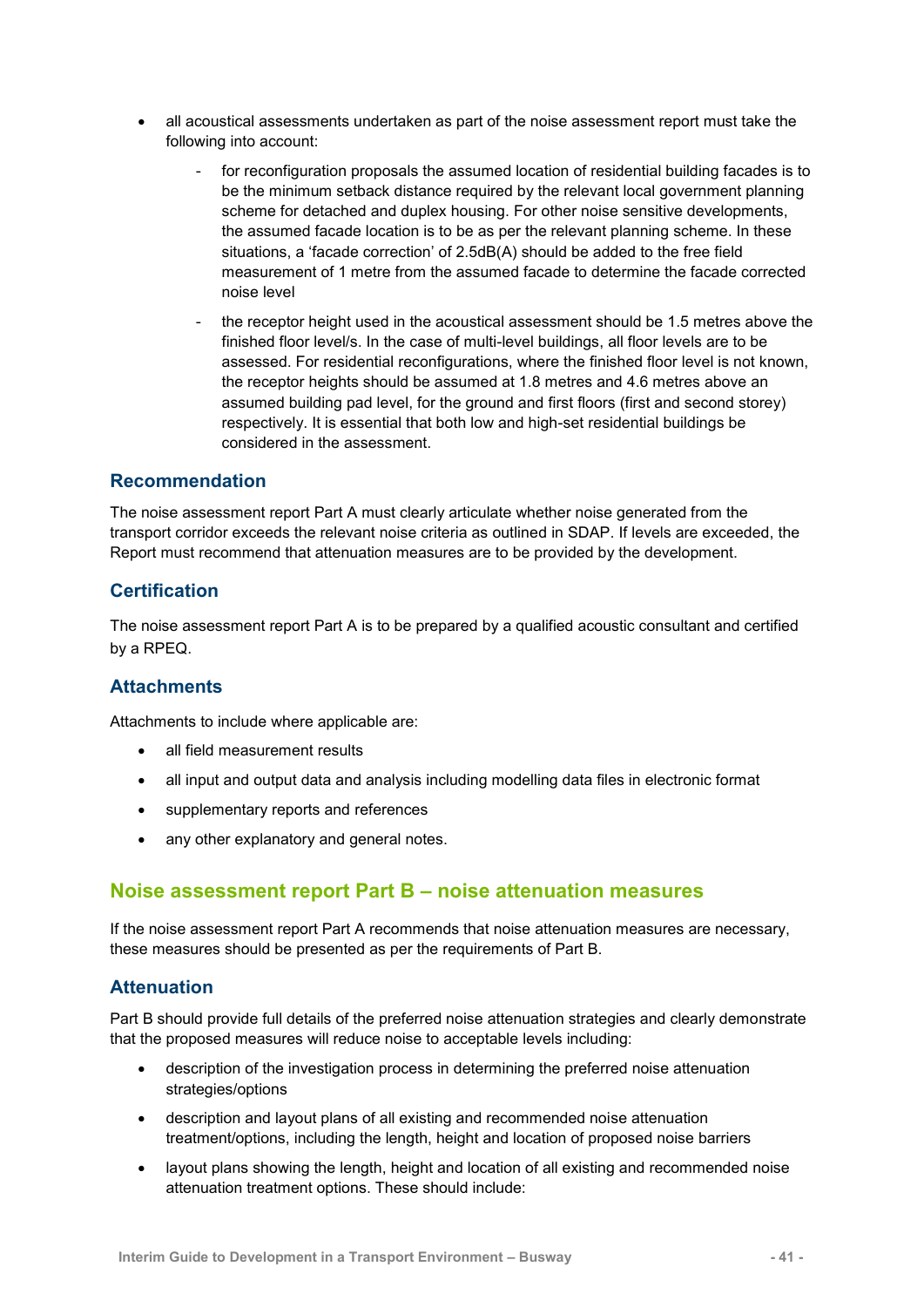- the maximum height above proposed finished ground levels in Reduced Levels (RLs) on AHD of any proposed noise attenuation structures, which are required to meet the TMR's noise criteria
- the maximum height above proposed finished ground levels in RLs on AHD of any proposed noise attenuation structures, which are required to meet the TMR's noise criteria for the ground level (first storey) of any noise sensitive receptor (if different from above)
- the maximum height above proposed finished ground levels in RLs on AHD of any proposed noise attenuation structures which are required to meet the TMR's noise criteria for the first floor level (second storey) of any noise sensitive receptor
- if the proposed noise attenuating structure(s) include/s an earth mound/s, the footprint extent of any earth mound/s
- the layout of the proposed development
- supporting analysis, calculations and model outputs substantiating the ability of the proposed treatments to attenuate noise to acceptable levels

#### **Recommendations and conclusions**

The noise assessment report Part B must clearly demonstrate and subsequently recommend that the development provide noise attenuation measures to ensure noise generated from the transport corridor meets acceptable noise criteria as outlined in SDAP.

## **Certification**

The noise assessment report in Part B is to be prepared by a qualified acoustic consultant and certified by a RPEQ.

#### **Attachments**

Attachments to include where applicable:

- all input and output data and analysis including modelling data files in electronic format
- supplementary reports and references
- any other explanatory and general notes.

## <span id="page-45-0"></span>**Appendix 7: Construction Management Plans**

Construction management plan should provide the following:

- a detailed and complete description of the works
- details regarding the estimated duration and timing of construction (including start and finish dates and times)
- identification of the equipment/machinery required to undertake the works and the proximity of the works, equipment and machinery (including crane/s) to the busway
- a schedule of when material or goods will be removed or delivered to the site in quantities that may disrupt traffic on the busway
- identify any disruptions to the operation of the busway including any impacts on busway transport infrastructure or busway transport infrastructure works or other public transport services or stops
- identification of access and egress locations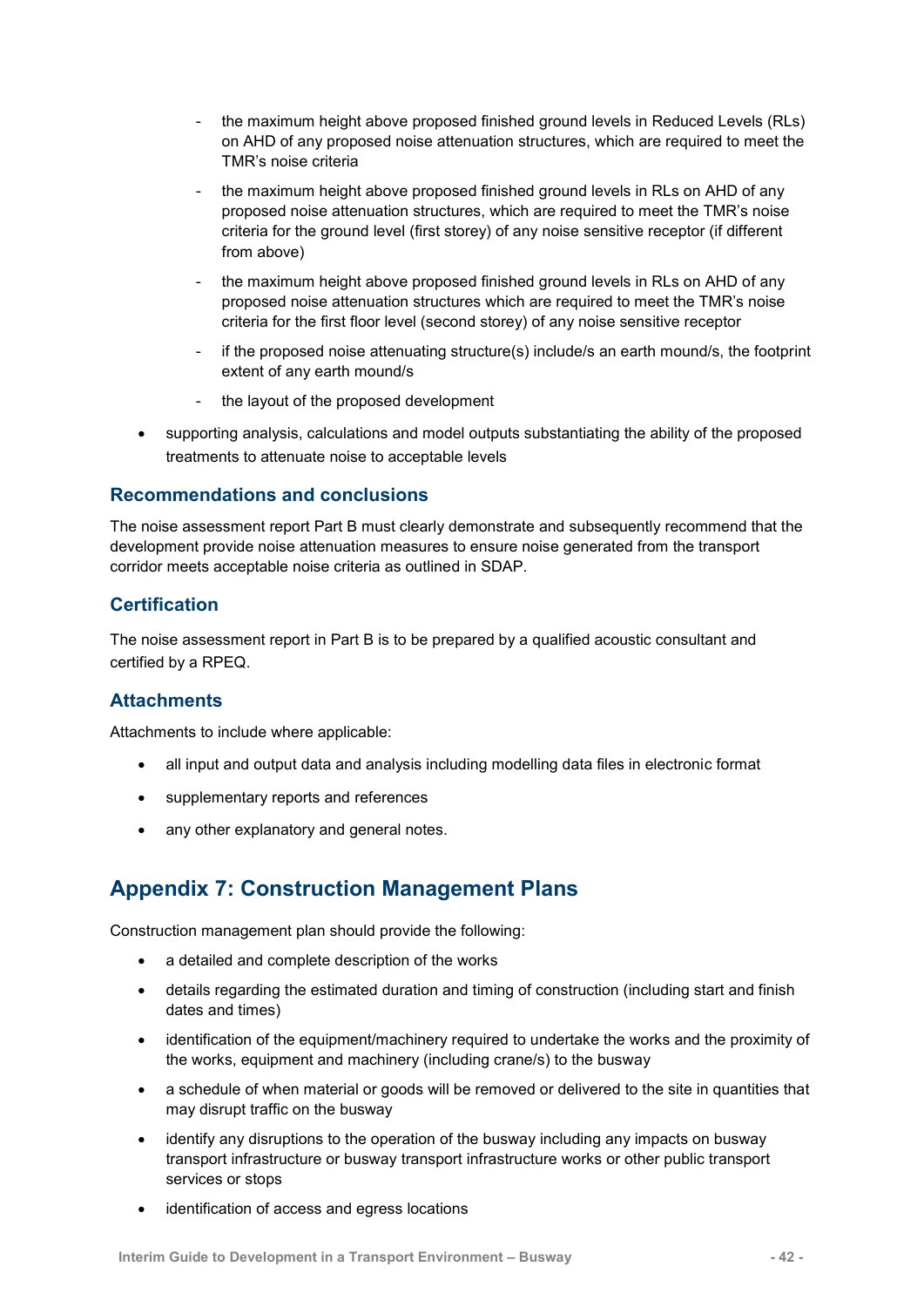- identification of any disruption to pedestrian, cyclist or public passenger transport services or infrastructure
- identification of how groundwater, surface and subsurface ground movement and structural movement will be monitored and managed
- details of how waste and other materials will be managed to ensure no encroachment, dust or debris within the busway corridor
- confirmation that an application to undertake works or activities on a busway corridor is to be submitted to, and authorisation obtained from, TMR if any of the following is proposed:
	- any work or activity which may obscure busway sight lines (including signage or structures); or
	- any other works with the potential to impact the integrity of the busway infrastructure or the safe and efficient operation of the busway system.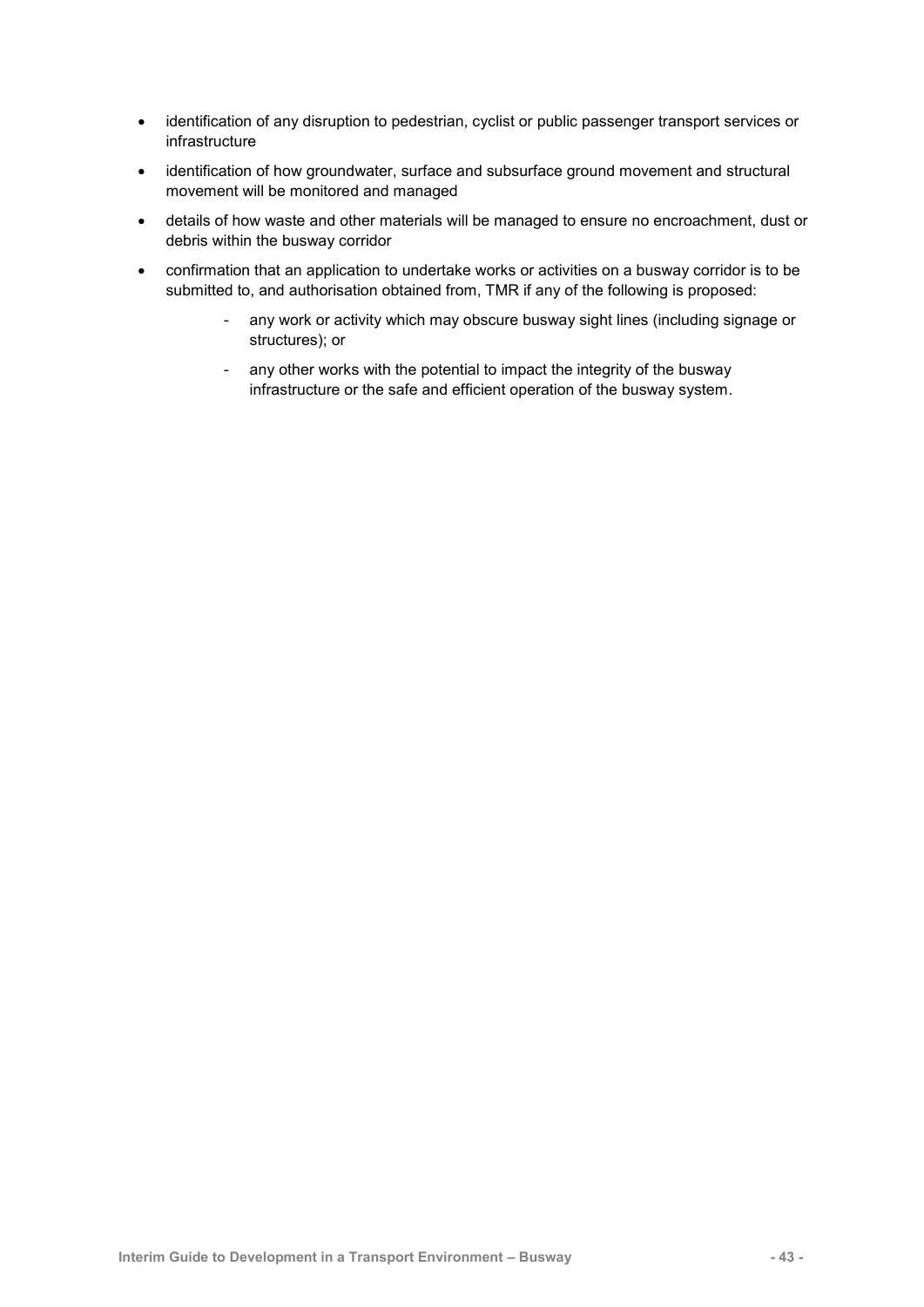# <span id="page-47-0"></span>**Glossary of terms**

| <b>Term</b>        | <b>Definition</b>                                                                                                                                                                                                                                                                                                            |  |  |  |
|--------------------|------------------------------------------------------------------------------------------------------------------------------------------------------------------------------------------------------------------------------------------------------------------------------------------------------------------------------|--|--|--|
| Busway             | Refer to Transport Infrastructure Act 1994, schedule 6.<br>Means-<br>a route especially designed and constructed for, and dedicated to,<br>the priority movement of buses for passenger transport purposes;<br>and<br>places for the taking on and letting off of busway vehicle<br>$\bullet$<br>passengers using the route. |  |  |  |
| Busway corridor    | Refer to Planning Regulation 2017, schedule 24.                                                                                                                                                                                                                                                                              |  |  |  |
|                    | Means-                                                                                                                                                                                                                                                                                                                       |  |  |  |
|                    | land on which busway transport infrastructure is situated; or                                                                                                                                                                                                                                                                |  |  |  |
|                    | land on which busway transport infrastructure works are carried<br>$\bullet$<br>out; or                                                                                                                                                                                                                                      |  |  |  |
|                    | land on which services for the maintenance or operation of busway<br>$\bullet$<br>transport infrastructure are situated.                                                                                                                                                                                                     |  |  |  |
| Busway environment | Comprises the following:                                                                                                                                                                                                                                                                                                     |  |  |  |
|                    | the busway corridor                                                                                                                                                                                                                                                                                                          |  |  |  |
|                    | the area adjacent to the busway corridor.                                                                                                                                                                                                                                                                                    |  |  |  |
|                    | Note: The busway corridor includes the land on which busway<br>infrastructure is located, the land below and the airspace above the<br>infrastructure and works.                                                                                                                                                             |  |  |  |
| Busway land        | Refer to Transport Infrastructure Act 1994, schedule 6.                                                                                                                                                                                                                                                                      |  |  |  |
|                    | Means-                                                                                                                                                                                                                                                                                                                       |  |  |  |
|                    | Busway land means land declared to be busway land under<br>$\bullet$<br>chapter 9 Part 3, section 302 of Transport Infrastructure Act.                                                                                                                                                                                       |  |  |  |
|                    | Additionally, the following apply-<br>$\bullet$                                                                                                                                                                                                                                                                              |  |  |  |
|                    | for chapter 9, part 4, division 4, see section 316 of the<br>a)<br>Transport Infrastructure Act;                                                                                                                                                                                                                             |  |  |  |
|                    | [s364(1) of the Transport Infrastructure Act includes land that<br>is State land, or private agreement land, on which busway<br>transport infrastructure is, or is proposed to be, situated]                                                                                                                                 |  |  |  |
|                    | for chapter 9, part 4, division 6, see section 330 of the<br>b)<br>Transport Infrastructure Act.                                                                                                                                                                                                                             |  |  |  |
|                    | [s330 of the Transport Infrastructure Act, busway land means<br>busway land that, when declared under this chapter to be<br>busway land, was a road or part of a road]                                                                                                                                                       |  |  |  |
|                    | for chapter 10, part 4, division 5, see section 378 of the<br>C)<br>Transport Infrastructure Act;                                                                                                                                                                                                                            |  |  |  |
|                    | [s378 of the Transport Infrastructure Act, busway land means<br>busway land that, when declared under chapter 9 to be<br>busway land, was a road or part of a road]                                                                                                                                                          |  |  |  |
| Busway manager     | Refer to Transport Infrastructure Act 1994, schedule 6.                                                                                                                                                                                                                                                                      |  |  |  |
|                    | Means a person who holds an accreditation under chapter 9, part 4A as<br>the busway manager for the busway.                                                                                                                                                                                                                  |  |  |  |
|                    | Note: TMR is currently the only busway manager                                                                                                                                                                                                                                                                               |  |  |  |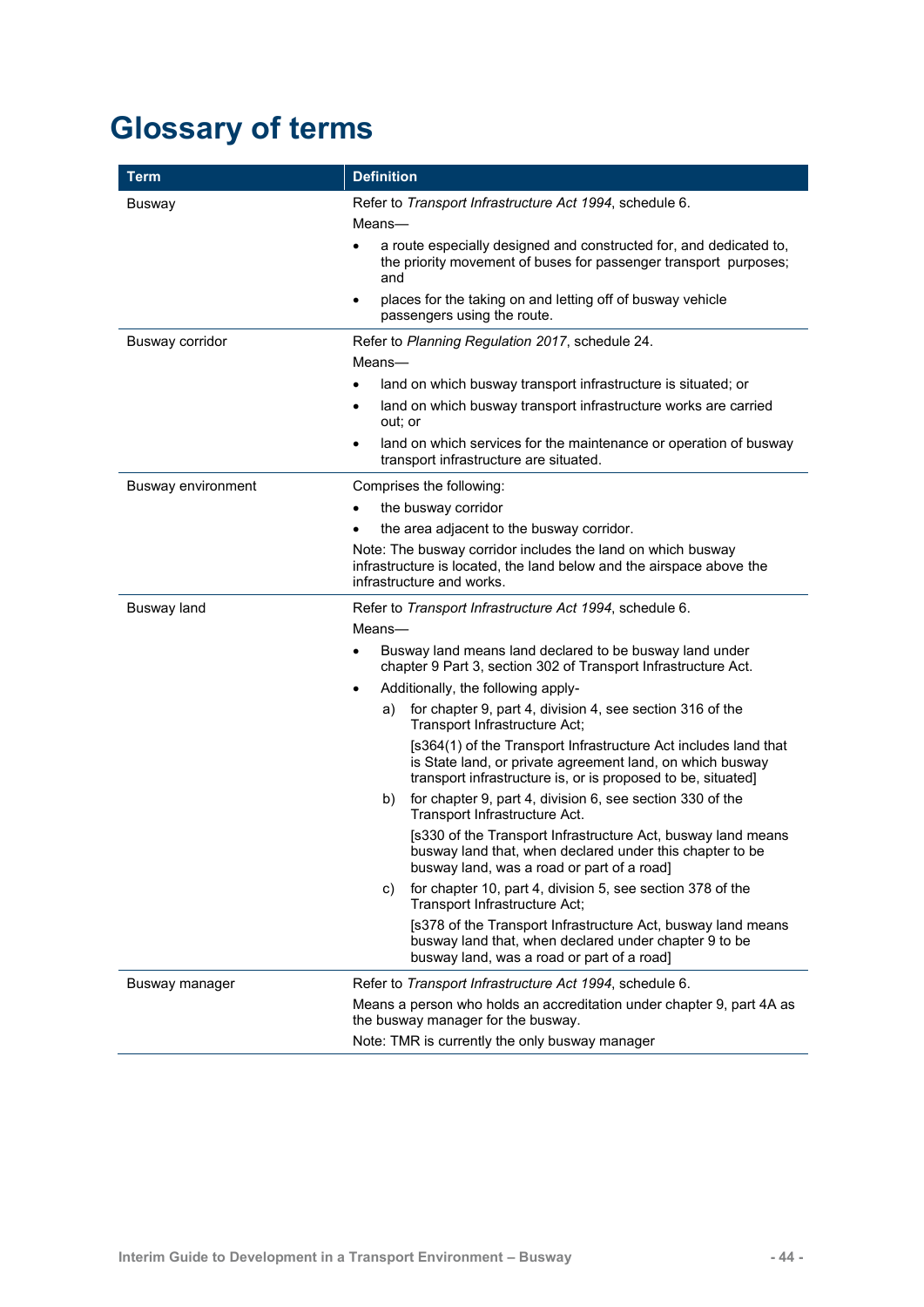| Term                            | <b>Definition</b>      |                                                                                                                                                                                                                                                                                               |  |  |
|---------------------------------|------------------------|-----------------------------------------------------------------------------------------------------------------------------------------------------------------------------------------------------------------------------------------------------------------------------------------------|--|--|
| Busway transport infrastructure |                        | Refer to Transport Infrastructure Act 1994, schedule 6.<br>Means each of the following-<br>the pavement on which buses run for a busway;                                                                                                                                                      |  |  |
|                                 | $\bullet$<br>$\bullet$ | the stations for operating a busway;<br>other facilities necessary for managing or operating a busway,<br>including for example-                                                                                                                                                              |  |  |
|                                 |                        | infrastructure put in place for the busway, including the<br>following-                                                                                                                                                                                                                       |  |  |
|                                 |                        | i. support earthworks,                                                                                                                                                                                                                                                                        |  |  |
|                                 | II.<br>Ш.              | cuttings,<br>drainage works,                                                                                                                                                                                                                                                                  |  |  |
|                                 |                        | iv. excavations,                                                                                                                                                                                                                                                                              |  |  |
|                                 | v.                     | land fill;                                                                                                                                                                                                                                                                                    |  |  |
|                                 |                        | the following things, if associated with the operation a busway                                                                                                                                                                                                                               |  |  |
|                                 | i.                     | access or service lanes.                                                                                                                                                                                                                                                                      |  |  |
|                                 | ii.                    | bridges, including bridges over water,                                                                                                                                                                                                                                                        |  |  |
|                                 | iii.                   | busway operation control facilities,                                                                                                                                                                                                                                                          |  |  |
|                                 | iv.                    | communication systems,<br>depots,                                                                                                                                                                                                                                                             |  |  |
|                                 | ۷.<br>vi.              | machinery and other equipment,                                                                                                                                                                                                                                                                |  |  |
|                                 | vii.                   | monitoring and security systems,                                                                                                                                                                                                                                                              |  |  |
|                                 | viii.                  | noise barriers.                                                                                                                                                                                                                                                                               |  |  |
|                                 | ix.                    | notice boards, notice markers and signs,                                                                                                                                                                                                                                                      |  |  |
|                                 | Х.                     | office buildings,                                                                                                                                                                                                                                                                             |  |  |
|                                 | xi.                    | passenger interchange facilities between the busway<br>and other modes of transport,                                                                                                                                                                                                          |  |  |
|                                 | xii.                   | platforms,                                                                                                                                                                                                                                                                                    |  |  |
|                                 | xiii.                  | positioning systems,                                                                                                                                                                                                                                                                          |  |  |
|                                 | xiv.                   | power and communication cables,                                                                                                                                                                                                                                                               |  |  |
|                                 | XV.                    | signalling facilities and equipment,                                                                                                                                                                                                                                                          |  |  |
|                                 | xvi.                   | survey stations, pegs and marks,                                                                                                                                                                                                                                                              |  |  |
|                                 | xvii.<br>xviii.        | ticketing equipment and systems,<br>timetabling systems,                                                                                                                                                                                                                                      |  |  |
|                                 | xix.                   | tunnels,                                                                                                                                                                                                                                                                                      |  |  |
|                                 | XX.                    | under-busway structures,                                                                                                                                                                                                                                                                      |  |  |
|                                 | xxi.                   | workshops;                                                                                                                                                                                                                                                                                    |  |  |
|                                 | a busway;              | vehicle parking and set down facilities for intending passengers for                                                                                                                                                                                                                          |  |  |
|                                 |                        | pedestrian facilities, including paving of footpaths, for a busway;                                                                                                                                                                                                                           |  |  |
|                                 | $\bullet$              | other facilities, or commercial or retail outlets or works, for the<br>convenience of passengers and others who may use a busway,<br>including, for example, automatic teller machines, lockers or<br>showers for cyclists and others, newsagents and wheelchair hire or<br>exchange centres; |  |  |
|                                 | ٠                      | landscaping or associated works for a busway.                                                                                                                                                                                                                                                 |  |  |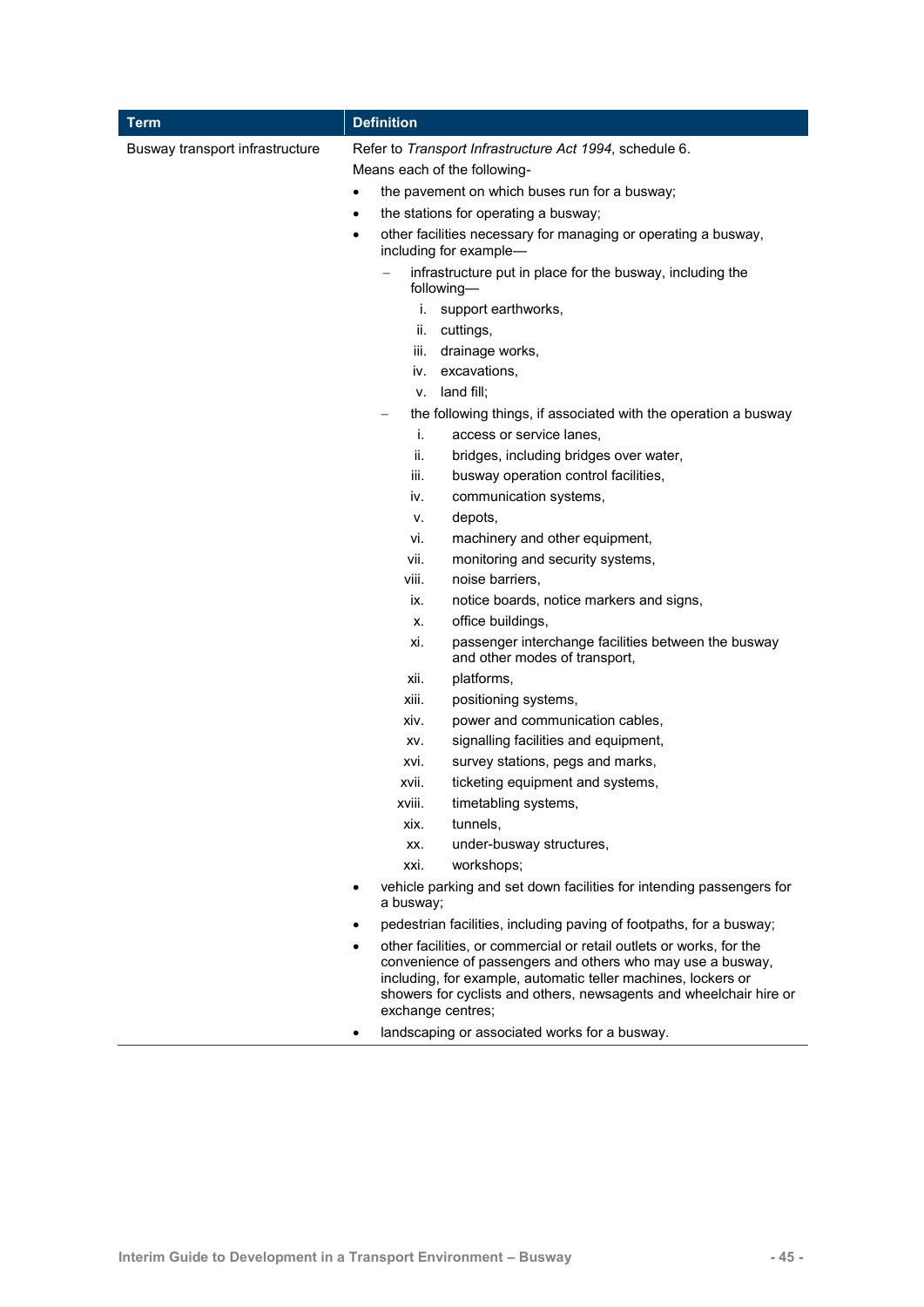| <b>Term</b>                                        | <b>Definition</b>                                                                                                                                                                                                                                                                                                                                                                                                      |  |  |
|----------------------------------------------------|------------------------------------------------------------------------------------------------------------------------------------------------------------------------------------------------------------------------------------------------------------------------------------------------------------------------------------------------------------------------------------------------------------------------|--|--|
| Busway transport infrastructure                    | Refer to Transport Infrastructure Act 1994, schedule 6.                                                                                                                                                                                                                                                                                                                                                                |  |  |
| works                                              | Means works done for-                                                                                                                                                                                                                                                                                                                                                                                                  |  |  |
|                                                    | constructing busway transport infrastructure or things associated<br>$\bullet$<br>with busway transport infrastructure; or                                                                                                                                                                                                                                                                                             |  |  |
|                                                    | the maintenance of busway transport infrastructure or of things<br>$\bullet$<br>associated with busway transport infrastructure; or                                                                                                                                                                                                                                                                                    |  |  |
|                                                    | facilitating the operation of busway transport infrastructure or things<br>$\bullet$<br>associated with busway transport infrastructure; or                                                                                                                                                                                                                                                                            |  |  |
|                                                    | establishing, constructing or maintaining transport infrastructure,<br>٠<br>other than busway transport infrastructure, if the works are-                                                                                                                                                                                                                                                                              |  |  |
|                                                    | directly related to an activity mentioned in paragraph (a),<br>$(b)$ , or $(c)$ ; and                                                                                                                                                                                                                                                                                                                                  |  |  |
|                                                    | necessary for the safety, efficiency and operational<br>$\qquad \qquad -$<br>integrity of transport infrastructure; or                                                                                                                                                                                                                                                                                                 |  |  |
|                                                    | other works declared under a regulation to be busway transport<br>infrastructure works.                                                                                                                                                                                                                                                                                                                                |  |  |
| Development                                        | Refer to the Planning Act 2016, schedule 2.                                                                                                                                                                                                                                                                                                                                                                            |  |  |
|                                                    | Means-                                                                                                                                                                                                                                                                                                                                                                                                                 |  |  |
|                                                    | carrying out                                                                                                                                                                                                                                                                                                                                                                                                           |  |  |
|                                                    | building work; or<br>$\qquad \qquad -$                                                                                                                                                                                                                                                                                                                                                                                 |  |  |
|                                                    | plumbing or drainage work; or<br>$\overline{\phantom{a}}$                                                                                                                                                                                                                                                                                                                                                              |  |  |
|                                                    | operational work; or                                                                                                                                                                                                                                                                                                                                                                                                   |  |  |
|                                                    | reconfiguring a lot;                                                                                                                                                                                                                                                                                                                                                                                                   |  |  |
|                                                    | making a material change of use of premises.                                                                                                                                                                                                                                                                                                                                                                           |  |  |
| Dilapidation survey                                | A survey that is usually undertaken immediately before a contractor<br>commences site work. The purpose of the survey is to record the pre-<br>construction condition of properties adjoining the contractor's site and/or<br>which may be influenced by the contractor's work. The survey<br>encompasses the external elements of these properties and may extend<br>to the internal condition if deemed appropriate. |  |  |
| Future busway corridor                             | Refer to Planning Regulation 2017, schedule 24.                                                                                                                                                                                                                                                                                                                                                                        |  |  |
|                                                    | Means land identified in a guideline made under section 8E of the<br>Transport Planning and Coordination Act 1994, for busway transport<br>infrastructure or busway transport infrastructure works.                                                                                                                                                                                                                    |  |  |
| Interfere with, busway transport<br>infrastructure | For busway transport infrastructure, for chapter 9, part 4, division 2, see<br>section 311 of the Transport Infrastructure Act 1994.                                                                                                                                                                                                                                                                                   |  |  |
|                                                    | [s311 of the Transport Infrastructure Act- interfere with or carry out<br>works on busway transport infrastructure].                                                                                                                                                                                                                                                                                                   |  |  |
| Planned upgrade                                    | Means an extension, upgrade, or duplication of state transport<br>infrastructure or transport networks for which affected land has been<br>identified:                                                                                                                                                                                                                                                                 |  |  |
|                                                    | in a publicly available government document; or                                                                                                                                                                                                                                                                                                                                                                        |  |  |
|                                                    | in written advice to affected land owners.                                                                                                                                                                                                                                                                                                                                                                             |  |  |
| Public passenger service                           | Refer to Transport Operations (Passenger Transport) Act 1994,<br>schedule 3.                                                                                                                                                                                                                                                                                                                                           |  |  |
|                                                    | Means a service for the carriage of passengers if-                                                                                                                                                                                                                                                                                                                                                                     |  |  |
|                                                    | (a) the service is provided for fare or other consideration; or                                                                                                                                                                                                                                                                                                                                                        |  |  |
|                                                    | (b) the service is provided in the course of a trade or business (but<br>not if it is provided by an employer solely for employees); or                                                                                                                                                                                                                                                                                |  |  |
|                                                    | (c) the service is a courtesy or community transport service; and<br>includes a driver service and a service for the administration of<br>taxi services but does not include a service excluded from this<br>Act by a regulation                                                                                                                                                                                       |  |  |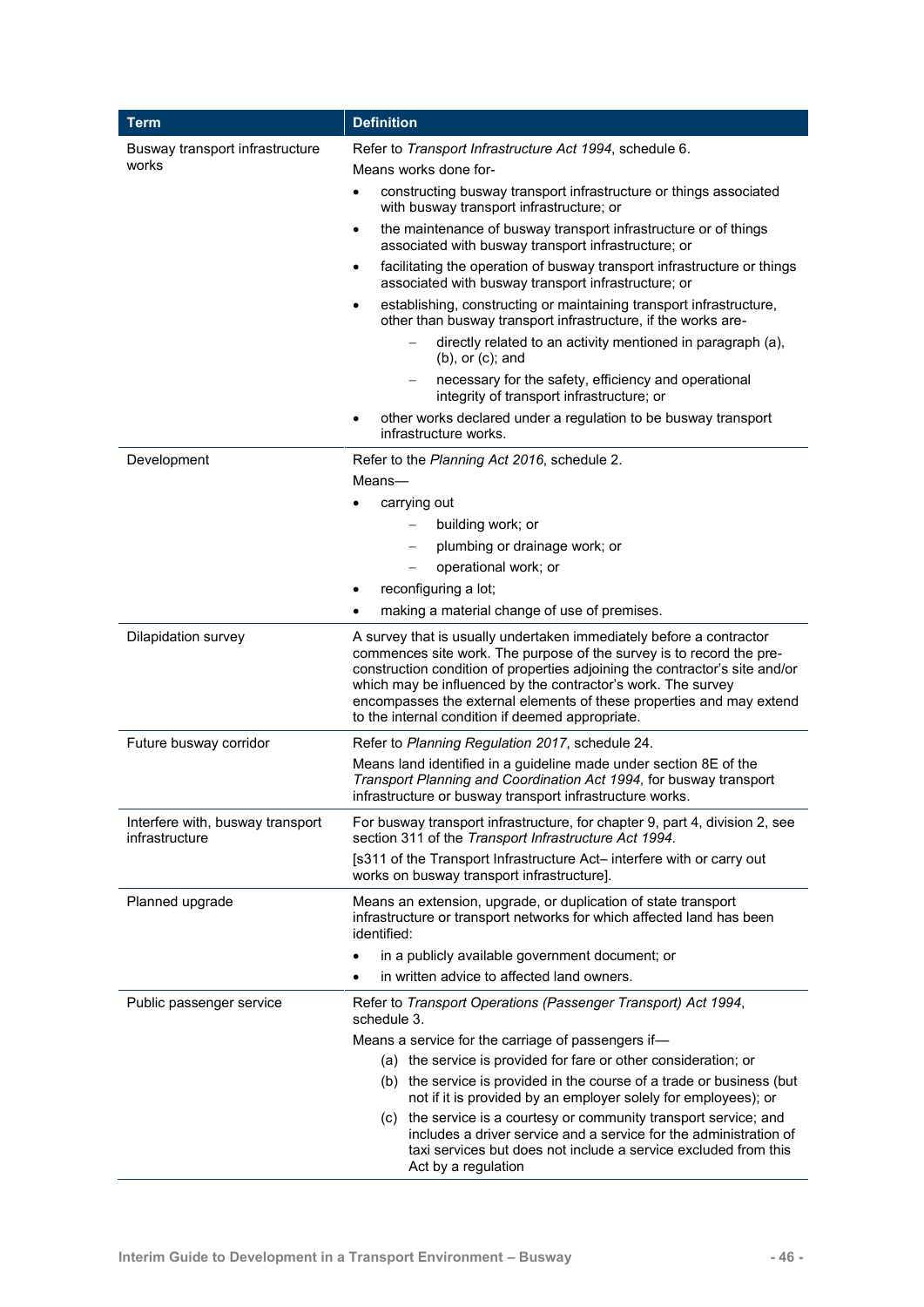| <b>Term</b>                                              | <b>Definition</b>                                                                                   |  |
|----------------------------------------------------------|-----------------------------------------------------------------------------------------------------|--|
| Public passenger transport                               | Refer to Transport Planning and Coordination Act 1994, section 3.                                   |  |
|                                                          | Means the carriage of passengers by a public passenger service using<br>a public passenger vehicle. |  |
| Registered Professional Engineer<br>of Queensland (RPEQ) | Registered Professional Engineer of Queensland, under the<br>Professional Engineers Act 2002.       |  |
| State transport corridors                                | Refer to the Planning Regulation 2017, schedule 24.                                                 |  |
|                                                          | Means-                                                                                              |  |
|                                                          | a busway corridor; or                                                                               |  |
|                                                          | a light rail corridor; or                                                                           |  |
|                                                          | a railway corridor; or                                                                              |  |
|                                                          | a State-controlled road                                                                             |  |
| Transport easement for support                           | Refer to Part 4, Division 2 of the Transport Planning and Coordination<br>Act 1994.                 |  |
|                                                          | Means an easement created for the purpose of support.                                               |  |
| <b>Works</b>                                             | Refer to Transport Infrastructure Act 1994, schedule 6.                                             |  |
|                                                          | Works includes activities.                                                                          |  |